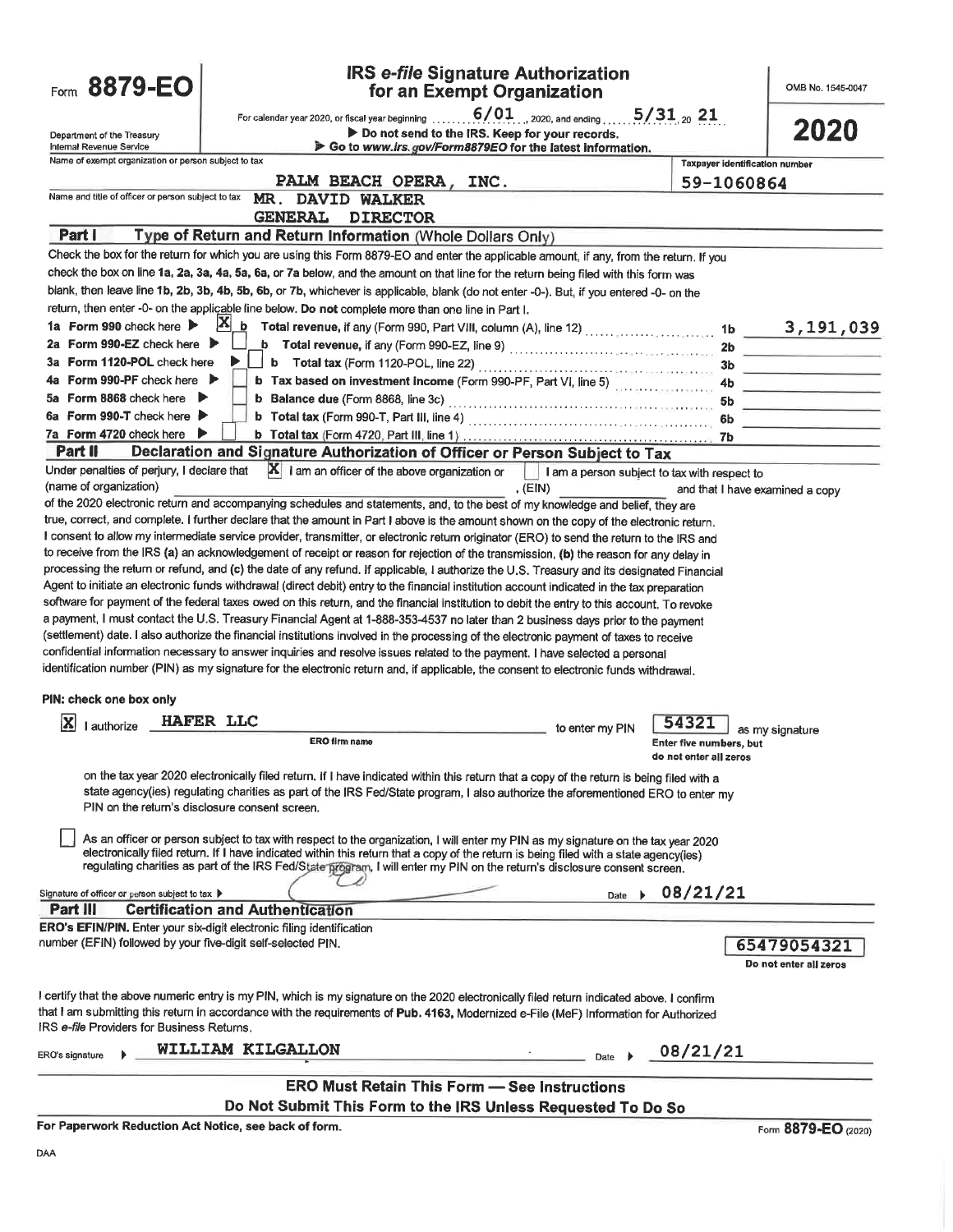| Form                       |                                |                                                                                      | <b>Return of Organization Exempt From Income Tax</b><br>Under section 501(c), 527, or 4947(a)(1) of the Internal Revenue Code (except private foundations)                 |                                                                        |                                               |                              | OMB No. 1545-0047<br>2020                  |
|----------------------------|--------------------------------|--------------------------------------------------------------------------------------|----------------------------------------------------------------------------------------------------------------------------------------------------------------------------|------------------------------------------------------------------------|-----------------------------------------------|------------------------------|--------------------------------------------|
|                            |                                | Department of the Treasury<br>Internal Revenue Service                               | Do not enter social security numbers on this form as it may be made public.                                                                                                | Go to www.irs.gov/Form990 for instructions and the latest information. |                                               |                              | <b>Open to Public</b><br><b>Inspection</b> |
|                            |                                |                                                                                      | For the 2020 calendar year, or tax year beginning $06/01/20$ , and ending                                                                                                  | 05/31/21                                                               |                                               |                              |                                            |
| в                          |                                | Check if applicable:                                                                 | C Name of organization                                                                                                                                                     |                                                                        |                                               |                              | D Employer identification number           |
|                            | Address change                 |                                                                                      | PALM BEACH OPERA, INC.                                                                                                                                                     |                                                                        |                                               |                              |                                            |
|                            | Name change                    |                                                                                      | Doing business as<br>Number and street (or P.O. box if mail is not delivered to street address)                                                                            |                                                                        |                                               | E Telephone number           | 59-1060864                                 |
|                            | Initial return                 |                                                                                      | 1800 SOUTH AUSTRALIAN AVENUE, #301                                                                                                                                         |                                                                        | Room/suite                                    |                              | 561-833-7888                               |
|                            | Final return/                  |                                                                                      | City or town, state or province, country, and ZIP or foreign postal code                                                                                                   |                                                                        |                                               |                              |                                            |
|                            | terminated                     |                                                                                      | WEST PALM BEACH<br>FL 33409                                                                                                                                                |                                                                        |                                               | G Gross receipts \$          | 3,251,836                                  |
|                            | Amended return                 |                                                                                      | Name and address of principal officer:                                                                                                                                     |                                                                        |                                               |                              |                                            |
|                            |                                | Application pending                                                                  | MR. DAVID WALKER                                                                                                                                                           |                                                                        | H(a) Is this a group return for subordinates? |                              | X<br>Yes<br>No                             |
|                            |                                |                                                                                      |                                                                                                                                                                            |                                                                        | H(b) Are all subordinates included?           |                              | Yes<br>No                                  |
|                            |                                |                                                                                      |                                                                                                                                                                            |                                                                        |                                               |                              | If "No," attach a list. See instructions   |
|                            |                                | Tax-exempt status:                                                                   | $ \mathbf{X} $<br>501(c)(3)<br>$\blacktriangleleft$ (insert no.)<br>501(c)                                                                                                 | 4947(a)(1) or<br>527                                                   |                                               |                              |                                            |
|                            | Website: $\blacktriangleright$ |                                                                                      | WWW.PBOPERA.ORG                                                                                                                                                            |                                                                        | $H(c)$ Group exemption number                 |                              |                                            |
|                            |                                | Form of organization:                                                                | $ \mathbf{\overline{X}} $ Corporation<br>Association<br>Other $\blacktriangleright$<br>Trust                                                                               |                                                                        | L Year of formation: 1962                     |                              | FL<br>M State of legal domicile:           |
|                            | Part I                         | Summary                                                                              |                                                                                                                                                                            |                                                                        |                                               |                              |                                            |
|                            |                                |                                                                                      | 1 Briefly describe the organization's mission or most significant activities:                                                                                              |                                                                        |                                               |                              |                                            |
|                            |                                |                                                                                      | PALM BEACH OPERA IS DEDICATED TO PRODUCING LIVE OPERA AT AN INTERNATIONAL                                                                                                  |                                                                        |                                               |                              |                                            |
| Governance                 |                                |                                                                                      | STANDARD OF EXCELLENCE AND ENRICHING THE LIFE OF THE COMMUNITIES IT SERVES                                                                                                 |                                                                        |                                               |                              |                                            |
|                            |                                |                                                                                      | WITH A DIVERSE OFFERING OF EDUCATIONAL PROGRAMS, CONCERTS AND LECTURES.                                                                                                    |                                                                        |                                               |                              |                                            |
|                            |                                | 2 Check this box $\blacktriangleright$                                               | if the organization discontinued its operations or disposed of more than 25% of its net assets.                                                                            |                                                                        |                                               |                              |                                            |
| න්                         |                                |                                                                                      | 3 Number of voting members of the governing body (Part VI, line 1a)                                                                                                        |                                                                        |                                               | 3                            | 26<br>26                                   |
|                            |                                |                                                                                      |                                                                                                                                                                            |                                                                        |                                               | $\overline{\mathbf{A}}$<br>5 | 285                                        |
| <b>Activities</b>          |                                |                                                                                      | 5 Total number of individuals employed in calendar year 2020 (Part V, line 2a) [[[[[[[[[[[[[[[[[[[[[[[[[[[[[[[                                                             |                                                                        |                                               | 6                            | 0                                          |
|                            |                                |                                                                                      | 6 Total number of volunteers (estimate if necessary)                                                                                                                       |                                                                        |                                               |                              | 0                                          |
|                            |                                |                                                                                      |                                                                                                                                                                            |                                                                        |                                               | 7a<br>7b                     | 0                                          |
|                            |                                |                                                                                      |                                                                                                                                                                            |                                                                        | <b>Prior Year</b>                             |                              | <b>Current Year</b>                        |
|                            |                                |                                                                                      | 8 Contributions and grants (Part VIII, line 1h)                                                                                                                            |                                                                        |                                               | 2,893,114                    | 2,947,324                                  |
|                            |                                |                                                                                      | 9 Program service revenue (Part VIII, line 2g)                                                                                                                             |                                                                        |                                               | 1,034,304                    | 251,630                                    |
| Revenue                    |                                |                                                                                      |                                                                                                                                                                            |                                                                        |                                               | 22,239                       | 17,882                                     |
|                            |                                |                                                                                      | 11 Other revenue (Part VIII, column (A), lines 5, 6d, 8c, 9c, 10c, and 11e)                                                                                                |                                                                        |                                               | 367,992                      | $-25,797$                                  |
|                            |                                |                                                                                      | 12 Total revenue - add lines 8 through 11 (must equal Part VIII, column (A), line 12)                                                                                      |                                                                        |                                               | 4,317,649                    | 3,191,039                                  |
|                            |                                |                                                                                      | 13 Grants and similar amounts paid (Part IX, column (A), lines 1-3)                                                                                                        |                                                                        |                                               |                              | 0                                          |
|                            |                                |                                                                                      | 14 Benefits paid to or for members (Part IX, column (A), line 4)                                                                                                           |                                                                        |                                               |                              | 0                                          |
|                            |                                | 15 Salaries, other compensation, employee benefits (Part IX, column (A), lines 5-10) |                                                                                                                                                                            | 3,045,824                                                              | 1,949,478                                     |                              |                                            |
|                            |                                |                                                                                      | 16a Professional fundraising fees (Part IX, column (A), line 11e)                                                                                                          |                                                                        |                                               |                              |                                            |
| Expenses                   |                                |                                                                                      | <b>b</b> Total fundraising expenses (Part IX, column (D), line 25) ▶                                                                                                       | 427,286                                                                |                                               |                              |                                            |
|                            |                                |                                                                                      | 17 Other expenses (Part IX, column (A), lines 11a-11d, 11f-24e)                                                                                                            |                                                                        |                                               | 2,151,728                    | 2,273,341                                  |
|                            |                                |                                                                                      | 18 Total expenses. Add lines 13-17 (must equal Part IX, column (A), line 25) [[[[[[[[[[[[[[[[[[[[[[[[[[[[[[[[                                                              |                                                                        |                                               | 5,197,552                    | 4,222,819                                  |
|                            |                                |                                                                                      |                                                                                                                                                                            |                                                                        | Beginning of Current Year                     | $-879,903$                   | $-1,031,780$<br><b>End of Year</b>         |
| t Assets or<br>nd Balances |                                |                                                                                      |                                                                                                                                                                            |                                                                        |                                               | 6,193,266                    | 5,610,221                                  |
|                            |                                |                                                                                      | 21 Total liabilities (Part X, line 26)                                                                                                                                     |                                                                        |                                               | 1,040,511                    | 692,941                                    |
| <b>Met</b><br>Func         |                                |                                                                                      |                                                                                                                                                                            |                                                                        |                                               | 5,152,755                    | $\overline{4}$ , 917, 280                  |
|                            | Part II                        |                                                                                      | <b>Signature Block</b>                                                                                                                                                     |                                                                        |                                               |                              |                                            |
|                            |                                |                                                                                      | Under penalties of perjury, I declare that I have examined this return, including accompanying schedules and statements, and to the best of my knowledge and belief, it is |                                                                        |                                               |                              |                                            |
|                            |                                |                                                                                      | true, correct, and complete. Declaration of preparer (other than officer) is based on all information of which preparer has any knowledge.                                 |                                                                        |                                               |                              |                                            |
|                            |                                |                                                                                      |                                                                                                                                                                            |                                                                        |                                               |                              |                                            |
| Sign                       |                                |                                                                                      | Signature of officer                                                                                                                                                       |                                                                        |                                               | Date                         |                                            |
| Here                       |                                |                                                                                      | MR. DAVID<br><b>WALKER</b>                                                                                                                                                 |                                                                        | <b>GENERAL</b>                                | <b>DIRECTOR</b>              |                                            |
|                            |                                |                                                                                      | Type or print name and title                                                                                                                                               |                                                                        |                                               |                              |                                            |
|                            |                                | Print/Type preparer's name                                                           | Preparer's signature                                                                                                                                                       |                                                                        | Date                                          | Check                        | PTIN<br>if                                 |
| Paid                       |                                | WILLIAM KILGALLON                                                                    | WILLIAM KILGALLON                                                                                                                                                          |                                                                        |                                               | $09/21/21$ self-employed     | P00362394                                  |
|                            | Preparer                       | Firm's name                                                                          | HAFER LLC                                                                                                                                                                  |                                                                        |                                               | Firm's EIN ▶                 | 33-1122194                                 |
|                            | <b>Use Only</b>                |                                                                                      | 251 ROYAL PALM WAY STE 350                                                                                                                                                 |                                                                        |                                               |                              |                                            |
|                            |                                | Firm's address                                                                       | 33480<br>PALM BEACH, FL                                                                                                                                                    |                                                                        |                                               | Phone no.                    | 561-655-8700                               |
|                            |                                |                                                                                      |                                                                                                                                                                            |                                                                        |                                               |                              | X Yes<br>No                                |

| Sign                    |                            | Signature of officer |                                                                                 |                        |                |      |              | Date                     |                 |    |
|-------------------------|----------------------------|----------------------|---------------------------------------------------------------------------------|------------------------|----------------|------|--------------|--------------------------|-----------------|----|
| <b>Here</b>             |                            | MR.                  | <b>DAVID</b><br><b>WALKER</b>                                                   |                        | <b>GENERAL</b> |      |              | <b>DIRECTOR</b>          |                 |    |
|                         |                            |                      | Type or print name and title                                                    |                        |                |      |              |                          |                 |    |
|                         | Print/Type preparer's name |                      |                                                                                 | Preparer's signature   |                | Date |              | Check                    | <b>PTIN</b>     |    |
| Paid                    | WILLIAM KILGALLON          |                      |                                                                                 | WILLIAM KILGALLON      |                |      |              | $09/21/21$ self-employed | P00362394       |    |
| Preparer<br>Firm's name |                            |                      | HAFER LLC                                                                       |                        |                |      | Firm's EIN ▶ |                          | 33-1122194      |    |
| Use Only                |                            |                      | 251                                                                             | ROYAL PALM WAY STE 350 |                |      |              |                          |                 |    |
|                         | Firm's address             |                      | PALM BEACH, FL                                                                  | 33480                  |                |      | Phone no.    |                          | 561-655-8700    |    |
|                         |                            |                      | May the IRS discuss this return with the preparer shown above? See instructions |                        |                |      |              |                          | X<br><b>Yes</b> | No |
| <b>DAA</b>              |                            |                      | For Paperwork Reduction Act Notice, see the separate instructions.              |                        |                |      |              |                          | Form 990 (2020) |    |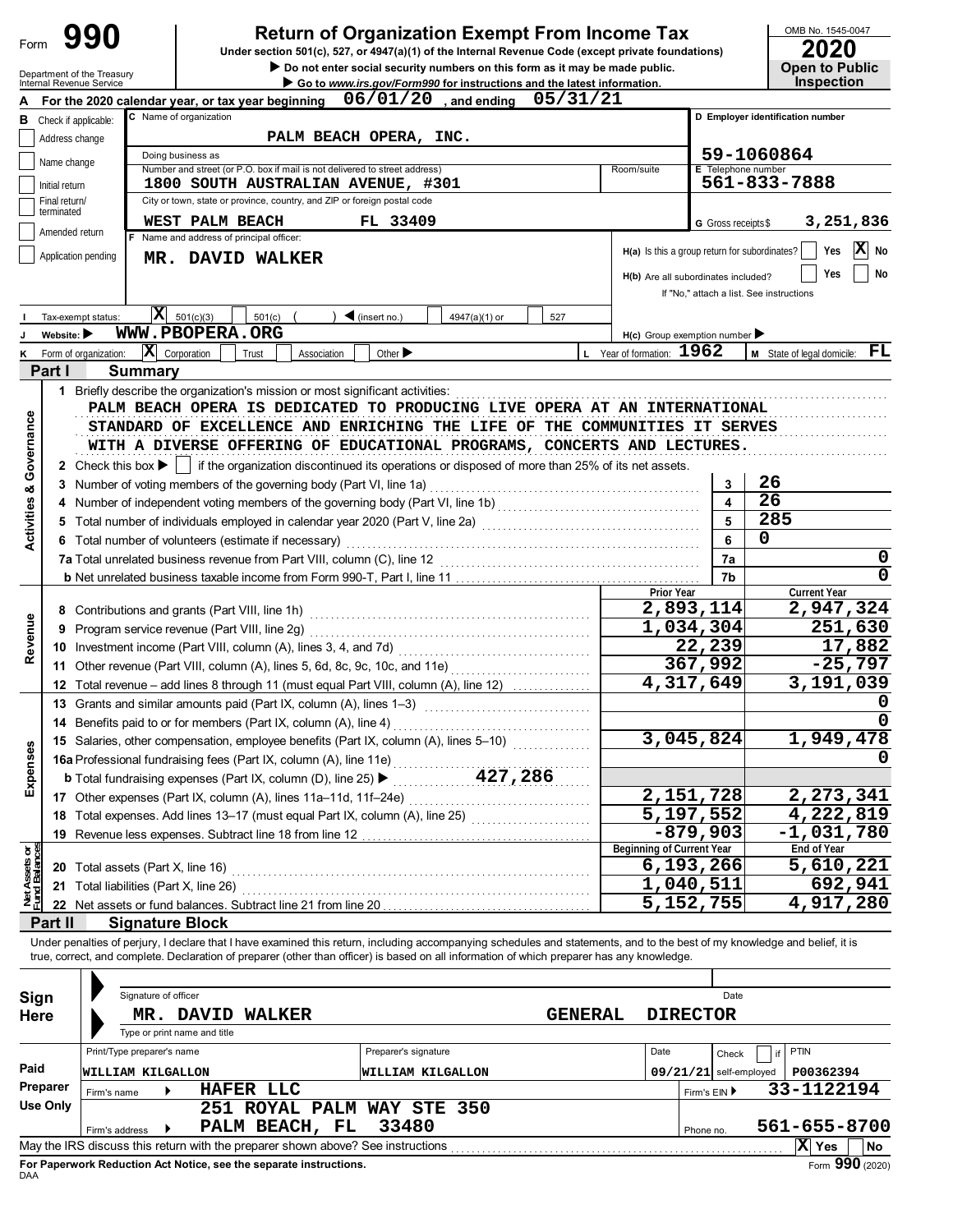| <b>Statement of Program Service Accomplishments</b><br>1 Briefly describe the organization's mission:<br>PALM BEACH OPERA IS DEDICATED TO PRODUCING LIVE OPERA AT AN INTERNATIONAL<br>STANDARD OF EXCELLENCE AND ENRICHING THE LIFE OF THE COMMUNITIES IT SERVES<br>WITH A DIVERSE OFFERING OF EDUCATIONAL PROGRAMS, CONCERTS AND LECTURES.<br>2 Did the organization undertake any significant program services during the year which were not listed on the<br>Yes $X$ No<br>prior Form 990 or 990-EZ?<br>If "Yes," describe these new services on Schedule O.<br>Did the organization cease conducting, or make significant changes in how it conducts, any program<br>3<br>Yes $\overline{X}$ No<br>services?<br>If "Yes," describe these changes on Schedule O.<br>Describe the organization's program service accomplishments for each of its three largest program services, as measured by<br>expenses. Section 501(c)(3) and 501(c)(4) organizations are required to report the amount of grants and allocations to others,<br>the total expenses, and revenue, if any, for each program service reported.<br>219,732<br>2,874,948 including grants of \$<br>) (Expenses \$<br>) (Revenue \$<br>PBO'S CORE PROGRAMS ARE FULLY STAGED WORLD-CLASS OPERA PRODUCTIONS<br>FEATURING A PROFESSIONAL ORCHESTRA, INTERNATIONALLY ACCLAIMED SOLOISTS,<br>CONDUCTORS, DIRECTORS, AND SCENIC DESIGNERS, AS WELL AS LOCAL CHORUS AND<br>STAGE CREW. PBO ATTRACTS A DIVERSE AUDIENCE OF OVER 25,000 OPERA LOVERS AND<br>MAKES A SIGNIFICANT CONTRIBUTION TO THE ECONOMIC HEALTH AND SOCIAL VITALITY<br>OF PALM BEACH COUNTY. IN THE 2020-21 SEASON, THE OPERA ADAPTED ITS SEASON<br>TO PERFORMING ALL OUTDOORS, INCLUDING A NEW OUTDOOR FESTIVAL. DURING THE<br>FESTIVAL, THE OPERA PRODUCED THREE MAIN STAGE OPERAS WHICH FEATURED A FULL<br>ORCHESTRA, CHORUS, AND MAJOR INTERNATIONAL OPERA STARS:<br>THE MAGIC FLUTE,<br>OTHER OUTDOOR PERFORMANCES IN THE SEASON<br>PAGLIACCI, AND LA BOHEME.<br>FEATURED I CAPULETI E I MONTECCHI, AND TWO VOCAL CONCERTS.<br>308,750 including grants of \$<br>23,365<br>4b (Code:<br>$(Express$ \$<br>) (Revenue \$<br>DURING THE ENTIRE PANDEMIC, PBO WAS ABLE TO MAINTAIN ITS TWO ARTIST<br>TRAINING PROGRAMS FOR EMERGING POST-GRADUATE SINGERS SELECTED FROM NATIONAL<br>AUDITIONS. THE BENENSON YOUNG ARTISTS COVER LEAD ROLES AND SING SMALLER<br>ROLES FOR THE MAINSTAGE PRODUCTIONS, SING LEAD ROLES IN THE CHILDREN'S<br>PERFORMANCE, AND SING ORCHESTRAL CONCERTS. THE APPRENTICE ARTISTS PERFORM<br>IN THE COMPANY'S EDUCATION AND COMMUNITY ENGAGEMENT PROGRAMS (SEE BELOW),<br>AND SING IN THE CHORUS THROUGHOUT THE SEASON TO GAIN STAGE EXPERIENCE. ALL<br>RECEIVE VOCAL, MUSICAL AND DRAMATIC TRAINING IN MASTERCLASSES AND COACHING.<br>PBO CURRENTLY PROVIDES TRAINING FOR 18 SINGERS DURING THEIR 5 MONTH<br>RESIDENCY.<br>OUTSIDE OF ADAPTING ITS PROGRAMMING TO DIGITAL AND VIRTUAL CONTENT DURING<br>THE PANDEMIC, PBO'S EDUCATION AND COMMUNITY ENGAGEMENT PROGRAMS NORMALLY<br>ARE DELIVERED TO A BROAD SEGMENT OF THE COMMUNITY THROUGH FREE OR LOW-COST<br>PRESENTATIONS AND ACTIVITIES DESIGNED TO BROADEN AWARENESS AND ENTHUSIASM<br>FOR THE ART TO PEOPLE OF ALL AGES. PROGRAMS LIKE CONCERTS IN THE CLASSROOM,<br>PBO STUDIO, STORYTIME SERIES, OPERA REHEARSAL 101, OPERA DISCOVERY SERIES,<br>ANIMA, AND LUNCH & LEARN, PROVIDE A DEEPER APPRECIATION OF THE OPERA ART<br>FORM TO OVER 13,000 INDIVIDUALS ANNUALLY. PBO SERVES OVER 7,000 LOCAL YOUNG<br>PEOPLE THROUGH OUR EDUCATION PROGRAMS, PROVIDING SUPPLEMENTARY EDUCATIONAL<br>MATERIALS FOR EDUCATORS THAT FIT STATE ACADEMIC STANDARDS.<br>4d Other program services (Describe on Schedule O.)<br>(Expenses \$<br>including grants of \$<br>(Revenue \$<br>3,216,719<br>4e Total program service expenses > |           | Form 990 (2020) PALM BEACH OPERA, INC. | 59-1060864 | Page 2          |
|---------------------------------------------------------------------------------------------------------------------------------------------------------------------------------------------------------------------------------------------------------------------------------------------------------------------------------------------------------------------------------------------------------------------------------------------------------------------------------------------------------------------------------------------------------------------------------------------------------------------------------------------------------------------------------------------------------------------------------------------------------------------------------------------------------------------------------------------------------------------------------------------------------------------------------------------------------------------------------------------------------------------------------------------------------------------------------------------------------------------------------------------------------------------------------------------------------------------------------------------------------------------------------------------------------------------------------------------------------------------------------------------------------------------------------------------------------------------------------------------------------------------------------------------------------------------------------------------------------------------------------------------------------------------------------------------------------------------------------------------------------------------------------------------------------------------------------------------------------------------------------------------------------------------------------------------------------------------------------------------------------------------------------------------------------------------------------------------------------------------------------------------------------------------------------------------------------------------------------------------------------------------------------------------------------------------------------------------------------------------------------------------------------------------------------------------------------------------------------------------------------------------------------------------------------------------------------------------------------------------------------------------------------------------------------------------------------------------------------------------------------------------------------------------------------------------------------------------------------------------------------------------------------------------------------------------------------------------------------------------------------------------------------------------------------------------------------------------------------------------------------------------------------------------------------------------------------------------------------------------------------------------------------------------------------------------------------------------------------------------------------------------------------------------------------------------------------------------------------------------------------------------------------------------------------------------------------------------------------------------------------------------------------------------------------------------------------------------------------------------------------------------------------------------------------------------------------------------|-----------|----------------------------------------|------------|-----------------|
|                                                                                                                                                                                                                                                                                                                                                                                                                                                                                                                                                                                                                                                                                                                                                                                                                                                                                                                                                                                                                                                                                                                                                                                                                                                                                                                                                                                                                                                                                                                                                                                                                                                                                                                                                                                                                                                                                                                                                                                                                                                                                                                                                                                                                                                                                                                                                                                                                                                                                                                                                                                                                                                                                                                                                                                                                                                                                                                                                                                                                                                                                                                                                                                                                                                                                                                                                                                                                                                                                                                                                                                                                                                                                                                                                                                                                                             | Part III  |                                        |            |                 |
|                                                                                                                                                                                                                                                                                                                                                                                                                                                                                                                                                                                                                                                                                                                                                                                                                                                                                                                                                                                                                                                                                                                                                                                                                                                                                                                                                                                                                                                                                                                                                                                                                                                                                                                                                                                                                                                                                                                                                                                                                                                                                                                                                                                                                                                                                                                                                                                                                                                                                                                                                                                                                                                                                                                                                                                                                                                                                                                                                                                                                                                                                                                                                                                                                                                                                                                                                                                                                                                                                                                                                                                                                                                                                                                                                                                                                                             |           |                                        |            |                 |
|                                                                                                                                                                                                                                                                                                                                                                                                                                                                                                                                                                                                                                                                                                                                                                                                                                                                                                                                                                                                                                                                                                                                                                                                                                                                                                                                                                                                                                                                                                                                                                                                                                                                                                                                                                                                                                                                                                                                                                                                                                                                                                                                                                                                                                                                                                                                                                                                                                                                                                                                                                                                                                                                                                                                                                                                                                                                                                                                                                                                                                                                                                                                                                                                                                                                                                                                                                                                                                                                                                                                                                                                                                                                                                                                                                                                                                             |           |                                        |            |                 |
|                                                                                                                                                                                                                                                                                                                                                                                                                                                                                                                                                                                                                                                                                                                                                                                                                                                                                                                                                                                                                                                                                                                                                                                                                                                                                                                                                                                                                                                                                                                                                                                                                                                                                                                                                                                                                                                                                                                                                                                                                                                                                                                                                                                                                                                                                                                                                                                                                                                                                                                                                                                                                                                                                                                                                                                                                                                                                                                                                                                                                                                                                                                                                                                                                                                                                                                                                                                                                                                                                                                                                                                                                                                                                                                                                                                                                                             |           |                                        |            |                 |
|                                                                                                                                                                                                                                                                                                                                                                                                                                                                                                                                                                                                                                                                                                                                                                                                                                                                                                                                                                                                                                                                                                                                                                                                                                                                                                                                                                                                                                                                                                                                                                                                                                                                                                                                                                                                                                                                                                                                                                                                                                                                                                                                                                                                                                                                                                                                                                                                                                                                                                                                                                                                                                                                                                                                                                                                                                                                                                                                                                                                                                                                                                                                                                                                                                                                                                                                                                                                                                                                                                                                                                                                                                                                                                                                                                                                                                             |           |                                        |            |                 |
|                                                                                                                                                                                                                                                                                                                                                                                                                                                                                                                                                                                                                                                                                                                                                                                                                                                                                                                                                                                                                                                                                                                                                                                                                                                                                                                                                                                                                                                                                                                                                                                                                                                                                                                                                                                                                                                                                                                                                                                                                                                                                                                                                                                                                                                                                                                                                                                                                                                                                                                                                                                                                                                                                                                                                                                                                                                                                                                                                                                                                                                                                                                                                                                                                                                                                                                                                                                                                                                                                                                                                                                                                                                                                                                                                                                                                                             |           |                                        |            |                 |
|                                                                                                                                                                                                                                                                                                                                                                                                                                                                                                                                                                                                                                                                                                                                                                                                                                                                                                                                                                                                                                                                                                                                                                                                                                                                                                                                                                                                                                                                                                                                                                                                                                                                                                                                                                                                                                                                                                                                                                                                                                                                                                                                                                                                                                                                                                                                                                                                                                                                                                                                                                                                                                                                                                                                                                                                                                                                                                                                                                                                                                                                                                                                                                                                                                                                                                                                                                                                                                                                                                                                                                                                                                                                                                                                                                                                                                             |           |                                        |            |                 |
|                                                                                                                                                                                                                                                                                                                                                                                                                                                                                                                                                                                                                                                                                                                                                                                                                                                                                                                                                                                                                                                                                                                                                                                                                                                                                                                                                                                                                                                                                                                                                                                                                                                                                                                                                                                                                                                                                                                                                                                                                                                                                                                                                                                                                                                                                                                                                                                                                                                                                                                                                                                                                                                                                                                                                                                                                                                                                                                                                                                                                                                                                                                                                                                                                                                                                                                                                                                                                                                                                                                                                                                                                                                                                                                                                                                                                                             |           |                                        |            |                 |
|                                                                                                                                                                                                                                                                                                                                                                                                                                                                                                                                                                                                                                                                                                                                                                                                                                                                                                                                                                                                                                                                                                                                                                                                                                                                                                                                                                                                                                                                                                                                                                                                                                                                                                                                                                                                                                                                                                                                                                                                                                                                                                                                                                                                                                                                                                                                                                                                                                                                                                                                                                                                                                                                                                                                                                                                                                                                                                                                                                                                                                                                                                                                                                                                                                                                                                                                                                                                                                                                                                                                                                                                                                                                                                                                                                                                                                             |           |                                        |            |                 |
|                                                                                                                                                                                                                                                                                                                                                                                                                                                                                                                                                                                                                                                                                                                                                                                                                                                                                                                                                                                                                                                                                                                                                                                                                                                                                                                                                                                                                                                                                                                                                                                                                                                                                                                                                                                                                                                                                                                                                                                                                                                                                                                                                                                                                                                                                                                                                                                                                                                                                                                                                                                                                                                                                                                                                                                                                                                                                                                                                                                                                                                                                                                                                                                                                                                                                                                                                                                                                                                                                                                                                                                                                                                                                                                                                                                                                                             |           |                                        |            |                 |
|                                                                                                                                                                                                                                                                                                                                                                                                                                                                                                                                                                                                                                                                                                                                                                                                                                                                                                                                                                                                                                                                                                                                                                                                                                                                                                                                                                                                                                                                                                                                                                                                                                                                                                                                                                                                                                                                                                                                                                                                                                                                                                                                                                                                                                                                                                                                                                                                                                                                                                                                                                                                                                                                                                                                                                                                                                                                                                                                                                                                                                                                                                                                                                                                                                                                                                                                                                                                                                                                                                                                                                                                                                                                                                                                                                                                                                             | 4a (Code: |                                        |            |                 |
|                                                                                                                                                                                                                                                                                                                                                                                                                                                                                                                                                                                                                                                                                                                                                                                                                                                                                                                                                                                                                                                                                                                                                                                                                                                                                                                                                                                                                                                                                                                                                                                                                                                                                                                                                                                                                                                                                                                                                                                                                                                                                                                                                                                                                                                                                                                                                                                                                                                                                                                                                                                                                                                                                                                                                                                                                                                                                                                                                                                                                                                                                                                                                                                                                                                                                                                                                                                                                                                                                                                                                                                                                                                                                                                                                                                                                                             |           |                                        |            |                 |
|                                                                                                                                                                                                                                                                                                                                                                                                                                                                                                                                                                                                                                                                                                                                                                                                                                                                                                                                                                                                                                                                                                                                                                                                                                                                                                                                                                                                                                                                                                                                                                                                                                                                                                                                                                                                                                                                                                                                                                                                                                                                                                                                                                                                                                                                                                                                                                                                                                                                                                                                                                                                                                                                                                                                                                                                                                                                                                                                                                                                                                                                                                                                                                                                                                                                                                                                                                                                                                                                                                                                                                                                                                                                                                                                                                                                                                             |           |                                        |            |                 |
|                                                                                                                                                                                                                                                                                                                                                                                                                                                                                                                                                                                                                                                                                                                                                                                                                                                                                                                                                                                                                                                                                                                                                                                                                                                                                                                                                                                                                                                                                                                                                                                                                                                                                                                                                                                                                                                                                                                                                                                                                                                                                                                                                                                                                                                                                                                                                                                                                                                                                                                                                                                                                                                                                                                                                                                                                                                                                                                                                                                                                                                                                                                                                                                                                                                                                                                                                                                                                                                                                                                                                                                                                                                                                                                                                                                                                                             |           |                                        |            |                 |
|                                                                                                                                                                                                                                                                                                                                                                                                                                                                                                                                                                                                                                                                                                                                                                                                                                                                                                                                                                                                                                                                                                                                                                                                                                                                                                                                                                                                                                                                                                                                                                                                                                                                                                                                                                                                                                                                                                                                                                                                                                                                                                                                                                                                                                                                                                                                                                                                                                                                                                                                                                                                                                                                                                                                                                                                                                                                                                                                                                                                                                                                                                                                                                                                                                                                                                                                                                                                                                                                                                                                                                                                                                                                                                                                                                                                                                             |           |                                        |            |                 |
|                                                                                                                                                                                                                                                                                                                                                                                                                                                                                                                                                                                                                                                                                                                                                                                                                                                                                                                                                                                                                                                                                                                                                                                                                                                                                                                                                                                                                                                                                                                                                                                                                                                                                                                                                                                                                                                                                                                                                                                                                                                                                                                                                                                                                                                                                                                                                                                                                                                                                                                                                                                                                                                                                                                                                                                                                                                                                                                                                                                                                                                                                                                                                                                                                                                                                                                                                                                                                                                                                                                                                                                                                                                                                                                                                                                                                                             |           |                                        |            |                 |
|                                                                                                                                                                                                                                                                                                                                                                                                                                                                                                                                                                                                                                                                                                                                                                                                                                                                                                                                                                                                                                                                                                                                                                                                                                                                                                                                                                                                                                                                                                                                                                                                                                                                                                                                                                                                                                                                                                                                                                                                                                                                                                                                                                                                                                                                                                                                                                                                                                                                                                                                                                                                                                                                                                                                                                                                                                                                                                                                                                                                                                                                                                                                                                                                                                                                                                                                                                                                                                                                                                                                                                                                                                                                                                                                                                                                                                             | DAA       |                                        |            | Form 990 (2020) |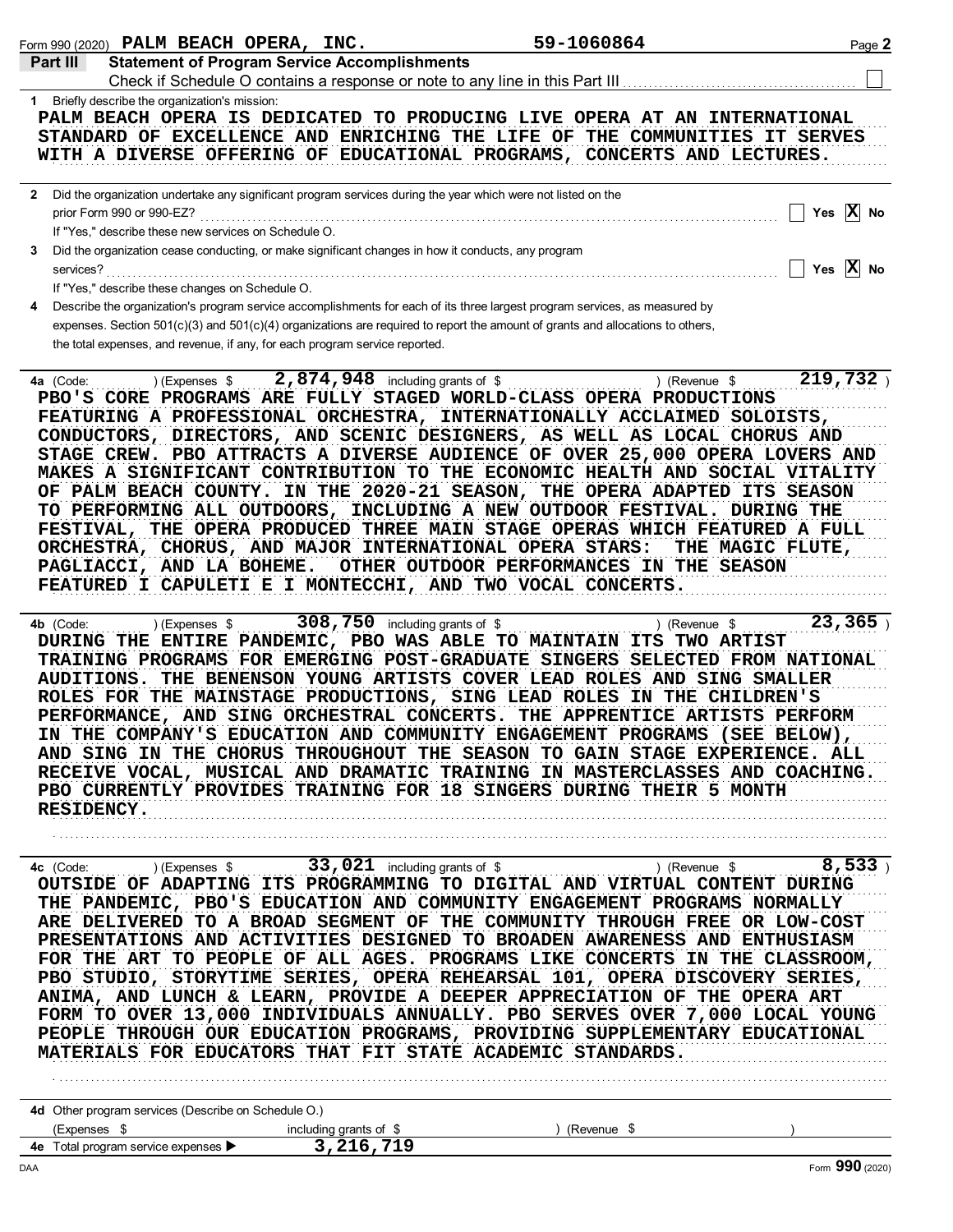**Part IV Checklist of Required Schedules** Form 990 (2020) Page **3 PALM BEACH OPERA, INC. 59-1060864**

|     |                                                                                                                                                                                                             |              | Yes | No |
|-----|-------------------------------------------------------------------------------------------------------------------------------------------------------------------------------------------------------------|--------------|-----|----|
| 1   | Is the organization described in section $501(c)(3)$ or $4947(a)(1)$ (other than a private foundation)? If "Yes,"                                                                                           |              |     |    |
|     | complete Schedule A                                                                                                                                                                                         | 1            | х   |    |
| 2   | Is the organization required to complete Schedule B, Schedule of Contributors (see instructions)?                                                                                                           | $\mathbf{2}$ | X   |    |
| 3   | Did the organization engage in direct or indirect political campaign activities on behalf of or in opposition to                                                                                            |              |     |    |
|     | candidates for public office? If "Yes," complete Schedule C, Part I                                                                                                                                         | 3            |     | X  |
| 4   | Section 501(c)(3) organizations. Did the organization engage in lobbying activities, or have a section 501(h)                                                                                               | 4            |     | X  |
| 5   | election in effect during the tax year? If "Yes," complete Schedule C, Part II<br>Is the organization a section $501(c)(4)$ , $501(c)(5)$ , or $501(c)(6)$ organization that receives membership dues,      |              |     |    |
|     | assessments, or similar amounts as defined in Revenue Procedure 98-19? If "Yes," complete Schedule C, Part III                                                                                              | 5            |     | x  |
| 6   | Did the organization maintain any donor advised funds or any similar funds or accounts for which donors                                                                                                     |              |     |    |
|     | have the right to provide advice on the distribution or investment of amounts in such funds or accounts? If                                                                                                 |              |     |    |
|     | "Yes," complete Schedule D, Part I                                                                                                                                                                          | 6            |     | X  |
| 7   | Did the organization receive or hold a conservation easement, including easements to preserve open space,                                                                                                   |              |     |    |
|     | the environment, historic land areas, or historic structures? If "Yes," complete Schedule D, Part II                                                                                                        | 7            |     | x  |
| 8   | Did the organization maintain collections of works of art, historical treasures, or other similar assets? If "Yes,"                                                                                         |              |     |    |
|     | complete Schedule D, Part III                                                                                                                                                                               | 8            |     | x  |
| 9   | Did the organization report an amount in Part X, line 21, for escrow or custodial account liability, serve as a                                                                                             |              |     |    |
|     | custodian for amounts not listed in Part X; or provide credit counseling, debt management, credit repair, or                                                                                                |              |     |    |
|     | debt negotiation services? If "Yes," complete Schedule D, Part IV                                                                                                                                           | 9            |     | x  |
| 10  | Did the organization, directly or through a related organization, hold assets in donor-restricted endowments                                                                                                |              |     |    |
|     | or in quasi endowments? If "Yes," complete Schedule D, Part V                                                                                                                                               | 10           | х   |    |
| 11  | If the organization's answer to any of the following questions is "Yes," then complete Schedule D, Parts VI,                                                                                                |              |     |    |
|     | VII, VIII, IX, or X as applicable.                                                                                                                                                                          |              |     |    |
| a   | Did the organization report an amount for land, buildings, and equipment in Part X, line 10? If "Yes,"                                                                                                      |              |     |    |
|     | complete Schedule D, Part VI                                                                                                                                                                                | 11a          | х   |    |
| b   | Did the organization report an amount for investments—other securities in Part X, line 12, that is 5% or more                                                                                               |              |     | x  |
|     | of its total assets reported in Part X, line 16? If "Yes," complete Schedule D, Part VII                                                                                                                    | 11b          |     |    |
| C   | Did the organization report an amount for investments—program related in Part X, line 13, that is 5% or more<br>of its total assets reported in Part X, line 16? If "Yes," complete Schedule D, Part VIII   | 11с          |     | x  |
| d   | Did the organization report an amount for other assets in Part X, line 15, that is 5% or more of its total assets                                                                                           |              |     |    |
|     | reported in Part X, line 16? If "Yes," complete Schedule D, Part IX                                                                                                                                         | 11d          | X   |    |
| е   | Did the organization report an amount for other liabilities in Part X, line 25? If "Yes," complete Schedule D, Part X                                                                                       | 11e          |     | X  |
| f   | Did the organization's separate or consolidated financial statements for the tax year include a footnote that addresses                                                                                     |              |     |    |
|     | the organization's liability for uncertain tax positions under FIN 48 (ASC 740)? If "Yes," complete Schedule D, Part X                                                                                      | 11f          |     | x  |
|     | 12a Did the organization obtain separate, independent audited financial statements for the tax year? If "Yes," complete                                                                                     |              |     |    |
|     |                                                                                                                                                                                                             | 12a          | X   |    |
|     | Was the organization included in consolidated, independent audited financial statements for the tax year? If                                                                                                |              |     |    |
|     | "Yes," and if the organization answered "No" to line 12a, then completing Schedule D, Parts XI and XII is optional <i>manumanners</i>                                                                       | 12b          |     | Х  |
| 13  | Is the organization a school described in section 170(b)(1)(A)(ii)? If "Yes," complete Schedule E                                                                                                           | 13           |     | X  |
| 14a | Did the organization maintain an office, employees, or agents outside of the United States?                                                                                                                 | 14a          |     | X  |
| b   | Did the organization have aggregate revenues or expenses of more than \$10,000 from grantmaking,                                                                                                            |              |     |    |
|     | fundraising, business, investment, and program service activities outside the United States, or aggregate                                                                                                   |              |     |    |
|     | foreign investments valued at \$100,000 or more? If "Yes," complete Schedule F, Parts I and IV [[[[[[[[[[[[[[[[                                                                                             | 14b          |     | X  |
| 15  | Did the organization report on Part IX, column (A), line 3, more than \$5,000 of grants or other assistance to or                                                                                           |              |     |    |
|     | for any foreign organization? If "Yes," complete Schedule F, Parts II and IV                                                                                                                                | 15           |     | x  |
| 16  | Did the organization report on Part IX, column (A), line 3, more than \$5,000 of aggregate grants or other                                                                                                  |              |     | x  |
|     | assistance to or for foreign individuals? If "Yes," complete Schedule F, Parts III and IV<br>Did the organization report a total of more than \$15,000 of expenses for professional fundraising services on | 16           |     |    |
| 17  | Part IX, column (A), lines 6 and 11e? If "Yes," complete Schedule G, Part I See instructions                                                                                                                | 17           |     | x  |
| 18  | Did the organization report more than \$15,000 total of fundraising event gross income and contributions on                                                                                                 |              |     |    |
|     | Part VIII, lines 1c and 8a? If "Yes," complete Schedule G, Part II                                                                                                                                          | 18           | X   |    |
| 19  | Did the organization report more than \$15,000 of gross income from gaming activities on Part VIII, line 9a?                                                                                                |              |     |    |
|     |                                                                                                                                                                                                             | 19           |     | x  |
| 20a | Did the organization operate one or more hospital facilities? If "Yes," complete Schedule H                                                                                                                 | 20a          |     | x  |
| b   |                                                                                                                                                                                                             | 20b          |     |    |
| 21  | Did the organization report more than \$5,000 of grants or other assistance to any domestic organization or                                                                                                 |              |     |    |
|     |                                                                                                                                                                                                             | 21           |     | x  |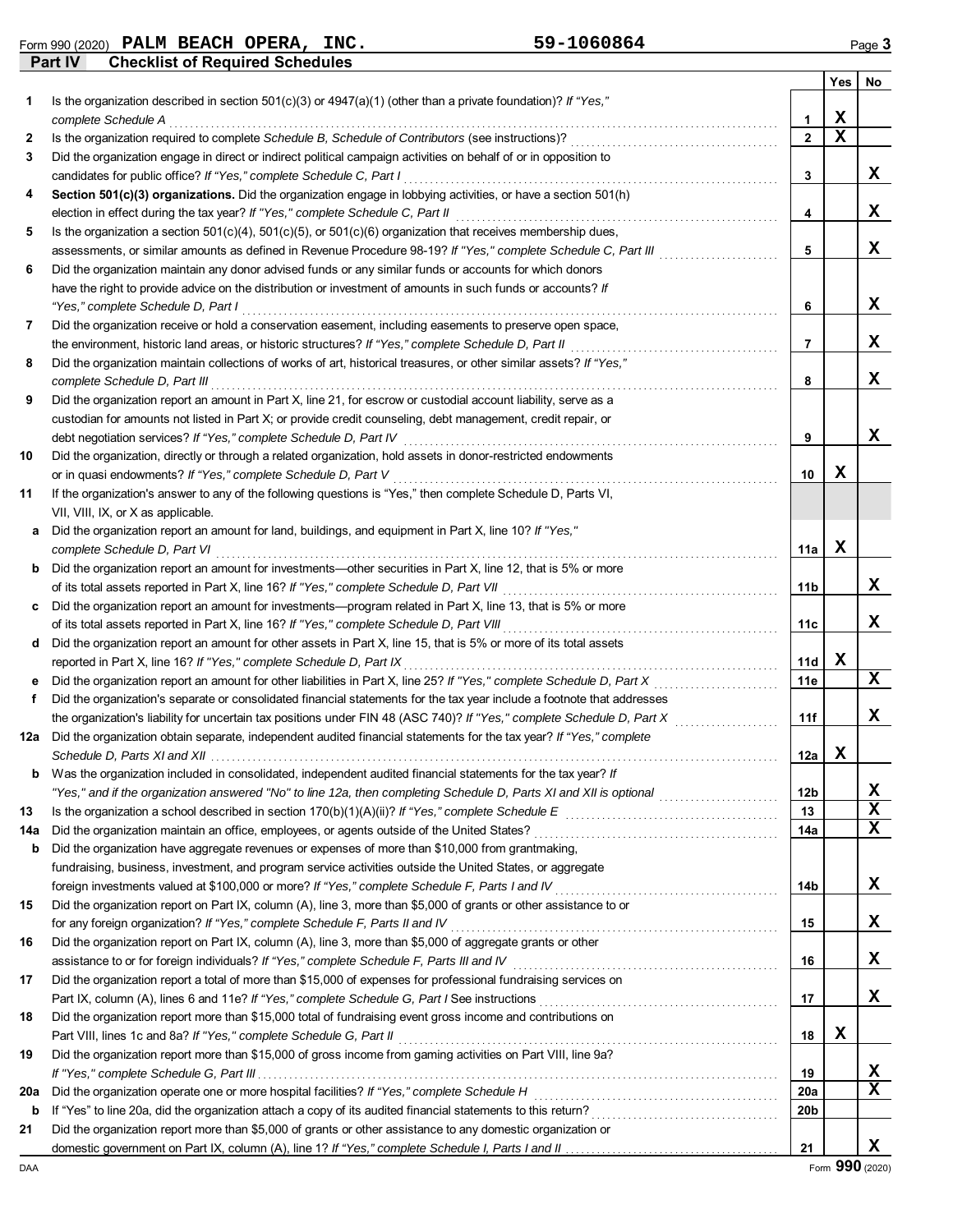Form 990 (2020) Page **4 PALM BEACH OPERA, INC.** 59-1060864

**Part IV Checklist of Required Schedules** *(continued)*

|             |                                                                                                                                                                                                                               |            | <b>Yes</b>      | <b>No</b>    |
|-------------|-------------------------------------------------------------------------------------------------------------------------------------------------------------------------------------------------------------------------------|------------|-----------------|--------------|
| 22          | Did the organization report more than \$5,000 of grants or other assistance to or for domestic individuals on                                                                                                                 |            |                 |              |
|             |                                                                                                                                                                                                                               | 22         |                 | $\mathbf x$  |
| 23          | Did the organization answer "Yes" to Part VII, Section A, line 3, 4, or 5 about compensation of the                                                                                                                           |            |                 |              |
|             | organization's current and former officers, directors, trustees, key employees, and highest compensated                                                                                                                       |            |                 |              |
|             | employees? If "Yes," complete Schedule J                                                                                                                                                                                      | 23         | х               |              |
| 24a         | Did the organization have a tax-exempt bond issue with an outstanding principal amount of more than                                                                                                                           |            |                 |              |
|             | \$100,000 as of the last day of the year, that was issued after December 31, 2002? If "Yes," answer lines 24b                                                                                                                 |            |                 |              |
|             | through 24d and complete Schedule K. If "No," go to line 25a<br>Did the organization invest any proceeds of tax-exempt bonds beyond a temporary period exception?                                                             | 24a<br>24b |                 | x            |
| b<br>c      | Did the organization maintain an escrow account other than a refunding escrow at any time during the year                                                                                                                     |            |                 |              |
|             | to defease any tax-exempt bonds?                                                                                                                                                                                              | 24c        |                 |              |
| d           |                                                                                                                                                                                                                               | 24d        |                 |              |
| 25a         | Section 501(c)(3), 501(c)(4), and 501(c)(29) organizations. Did the organization engage in an excess benefit                                                                                                                  |            |                 |              |
|             | transaction with a disqualified person during the year? If "Yes," complete Schedule L, Part I                                                                                                                                 | 25a        |                 | x            |
| b           | Is the organization aware that it engaged in an excess benefit transaction with a disqualified person in a prior                                                                                                              |            |                 |              |
|             | year, and that the transaction has not been reported on any of the organization's prior Forms 990 or 990-EZ?                                                                                                                  |            |                 |              |
|             | If "Yes," complete Schedule L, Part I                                                                                                                                                                                         | 25b        |                 | x            |
| 26          | Did the organization report any amount on Part X, line 5 or 22, for receivables from or payables to any current                                                                                                               |            |                 |              |
|             | or former officer, director, trustee, key employee, creator or founder, substantial contributor, or 35%                                                                                                                       |            |                 |              |
|             | controlled entity or family member of any of these persons? If "Yes," complete Schedule L, Part II                                                                                                                            | 26         |                 | x            |
| 27          | Did the organization provide a grant or other assistance to any current or former officer, director, trustee, key                                                                                                             |            |                 |              |
|             | employee, creator or founder, substantial contributor or employee thereof, a grant selection committee                                                                                                                        |            |                 |              |
|             | member, or to a 35% controlled entity (including an employee thereof) or family member of any of these                                                                                                                        |            |                 |              |
|             | persons? If "Yes," complete Schedule L, Part III                                                                                                                                                                              | 27         |                 | x            |
| 28          | Was the organization a party to a business transaction with one of the following parties (see Schedule L, Part                                                                                                                |            |                 |              |
|             | IV instructions, for applicable filing thresholds, conditions, and exceptions):                                                                                                                                               |            |                 |              |
| а           | A current or former officer, director, trustee, key employee, creator or founder, or substantial contributor? If                                                                                                              |            |                 |              |
|             | "Yes," complete Schedule L, Part IV                                                                                                                                                                                           | 28a        |                 | x            |
| b           | A family member of any individual described in line 28a? If "Yes," complete Schedule L, Part IV                                                                                                                               | 28b        |                 | $\mathbf x$  |
| c           | A 35% controlled entity of one or more individuals and/or organizations described in lines 28a or 28b? If                                                                                                                     |            |                 |              |
|             | "Yes," complete Schedule L, Part IV                                                                                                                                                                                           | 28c        | $\mathbf x$     | x            |
| 29          |                                                                                                                                                                                                                               | 29         |                 |              |
| 30          | Did the organization receive contributions of art, historical treasures, or other similar assets, or qualified                                                                                                                |            |                 | x            |
|             | conservation contributions? If "Yes," complete Schedule M                                                                                                                                                                     | 30<br>31   |                 | $\mathbf{x}$ |
| 31          | Did the organization liquidate, terminate, or dissolve and cease operations? If "Yes," complete Schedule N, Part I<br>Did the organization sell, exchange, dispose of, or transfer more than 25% of its net assets? If "Yes," |            |                 |              |
| 32          |                                                                                                                                                                                                                               |            |                 |              |
| 33          | complete Schedule N, Part II<br>Did the organization own 100% of an entity disregarded as separate from the organization under Regulations                                                                                    | 32         |                 | X,           |
|             |                                                                                                                                                                                                                               | 33         |                 | x            |
| 34          | Was the organization related to any tax-exempt or taxable entity? If "Yes," complete Schedule R, Part II, III,                                                                                                                |            |                 |              |
|             | or IV, and Part V, line 1                                                                                                                                                                                                     | 34         |                 | X            |
| 35a         |                                                                                                                                                                                                                               | 35a        |                 | X            |
| b           | If "Yes" to line 35a, did the organization receive any payment from or engage in any transaction with a                                                                                                                       |            |                 |              |
|             | controlled entity within the meaning of section 512(b)(13)? If "Yes," complete Schedule R, Part V, line 2                                                                                                                     | 35b        |                 |              |
| 36          | Section 501(c)(3) organizations. Did the organization make any transfers to an exempt non-charitable                                                                                                                          |            |                 |              |
|             | related organization? If "Yes," complete Schedule R, Part V, line 2                                                                                                                                                           | 36         |                 | x            |
| 37          | Did the organization conduct more than 5% of its activities through an entity that is not a related organization                                                                                                              |            |                 |              |
|             | and that is treated as a partnership for federal income tax purposes? If "Yes," complete Schedule R, Part VI                                                                                                                  | 37         |                 | х            |
| 38          | Did the organization complete Schedule O and provide explanations in Schedule O for Part VI, lines 11b and                                                                                                                    |            |                 |              |
|             | 19? Note: All Form 990 filers are required to complete Schedule O.                                                                                                                                                            | 38         | X               |              |
|             | <b>Statements Regarding Other IRS Filings and Tax Compliance</b><br>Part V                                                                                                                                                    |            |                 |              |
|             | Check if Schedule O contains a response or note to any line in this Part V                                                                                                                                                    |            |                 |              |
|             |                                                                                                                                                                                                                               |            | Yes             | No           |
| 1a          | 88<br>Enter the number reported in Box 3 of Form 1096. Enter -0- if not applicable<br>1a                                                                                                                                      |            |                 |              |
| $\mathbf b$ | 0<br>1 <sub>b</sub><br>Enter the number of Forms W-2G included in line 1a. Enter -0- if not applicable [[[[[[[[[[[[[[[[[[[[[[[[[[[[[                                                                                          |            |                 |              |
| C           | Did the organization comply with backup withholding rules for reportable payments to vendors and                                                                                                                              |            |                 |              |
|             |                                                                                                                                                                                                                               | 1c         | X               |              |
| DAA         |                                                                                                                                                                                                                               |            | Form 990 (2020) |              |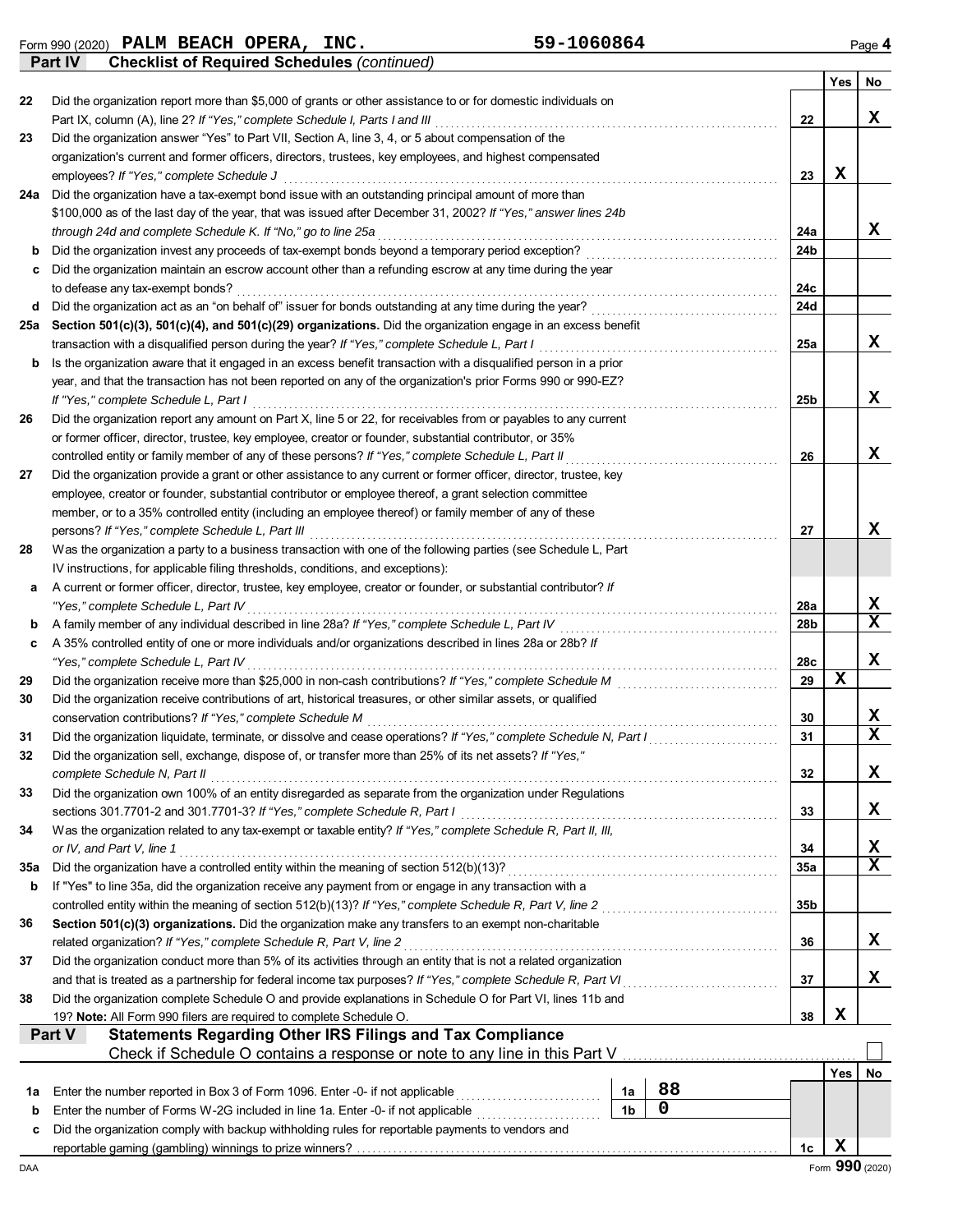|     | 59-1060864<br>Form 990 (2020) PALM BEACH OPERA, INC.                                                                                                                                       |                 |     |                |   | Page 5 |  |  |  |
|-----|--------------------------------------------------------------------------------------------------------------------------------------------------------------------------------------------|-----------------|-----|----------------|---|--------|--|--|--|
|     | Statements Regarding Other IRS Filings and Tax Compliance (continued)<br>Part V                                                                                                            |                 |     |                |   |        |  |  |  |
|     |                                                                                                                                                                                            |                 |     |                |   | Yes No |  |  |  |
| 2a  | Enter the number of employees reported on Form W-3, Transmittal of Wage and Tax                                                                                                            |                 |     |                |   |        |  |  |  |
|     | Statements, filed for the calendar year ending with or within the year covered by this return                                                                                              | 2a              | 285 |                |   |        |  |  |  |
| b   | If at least one is reported on line 2a, did the organization file all required federal employment tax returns?                                                                             |                 |     | 2b             | X |        |  |  |  |
|     | Note: If the sum of lines 1a and 2a is greater than 250, you may be required to e-file (see instructions)                                                                                  |                 |     |                |   |        |  |  |  |
| За  | Did the organization have unrelated business gross income of \$1,000 or more during the year?                                                                                              |                 |     | За             |   | x      |  |  |  |
| b   | If "Yes," has it filed a Form 990-T for this year? If "No" to line 3b, provide an explanation on Schedule O                                                                                |                 |     | 3b             |   |        |  |  |  |
| 4a  | At any time during the calendar year, did the organization have an interest in, or a signature or other authority over,                                                                    |                 |     |                |   |        |  |  |  |
|     | a financial account in a foreign country (such as a bank account, securities account, or other financial account)?                                                                         |                 |     | 4a             |   | x      |  |  |  |
| b   | If "Yes," enter the name of the foreign country ▶                                                                                                                                          |                 |     |                |   |        |  |  |  |
|     | See instructions for filing requirements for FinCEN Form 114, Report of Foreign Bank and Financial Accounts (FBAR).                                                                        |                 |     |                |   |        |  |  |  |
| 5a  | Was the organization a party to a prohibited tax shelter transaction at any time during the tax year?                                                                                      |                 |     | 5a             |   | X      |  |  |  |
| b   | Did any taxable party notify the organization that it was or is a party to a prohibited tax shelter transaction?                                                                           |                 |     | 5 <sub>b</sub> |   | X      |  |  |  |
| c   | If "Yes" to line 5a or 5b, did the organization file Form 8886-T?                                                                                                                          |                 |     | 5c             |   |        |  |  |  |
| 6а  | Does the organization have annual gross receipts that are normally greater than \$100,000, and did the                                                                                     |                 |     |                |   |        |  |  |  |
|     | organization solicit any contributions that were not tax deductible as charitable contributions?                                                                                           |                 |     | 6a             |   | x      |  |  |  |
| b   | If "Yes," did the organization include with every solicitation an express statement that such contributions or                                                                             |                 |     |                |   |        |  |  |  |
|     | gifts were not tax deductible?                                                                                                                                                             |                 |     | 6b             |   |        |  |  |  |
| 7   | Organizations that may receive deductible contributions under section 170(c).                                                                                                              |                 |     |                |   |        |  |  |  |
| а   | Did the organization receive a payment in excess of \$75 made partly as a contribution and partly for goods                                                                                |                 |     |                |   |        |  |  |  |
|     | and services provided to the payor?                                                                                                                                                        |                 |     | 7a             | X |        |  |  |  |
| b   | If "Yes," did the organization notify the donor of the value of the goods or services provided?                                                                                            |                 |     | 7b             | X |        |  |  |  |
| c   | Did the organization sell, exchange, or otherwise dispose of tangible personal property for which it was                                                                                   |                 |     |                |   |        |  |  |  |
|     | required to file Form 8282?                                                                                                                                                                |                 |     | 7с             |   | x      |  |  |  |
| d   |                                                                                                                                                                                            | <b>7d</b>       |     |                |   | x      |  |  |  |
| е   | Did the organization receive any funds, directly or indirectly, to pay premiums on a personal benefit contract?                                                                            |                 |     | 7e<br>7f       |   | X      |  |  |  |
|     | Did the organization, during the year, pay premiums, directly or indirectly, on a personal benefit contract?<br>f                                                                          |                 |     |                |   |        |  |  |  |
|     | If the organization received a contribution of qualified intellectual property, did the organization file Form 8899 as required?<br>g                                                      |                 |     |                |   |        |  |  |  |
| h   | If the organization received a contribution of cars, boats, airplanes, or other vehicles, did the organization file a Form 1098-C?                                                         |                 |     | 7h             |   | x      |  |  |  |
| 8   | Sponsoring organizations maintaining donor advised funds. Did a donor advised fund maintained by the<br>sponsoring organization have excess business holdings at any time during the year? |                 |     | 8              |   |        |  |  |  |
| 9   | Sponsoring organizations maintaining donor advised funds.                                                                                                                                  |                 |     |                |   |        |  |  |  |
| а   | Did the sponsoring organization make any taxable distributions under section 4966?                                                                                                         |                 |     | 9a             |   |        |  |  |  |
| b   | Did the sponsoring organization make a distribution to a donor, donor advisor, or related person?                                                                                          |                 |     | 9b             |   |        |  |  |  |
| 10  | Section 501(c)(7) organizations. Enter:                                                                                                                                                    |                 |     |                |   |        |  |  |  |
| а   | Initiation fees and capital contributions included on Part VIII, line 12                                                                                                                   | 10a             |     |                |   |        |  |  |  |
| b   | Gross receipts, included on Form 990, Part VIII, line 12, for public use of club facilities                                                                                                | 10b             |     |                |   |        |  |  |  |
| 11  | Section 501(c)(12) organizations. Enter:                                                                                                                                                   |                 |     |                |   |        |  |  |  |
| а   | Gross income from members or shareholders                                                                                                                                                  | 11a             |     |                |   |        |  |  |  |
| b   | Gross income from other sources (Do not net amounts due or paid to other sources                                                                                                           |                 |     |                |   |        |  |  |  |
|     | against amounts due or received from them.)                                                                                                                                                | 11 <sub>b</sub> |     |                |   |        |  |  |  |
| 12a | Section 4947(a)(1) non-exempt charitable trusts. Is the organization filing Form 990 in lieu of Form 1041?                                                                                 |                 |     | 12a            |   |        |  |  |  |
| b   | If "Yes," enter the amount of tax-exempt interest received or accrued during the year                                                                                                      | 12 <sub>b</sub> |     |                |   |        |  |  |  |
| 13  | Section 501(c)(29) qualified nonprofit health insurance issuers.                                                                                                                           |                 |     |                |   |        |  |  |  |
| а   | Is the organization licensed to issue qualified health plans in more than one state?                                                                                                       |                 |     | 13а            |   |        |  |  |  |
|     | Note: See the instructions for additional information the organization must report on Schedule O.                                                                                          |                 |     |                |   |        |  |  |  |
| b   | Enter the amount of reserves the organization is required to maintain by the states in which                                                                                               |                 |     |                |   |        |  |  |  |
|     |                                                                                                                                                                                            | 13 <sub>b</sub> |     |                |   |        |  |  |  |
| c   | Enter the amount of reserves on hand                                                                                                                                                       | 13 <sub>c</sub> |     |                |   |        |  |  |  |
| 14a | Did the organization receive any payments for indoor tanning services during the tax year?                                                                                                 |                 |     | 14a            |   | X      |  |  |  |
| b   | If "Yes," has it filed a Form 720 to report these payments? If "No," provide an explanation on Schedule O                                                                                  |                 |     | 14b            |   |        |  |  |  |
| 15  | Is the organization subject to the section 4960 tax on payment(s) of more than \$1,000,000 in remuneration or                                                                              |                 |     |                |   |        |  |  |  |
|     | excess parachute payment(s) during the year?                                                                                                                                               |                 |     | 15             |   | x      |  |  |  |
|     | If "Yes," see instructions and file Form 4720, Schedule N.                                                                                                                                 |                 |     |                |   |        |  |  |  |
| 16  | Is the organization an educational institution subject to the section 4968 excise tax on net investment income?                                                                            |                 |     | 16             |   | x      |  |  |  |
|     | If "Yes," complete Form 4720, Schedule O.                                                                                                                                                  |                 |     |                |   |        |  |  |  |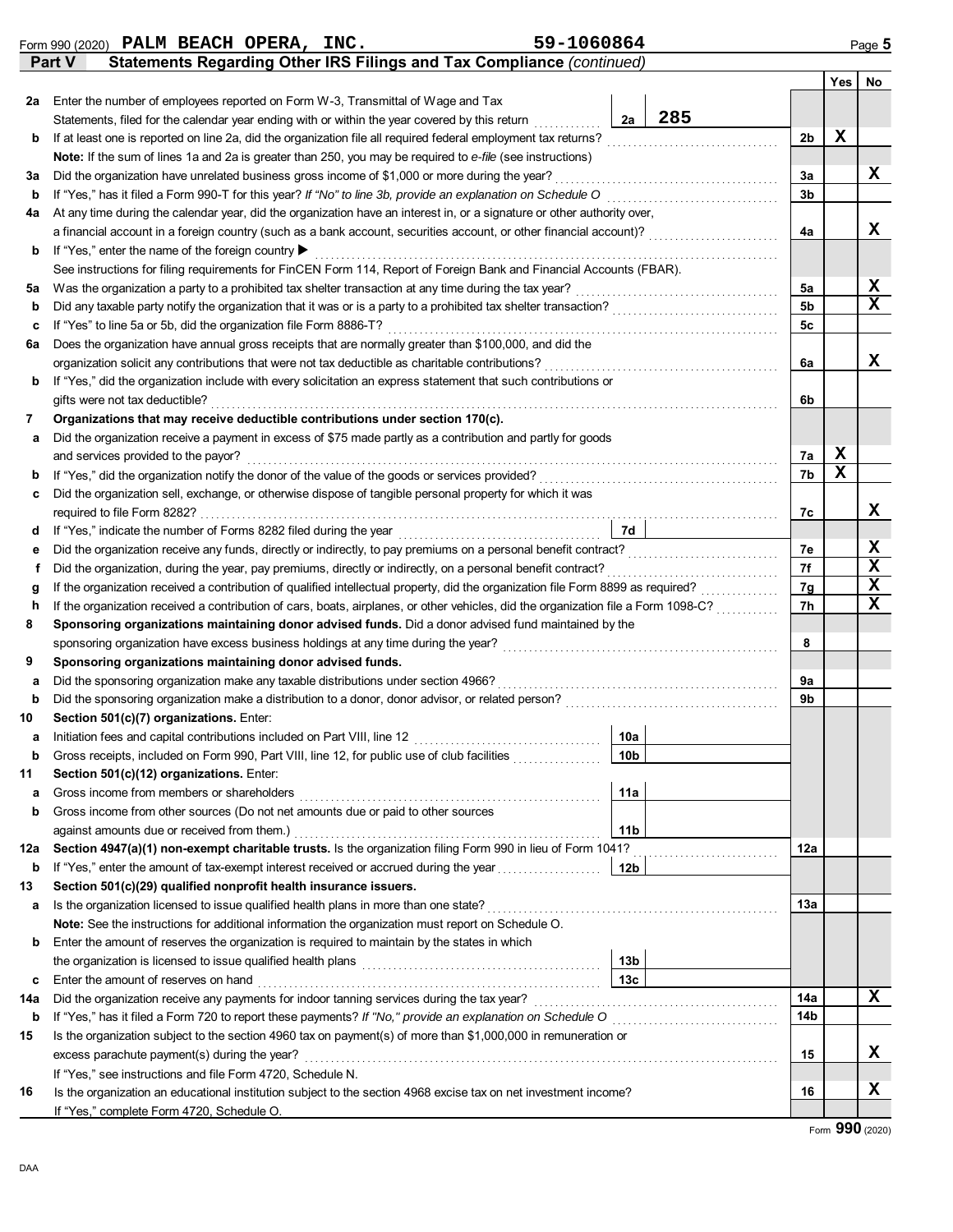| INC. |
|------|
|------|

|             | 59-1060864<br>Form 990 (2020) PALM BEACH OPERA, INC.                                                                                 |    |    |                 |   |     | Page 6      |
|-------------|--------------------------------------------------------------------------------------------------------------------------------------|----|----|-----------------|---|-----|-------------|
|             | Part VI<br>Governance, Management, and Disclosure For each "Yes" response to lines 2 through 7b below, and for a "No"                |    |    |                 |   |     |             |
|             | response to line 8a, 8b, or 10b below, describe the circumstances, processes, or changes on Schedule O. See instructions.            |    |    |                 |   |     |             |
|             |                                                                                                                                      |    |    |                 |   |     | X           |
|             | <b>Section A. Governing Body and Management</b>                                                                                      |    |    |                 |   |     |             |
|             |                                                                                                                                      |    |    |                 |   | Yes | No          |
| 1a          | Enter the number of voting members of the governing body at the end of the tax year                                                  | 1a | 26 |                 |   |     |             |
|             | If there are material differences in voting rights among members of the governing body, or                                           |    |    |                 |   |     |             |
|             | if the governing body delegated broad authority to an executive committee or similar                                                 |    |    |                 |   |     |             |
|             | committee, explain on Schedule O.                                                                                                    |    |    |                 |   |     |             |
| b           | Enter the number of voting members included on line 1a, above, who are independent                                                   | 1b | 26 |                 |   |     |             |
| 2           | Did any officer, director, trustee, or key employee have a family relationship or a business relationship with                       |    |    |                 |   |     |             |
|             | any other officer, director, trustee, or key employee?                                                                               |    |    | $\mathbf{2}$    |   |     | х           |
| 3           | Did the organization delegate control over management duties customarily performed by or under the direct                            |    |    |                 |   |     |             |
|             | supervision of officers, directors, trustees, or key employees to a management company or other person?                              |    |    | 3               |   |     | X           |
| 4           | Did the organization make any significant changes to its governing documents since the prior Form 990 was filed?                     |    |    | 4               |   |     | $\mathbf x$ |
|             |                                                                                                                                      |    |    | 5               |   |     | $\mathbf x$ |
| 5           | Did the organization become aware during the year of a significant diversion of the organization's assets?                           |    |    | 6               |   |     | x           |
| 6           | Did the organization have members or stockholders?                                                                                   |    |    |                 |   |     |             |
| 7а          | Did the organization have members, stockholders, or other persons who had the power to elect or appoint                              |    |    |                 |   |     |             |
|             | one or more members of the governing body?                                                                                           |    |    | 7a              |   |     | x           |
| b           | Are any governance decisions of the organization reserved to (or subject to approval by) members,                                    |    |    |                 |   |     |             |
|             | stockholders, or persons other than the governing body?                                                                              |    |    | 7b              |   |     | x           |
| 8           | Did the organization contemporaneously document the meetings held or written actions undertaken during the year by the following:    |    |    |                 |   |     |             |
| а           | The governing body?                                                                                                                  |    |    | 8а              |   | X   |             |
| b           | Each committee with authority to act on behalf of the governing body?                                                                |    |    | 8b              |   | X   |             |
| 9           | Is there any officer, director, trustee, or key employee listed in Part VII, Section A, who cannot be reached at                     |    |    |                 |   |     |             |
|             | the organization's mailing address? If "Yes," provide the names and addresses on Schedule O                                          |    |    | 9               |   |     | x           |
|             | Section B. Policies (This Section B requests information about policies not required by the Internal Revenue Code.)                  |    |    |                 |   |     |             |
|             |                                                                                                                                      |    |    |                 |   | Yes | No          |
| 10a         | Did the organization have local chapters, branches, or affiliates?                                                                   |    |    | 10a             |   |     | x           |
| b           | If "Yes," did the organization have written policies and procedures governing the activities of such chapters,                       |    |    |                 |   |     |             |
|             | affiliates, and branches to ensure their operations are consistent with the organization's exempt purposes?                          |    |    | 10b             |   |     |             |
| 11a         | Has the organization provided a complete copy of this Form 990 to all members of its governing body before filing the form?          |    |    | 11a             |   | х   |             |
| $\mathbf b$ | Describe in Schedule O the process, if any, used by the organization to review this Form 990.                                        |    |    |                 |   |     |             |
| 12a         | Did the organization have a written conflict of interest policy? If "No," go to line 13                                              |    |    | 12a             | X |     |             |
|             | Were officers, directors, or trustees, and key employees required to disclose annually interests that could give rise to conflicts?  |    |    | 12 <sub>b</sub> |   | x   |             |
| b           |                                                                                                                                      |    |    |                 |   |     |             |
| c           | Did the organization regularly and consistently monitor and enforce compliance with the policy? If "Yes,"                            |    |    |                 | X |     |             |
|             | describe in Schedule O how this was done                                                                                             |    |    | 12c             |   |     |             |
| 13          | Did the organization have a written whistleblower policy?                                                                            |    |    | 13              |   | х   |             |
| 14          | Did the organization have a written document retention and destruction policy?                                                       |    |    | 14              |   | х   |             |
| 15          | Did the process for determining compensation of the following persons include a review and approval by                               |    |    |                 |   |     |             |
|             | independent persons, comparability data, and contemporaneous substantiation of the deliberation and decision?                        |    |    |                 |   |     |             |
| а           | The organization's CEO, Executive Director, or top management official                                                               |    |    | 15a             | X |     |             |
| b           | Other officers or key employees of the organization                                                                                  |    |    | 15 <sub>b</sub> | х |     |             |
|             | If "Yes" to line 15a or 15b, describe the process in Schedule O (see instructions).                                                  |    |    |                 |   |     |             |
| 16a         | Did the organization invest in, contribute assets to, or participate in a joint venture or similar arrangement                       |    |    |                 |   |     |             |
|             | with a taxable entity during the year?                                                                                               |    |    | 16a             |   |     | x           |
| b           | If "Yes," did the organization follow a written policy or procedure requiring the organization to evaluate its                       |    |    |                 |   |     |             |
|             | participation in joint venture arrangements under applicable federal tax law, and take steps to safeguard the                        |    |    |                 |   |     |             |
|             | organization's exempt status with respect to such arrangements?                                                                      |    |    | 16 <sub>b</sub> |   |     |             |
|             | <b>Section C. Disclosure</b>                                                                                                         |    |    |                 |   |     |             |
| 17          | List the states with which a copy of this Form 990 is required to be filed ><br><b>NONE</b>                                          |    |    |                 |   |     |             |
|             |                                                                                                                                      |    |    |                 |   |     |             |
| 18          | Section 6104 requires an organization to make its Forms 1023 (1024 or 1024-A, if applicable), 990, and 990-T (Section 501(c)         |    |    |                 |   |     |             |
|             | (3)s only) available for public inspection. Indicate how you made these available. Check all that apply.                             |    |    |                 |   |     |             |
|             | $ \mathbf{X} $ Upon request<br>$ \mathbf{X} $ Another's website<br>$ \mathbf{X} $ Own website<br>Other (explain on Schedule O)       |    |    |                 |   |     |             |
| 19          | Describe on Schedule O whether (and if so, how) the organization made its governing documents, conflict of interest policy, and      |    |    |                 |   |     |             |
|             | financial statements available to the public during the tax year.                                                                    |    |    |                 |   |     |             |
| 20          | State the name, address, and telephone number of the person who possesses the organization's books and records $\blacktriangleright$ |    |    |                 |   |     |             |
|             | <b>JOE CREMONA</b><br><b>1800 SOUTH AUSTRALIAN AVENUE</b>                                                                            |    |    |                 |   |     |             |
|             | FL 33409<br>WEST PALM BEACH                                                                                                          |    |    | 561-833-7888    |   |     |             |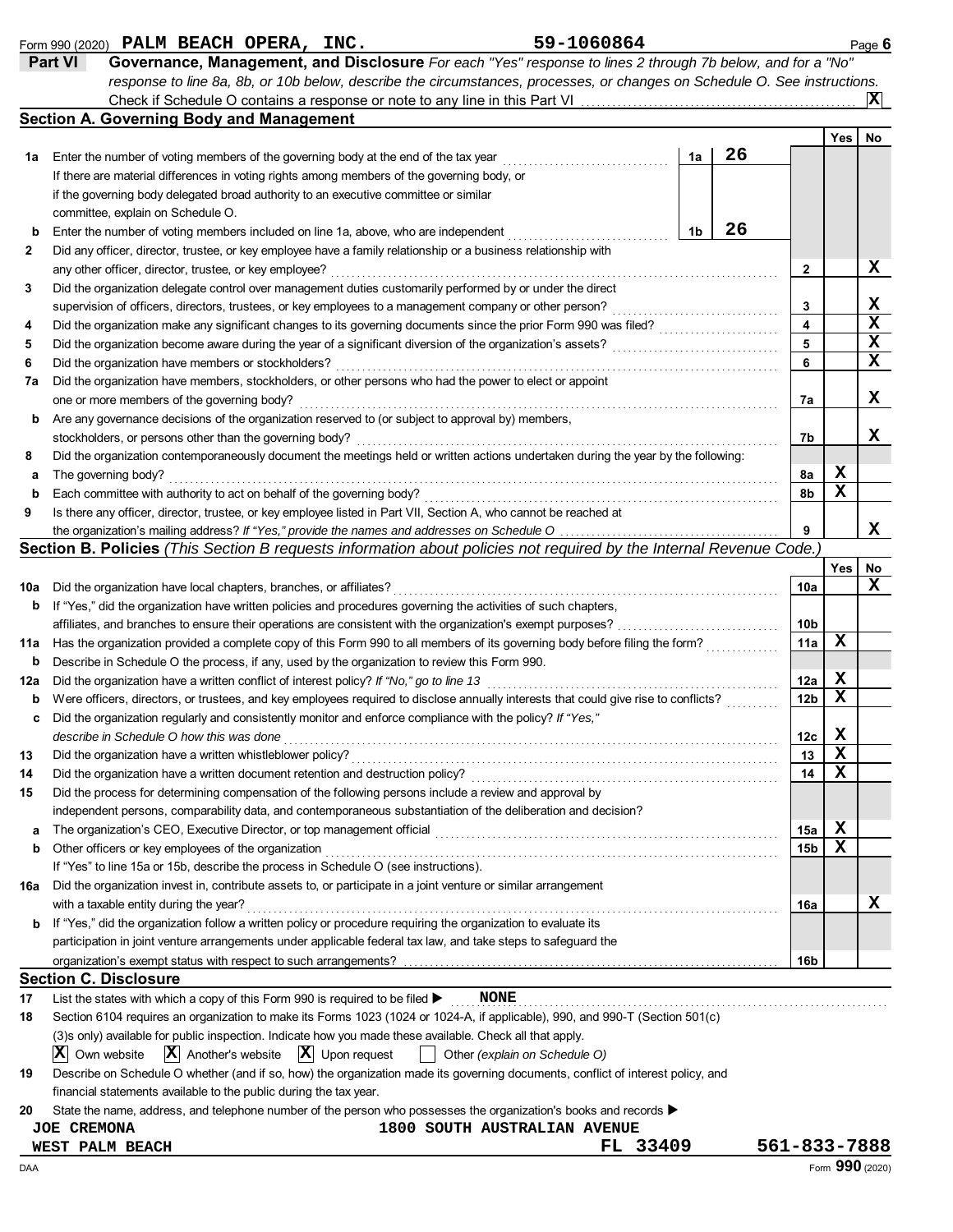| 59-1060864<br>PALM BEACH OPERA,<br>INC.<br>Form 990 (2020) | Page |  |
|------------------------------------------------------------|------|--|
|------------------------------------------------------------|------|--|

|                          | .990                                                                                                                                                                                                                                                                                                     |
|--------------------------|----------------------------------------------------------------------------------------------------------------------------------------------------------------------------------------------------------------------------------------------------------------------------------------------------------|
| <b>Part VII</b>          | Compensation of Officers, Directors, Trustees, Key Employees, Highest Compensated Employees, and<br><b>Independent Contractors</b>                                                                                                                                                                       |
|                          | Check if Schedule O contains a response or note to any line in this Part VII                                                                                                                                                                                                                             |
| Section A.               | Officers, Directors, Trustees, Key Employees, and Highest Compensated Employees                                                                                                                                                                                                                          |
| organization's tax year. | 1a Complete this table for all persons required to be listed. Report compensation for the calendar year ending with or within the                                                                                                                                                                        |
|                          | • List all of the organization's current officers, directors, trustees (whether individuals or organizations), regardless of amount of<br>compensation. Enter -0- in columns $(D)$ , $(E)$ , and $(F)$ if no compensation was paid.                                                                      |
|                          | • List all of the organization's current key employees, if any. See instructions for definition of "key employee."                                                                                                                                                                                       |
|                          | List the organization's five current highest compensated employees (other than an officer, director, trustee, or key employee)<br>who received reportable compensation (Box 5 of Form W-2 and/or Box 7 of Form 1099-MISC) of more than \$100,000 from the<br>organization and any related organizations. |
|                          | List all of the examination because officers less employees and bigheat companented employees who resolved mers than                                                                                                                                                                                     |

List all of the organization's **former** officers, key employees, and highest compensated employees who received more than • List all of the organization's **former** officers, key employees, and highest compensat \$100,000 of reportable compensation from the organization and any related organizations.

List all of the organization's **former directors or trustees** that received, in the capacity as a former director or trustee of the organization, more than \$10,000 of reportable compensation from the organization and any related organizations. See instructions for the order in which to list the persons above. **•**

Check this box if neither the organization nor any related organization compensated any current officer, director, or trustee.

| (A)<br>Name and title               | (B)<br>Average<br>hours<br>per week<br>(list any               |                                              |                      | (C)<br>Position |              | (do not check more than one<br>box, unless person is both an<br>officer and a director/trustee) | (D)<br>Reportable<br>compensation<br>from the<br>organization | (E)<br>Reportable<br>compensation<br>from related<br>organizations | (F)<br>Estimated amount<br>of other<br>compensation<br>from the |
|-------------------------------------|----------------------------------------------------------------|----------------------------------------------|----------------------|-----------------|--------------|-------------------------------------------------------------------------------------------------|---------------------------------------------------------------|--------------------------------------------------------------------|-----------------------------------------------------------------|
|                                     | hours for<br>related<br>organizations<br>below<br>dotted line) | Individual<br>or director<br>dire<br>trustee | nstitutional trustee | Officer         | Key employee | Highest compensated<br>employee<br>Former                                                       | (W-2/1099-MISC)                                               | (W-2/1099-MISC)                                                    | organization and<br>related organizations                       |
| (1) MR. DAVID GENSER                |                                                                |                                              |                      |                 |              |                                                                                                 |                                                               |                                                                    |                                                                 |
| <b>CHAIRMAN</b>                     | 2.00<br>0.00                                                   |                                              |                      | X               |              |                                                                                                 | 0                                                             | 0                                                                  | 0                                                               |
| (2) MR. NATHAN LEVENTHAL            |                                                                |                                              |                      |                 |              |                                                                                                 |                                                               |                                                                    |                                                                 |
|                                     | 2.00                                                           |                                              |                      |                 |              |                                                                                                 |                                                               |                                                                    |                                                                 |
| <b>PRESIDENT</b>                    | 0.00                                                           |                                              |                      | $\mathbf x$     |              |                                                                                                 | 0                                                             | 0                                                                  | 0                                                               |
| (3) MR. JEFFREY ALDERTON            |                                                                |                                              |                      |                 |              |                                                                                                 |                                                               |                                                                    |                                                                 |
|                                     | 2.00                                                           |                                              |                      |                 |              |                                                                                                 |                                                               |                                                                    |                                                                 |
| <b>VICE PRESIDENT</b>               | 0.00                                                           |                                              |                      | X               |              |                                                                                                 | 0                                                             | 0                                                                  | 0                                                               |
| (4) MR. WILLIAM G. BROWN            |                                                                |                                              |                      |                 |              |                                                                                                 |                                                               |                                                                    |                                                                 |
| <b>VICE PRESIDENT</b>               | 2.00<br>0.00                                                   |                                              |                      | X               |              |                                                                                                 | 0                                                             | 0                                                                  | $\mathbf 0$                                                     |
| <b>SANFORD FISHER</b><br>(5) $MR$ . |                                                                |                                              |                      |                 |              |                                                                                                 |                                                               |                                                                    |                                                                 |
|                                     | 2.00                                                           |                                              |                      |                 |              |                                                                                                 |                                                               |                                                                    |                                                                 |
| <b>VICE PRESIDENT</b>               | 0.00                                                           |                                              |                      | X               |              |                                                                                                 | 0                                                             | 0                                                                  | 0                                                               |
| (6) MR. DENNIS K. WILLIAMS          |                                                                |                                              |                      |                 |              |                                                                                                 |                                                               |                                                                    |                                                                 |
|                                     | 2.00                                                           |                                              |                      |                 |              |                                                                                                 |                                                               |                                                                    |                                                                 |
| VICE PRESIDENT                      | 0.00                                                           |                                              |                      | X               |              |                                                                                                 | 0                                                             | 0                                                                  | 0                                                               |
| (7) MR. CHARLES GOTTESMAN           |                                                                |                                              |                      |                 |              |                                                                                                 |                                                               |                                                                    |                                                                 |
|                                     | 2.00                                                           |                                              |                      |                 |              |                                                                                                 |                                                               |                                                                    |                                                                 |
| <b>VICE PRESIDENT</b>               | 0.00                                                           |                                              |                      | $\mathbf x$     |              |                                                                                                 | 0                                                             | 0                                                                  | 0                                                               |
| (8) MS. JUDY KAUFMAN                |                                                                |                                              |                      |                 |              |                                                                                                 |                                                               |                                                                    |                                                                 |
|                                     | 2.00                                                           |                                              |                      |                 |              |                                                                                                 |                                                               |                                                                    |                                                                 |
| <b>VICE PRESIDENT</b>               | 0.00                                                           |                                              |                      | $\mathbf x$     |              |                                                                                                 | 0                                                             | 0                                                                  | 0                                                               |
| (9) MS. INGRID KOSOWSKY             | 2.00                                                           |                                              |                      |                 |              |                                                                                                 |                                                               |                                                                    |                                                                 |
| VICE PRESIDENT                      | 0.00                                                           |                                              |                      | x               |              |                                                                                                 | 0                                                             | 0                                                                  | 0                                                               |
| TODD LAZENBY<br>(10) MR 。           |                                                                |                                              |                      |                 |              |                                                                                                 |                                                               |                                                                    |                                                                 |
|                                     | 2.00                                                           |                                              |                      |                 |              |                                                                                                 |                                                               |                                                                    |                                                                 |
| <b>VICE PRESIDENT</b>               | 0.00                                                           |                                              |                      | $\mathbf x$     |              |                                                                                                 | 0                                                             | 0                                                                  | 0                                                               |
| (11) MRS. ARI RIFKIN                |                                                                |                                              |                      |                 |              |                                                                                                 |                                                               |                                                                    |                                                                 |
|                                     | 2.00                                                           |                                              |                      |                 |              |                                                                                                 |                                                               |                                                                    |                                                                 |
| <b>VICE PRESIDENT</b>               | 0.00                                                           |                                              |                      | $\mathbf x$     |              |                                                                                                 | 0                                                             | 0                                                                  | 0                                                               |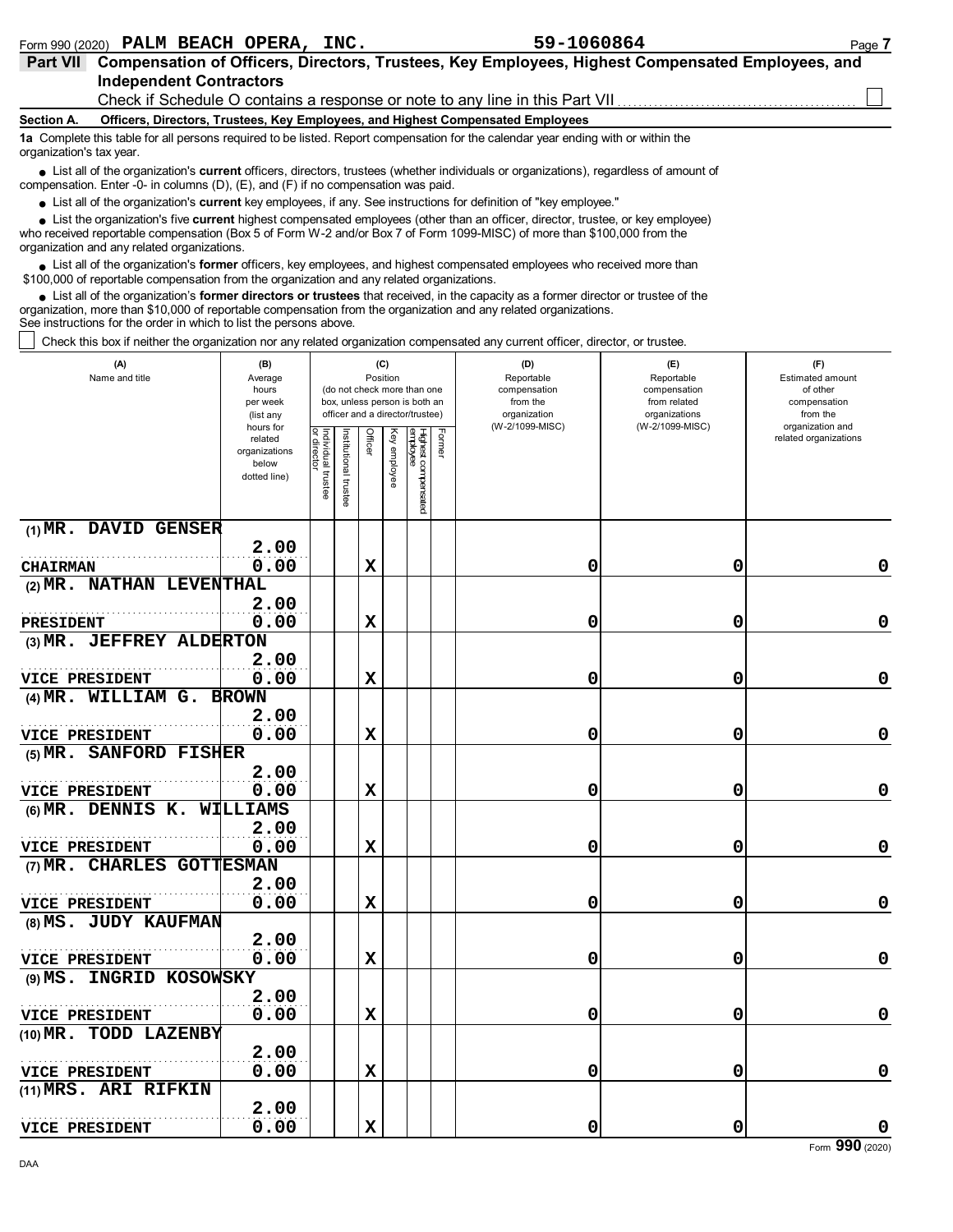| Form 990 (2020) PALM BEACH OPERA, INC.                                                                                                                                                                                                                      |                                                                |                                   |                      |                 |                 |                                                                                                 |        | 59-1060864                                                                                             |                                                                    | Page 8                                                          |
|-------------------------------------------------------------------------------------------------------------------------------------------------------------------------------------------------------------------------------------------------------------|----------------------------------------------------------------|-----------------------------------|----------------------|-----------------|-----------------|-------------------------------------------------------------------------------------------------|--------|--------------------------------------------------------------------------------------------------------|--------------------------------------------------------------------|-----------------------------------------------------------------|
| Part VII                                                                                                                                                                                                                                                    |                                                                |                                   |                      |                 |                 |                                                                                                 |        | Section A. Officers, Directors, Trustees, Key Employees, and Highest Compensated Employees (continued) |                                                                    |                                                                 |
| (A)<br>Name and title                                                                                                                                                                                                                                       | (B)<br>Average<br>hours<br>per week<br>(list any               |                                   |                      | (C)<br>Position |                 | (do not check more than one<br>box, unless person is both an<br>officer and a director/trustee) |        | (D)<br>Reportable<br>compensation<br>from the<br>organization                                          | (E)<br>Reportable<br>compensation<br>from related<br>organizations | (F)<br>Estimated amount<br>of other<br>compensation<br>from the |
|                                                                                                                                                                                                                                                             | hours for<br>related<br>organizations<br>below<br>dotted line) | Individual trustee<br>or director | nstitutional trustee | Officer         | Ķey<br>employee | Highest compensated<br>employee                                                                 | Former | (W-2/1099-MISC)                                                                                        | (W-2/1099-MISC)                                                    | organization and<br>related organizations                       |
| MR. MARC E. WISE<br>(12)                                                                                                                                                                                                                                    | 2.00                                                           |                                   |                      |                 |                 |                                                                                                 |        |                                                                                                        |                                                                    |                                                                 |
| SECRETARY/TREASURER                                                                                                                                                                                                                                         | 0.00                                                           |                                   |                      | x               |                 |                                                                                                 |        | 0                                                                                                      | 0                                                                  | 0                                                               |
| DR. JOHN STRASSWIMMER<br>(13)                                                                                                                                                                                                                               |                                                                |                                   |                      |                 |                 |                                                                                                 |        |                                                                                                        |                                                                    |                                                                 |
|                                                                                                                                                                                                                                                             | 1.00                                                           |                                   |                      |                 |                 |                                                                                                 |        |                                                                                                        |                                                                    |                                                                 |
| <b>DIRECTOR</b>                                                                                                                                                                                                                                             | 0.00                                                           | X                                 |                      |                 |                 |                                                                                                 |        | 0                                                                                                      | 0                                                                  | $\mathbf 0$                                                     |
| SANFORD M.<br>MR.<br>(14)                                                                                                                                                                                                                                   | <b>BAKLOR</b><br>1.00                                          |                                   |                      |                 |                 |                                                                                                 |        |                                                                                                        |                                                                    |                                                                 |
| <b>DIRECTOR</b>                                                                                                                                                                                                                                             | 0.00                                                           | X                                 |                      |                 |                 |                                                                                                 |        | 0                                                                                                      | 0                                                                  | $\mathbf 0$                                                     |
| DR. ROBERT BISCUP<br>(15)                                                                                                                                                                                                                                   |                                                                |                                   |                      |                 |                 |                                                                                                 |        |                                                                                                        |                                                                    |                                                                 |
|                                                                                                                                                                                                                                                             | 1.00                                                           |                                   |                      |                 |                 |                                                                                                 |        |                                                                                                        |                                                                    |                                                                 |
| <b>DIRECTOR</b>                                                                                                                                                                                                                                             | 0.00                                                           | X                                 |                      |                 |                 |                                                                                                 |        | 0                                                                                                      | 0                                                                  | $\mathbf 0$                                                     |
| DAVID BRODSKY<br>MR.<br>(16)                                                                                                                                                                                                                                |                                                                |                                   |                      |                 |                 |                                                                                                 |        |                                                                                                        |                                                                    |                                                                 |
|                                                                                                                                                                                                                                                             | 1.00                                                           |                                   |                      |                 |                 |                                                                                                 |        |                                                                                                        |                                                                    |                                                                 |
| <b>DIRECTOR</b><br>MRS. ANNETTE                                                                                                                                                                                                                             | 0.00<br>Y. FRIEDLAND                                           | X                                 |                      |                 |                 |                                                                                                 |        | 0                                                                                                      | 0                                                                  | $\mathbf 0$                                                     |
| (17)                                                                                                                                                                                                                                                        | 1.00                                                           |                                   |                      |                 |                 |                                                                                                 |        |                                                                                                        |                                                                    |                                                                 |
| <b>DIRECTOR</b>                                                                                                                                                                                                                                             | 0.00                                                           | X                                 |                      |                 |                 |                                                                                                 |        | 0                                                                                                      | 0                                                                  | $\mathbf 0$                                                     |
| MRS. ANN FROMER<br>(18)                                                                                                                                                                                                                                     |                                                                |                                   |                      |                 |                 |                                                                                                 |        |                                                                                                        |                                                                    |                                                                 |
|                                                                                                                                                                                                                                                             | 1.00                                                           |                                   |                      |                 |                 |                                                                                                 |        |                                                                                                        |                                                                    |                                                                 |
| <b>DIRECTOR</b>                                                                                                                                                                                                                                             | 0.00                                                           | X                                 |                      |                 |                 |                                                                                                 |        | 0                                                                                                      | 0                                                                  | $\mathbf 0$                                                     |
| MR. PAUL A.<br>(19)                                                                                                                                                                                                                                         | <b>GOLDNER</b>                                                 |                                   |                      |                 |                 |                                                                                                 |        |                                                                                                        |                                                                    |                                                                 |
| <b>DIRECTOR</b>                                                                                                                                                                                                                                             | 1.00<br>0.00                                                   | $\mathbf x$                       |                      |                 |                 |                                                                                                 |        | 0                                                                                                      | 0                                                                  | 0                                                               |
| 1b Subtotal                                                                                                                                                                                                                                                 |                                                                |                                   |                      |                 |                 |                                                                                                 |        |                                                                                                        |                                                                    |                                                                 |
| <b>Total from continuation sheets to Part VII, Section A </b>                                                                                                                                                                                               |                                                                |                                   |                      |                 |                 |                                                                                                 |        | 201,787                                                                                                |                                                                    |                                                                 |
|                                                                                                                                                                                                                                                             |                                                                |                                   |                      |                 |                 |                                                                                                 |        | 201,787                                                                                                |                                                                    |                                                                 |
| Total number of individuals (including but not limited to those listed above) who received more than \$100,000 of<br>$\mathbf{2}$                                                                                                                           |                                                                |                                   |                      |                 |                 |                                                                                                 |        |                                                                                                        |                                                                    |                                                                 |
| reportable compensation from the organization ▶<br>Did the organization list any former officer, director, trustee, key employee, or highest compensated<br>3                                                                                               |                                                                |                                   | ı                    |                 |                 |                                                                                                 |        |                                                                                                        |                                                                    | Yes<br>No<br>x<br>3                                             |
| For any individual listed on line 1a, is the sum of reportable compensation and other compensation from the<br>4<br>organization and related organizations greater than \$150,000? If "Yes," complete Schedule J for such                                   |                                                                |                                   |                      |                 |                 |                                                                                                 |        |                                                                                                        |                                                                    | х<br>4                                                          |
| Did any person listed on line 1a receive or accrue compensation from any unrelated organization or individual<br>5                                                                                                                                          |                                                                |                                   |                      |                 |                 |                                                                                                 |        |                                                                                                        |                                                                    | x<br>5                                                          |
| <b>Section B. Independent Contractors</b>                                                                                                                                                                                                                   |                                                                |                                   |                      |                 |                 |                                                                                                 |        |                                                                                                        |                                                                    |                                                                 |
| Complete this table for your five highest compensated independent contractors that received more than \$100,000 of<br>1<br>compensation from the organization. Report compensation for the calendar year ending with or within the organization's tax year. |                                                                |                                   |                      |                 |                 |                                                                                                 |        |                                                                                                        |                                                                    |                                                                 |
|                                                                                                                                                                                                                                                             | (A)<br>Name and business address                               |                                   |                      |                 |                 |                                                                                                 |        |                                                                                                        | (B)<br>Description of services                                     | (C)<br>Compensation                                             |
|                                                                                                                                                                                                                                                             |                                                                |                                   |                      |                 |                 |                                                                                                 |        |                                                                                                        |                                                                    |                                                                 |
|                                                                                                                                                                                                                                                             |                                                                |                                   |                      |                 |                 |                                                                                                 |        |                                                                                                        |                                                                    |                                                                 |
|                                                                                                                                                                                                                                                             |                                                                |                                   |                      |                 |                 |                                                                                                 |        |                                                                                                        |                                                                    |                                                                 |
|                                                                                                                                                                                                                                                             |                                                                |                                   |                      |                 |                 |                                                                                                 |        |                                                                                                        |                                                                    |                                                                 |
|                                                                                                                                                                                                                                                             |                                                                |                                   |                      |                 |                 |                                                                                                 |        |                                                                                                        |                                                                    |                                                                 |
| Total number of independent contractors (including but not limited to those listed above) who<br>2                                                                                                                                                          |                                                                |                                   |                      |                 |                 |                                                                                                 |        |                                                                                                        |                                                                    |                                                                 |
| received more than \$100,000 of compensation from the organization ▶                                                                                                                                                                                        |                                                                |                                   |                      |                 |                 |                                                                                                 |        |                                                                                                        | 0                                                                  |                                                                 |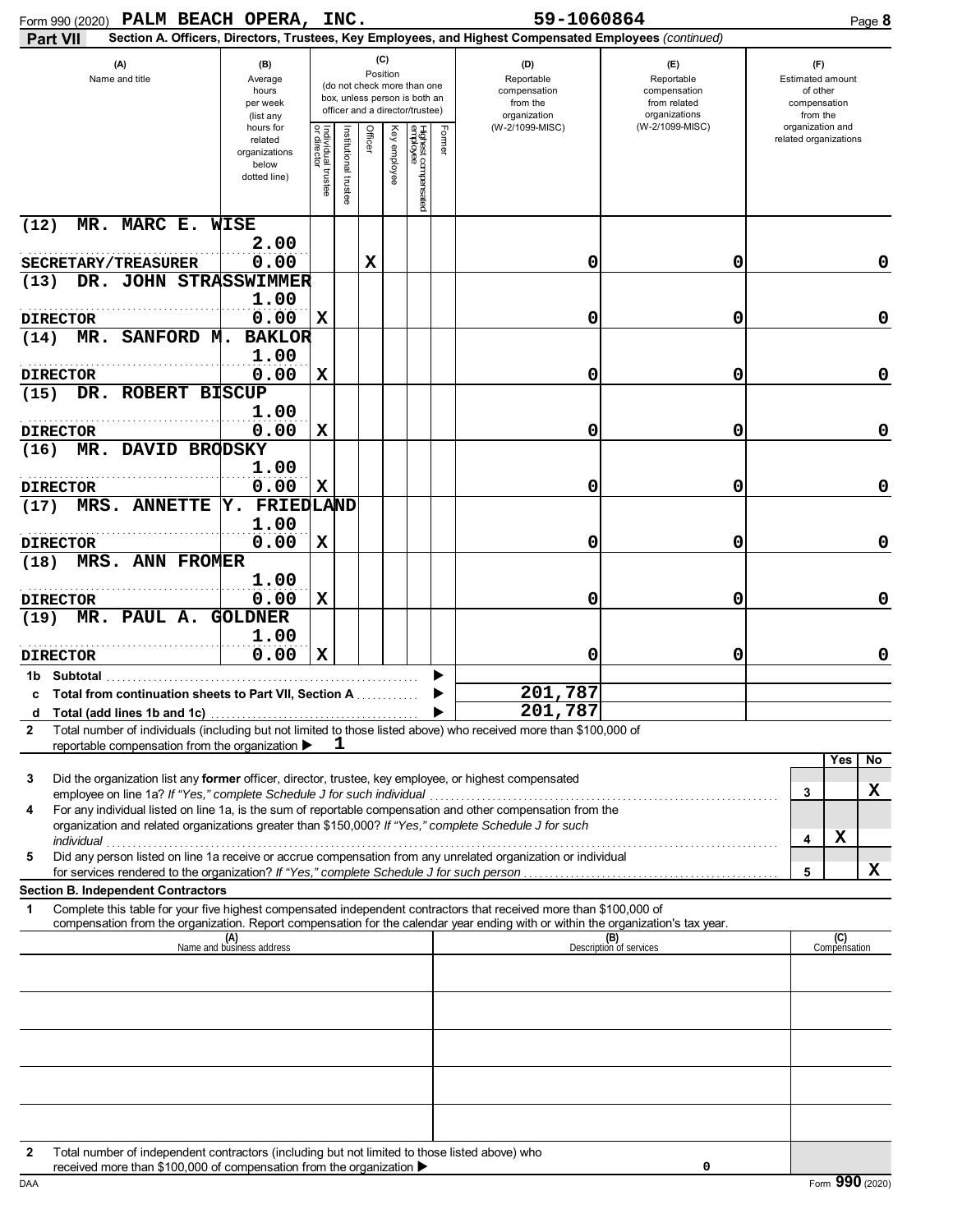|                                                                  |     |                                                                                                 |    |                |                 |                      | Check if Schedule O contains a response or note to any line in this Part VIII |                                              |                                      |                                                               |
|------------------------------------------------------------------|-----|-------------------------------------------------------------------------------------------------|----|----------------|-----------------|----------------------|-------------------------------------------------------------------------------|----------------------------------------------|--------------------------------------|---------------------------------------------------------------|
|                                                                  |     |                                                                                                 |    |                |                 |                      | (A)<br>Total revenue                                                          | (B)<br>Related or exempt<br>function revenue | (C)<br>Unrelated<br>business revenue | (D)<br>Revenue excluded<br>from tax under<br>sections 512-514 |
|                                                                  |     | 1a Federated campaigns                                                                          |    |                | 1a              |                      |                                                                               |                                              |                                      |                                                               |
| <b>Contributions, Gifts, Grants</b><br>and Other Similar Amounts |     | <b>b</b> Membership dues <i></i>                                                                |    |                | 1 <sub>b</sub>  |                      |                                                                               |                                              |                                      |                                                               |
|                                                                  |     | c Fundraising events                                                                            |    |                | 1 <sub>c</sub>  |                      |                                                                               |                                              |                                      |                                                               |
|                                                                  |     | d Related organizations                                                                         |    |                | 1 <sub>d</sub>  | 35,000               |                                                                               |                                              |                                      |                                                               |
|                                                                  |     | e Government grants (contributions)<br>                                                         |    |                | 1e              | 265,027              |                                                                               |                                              |                                      |                                                               |
|                                                                  |     | f All other contributions, gifts, grants,                                                       |    |                |                 |                      |                                                                               |                                              |                                      |                                                               |
|                                                                  |     | and similar amounts not included above                                                          |    |                | 1f              | 2,647,297            |                                                                               |                                              |                                      |                                                               |
|                                                                  |     | <b>g</b> Noncash contributions included in lines 1a-1f                                          |    |                | $1g$ \$         | 66,800               |                                                                               |                                              |                                      |                                                               |
|                                                                  |     |                                                                                                 |    |                |                 |                      | 2,947,324                                                                     |                                              |                                      |                                                               |
|                                                                  |     |                                                                                                 |    |                |                 | <b>Business Code</b> |                                                                               |                                              |                                      |                                                               |
|                                                                  | 2a  | OPERAS & CONCERTS                                                                               |    |                |                 |                      | 251,630                                                                       | 251,630                                      |                                      |                                                               |
| Program Service<br>Revenue                                       | b   |                                                                                                 |    |                |                 |                      |                                                                               |                                              |                                      |                                                               |
|                                                                  | c   |                                                                                                 |    |                |                 |                      |                                                                               |                                              |                                      |                                                               |
|                                                                  | d   |                                                                                                 |    |                |                 |                      |                                                                               |                                              |                                      |                                                               |
|                                                                  |     |                                                                                                 |    |                |                 |                      |                                                                               |                                              |                                      |                                                               |
|                                                                  |     | f All other program service revenue                                                             |    |                |                 |                      |                                                                               |                                              |                                      |                                                               |
|                                                                  |     | Investment income (including dividends, interest, and                                           |    |                |                 | ▶                    | 251,630                                                                       |                                              |                                      |                                                               |
|                                                                  | 3   |                                                                                                 |    |                |                 |                      | 17,882                                                                        |                                              |                                      | 17,882                                                        |
|                                                                  |     | Income from investment of tax-exempt bond proceeds<br>4                                         |    |                |                 |                      |                                                                               |                                              |                                      |                                                               |
|                                                                  | 5   |                                                                                                 |    |                |                 | .                    |                                                                               |                                              |                                      |                                                               |
|                                                                  |     |                                                                                                 |    | (i) Real       |                 | (ii) Personal        |                                                                               |                                              |                                      |                                                               |
|                                                                  | 6а  | Gross rents                                                                                     | 6a |                |                 |                      |                                                                               |                                              |                                      |                                                               |
|                                                                  |     | <b>b</b> Less: rental expenses                                                                  | 6b |                |                 |                      |                                                                               |                                              |                                      |                                                               |
|                                                                  |     | <b>c</b> Rental inc. or (loss)                                                                  | 6с |                |                 |                      |                                                                               |                                              |                                      |                                                               |
|                                                                  |     | <b>d</b> Net rental income or (loss)                                                            |    |                |                 |                      |                                                                               |                                              |                                      |                                                               |
|                                                                  |     | 7a Gross amount from<br>sales of assets                                                         |    | (i) Securities |                 | (ii) Other           |                                                                               |                                              |                                      |                                                               |
|                                                                  |     | other than inventory                                                                            | 7а |                |                 |                      |                                                                               |                                              |                                      |                                                               |
|                                                                  |     | <b>b</b> Less: cost or other                                                                    |    |                |                 |                      |                                                                               |                                              |                                      |                                                               |
|                                                                  |     | basis and sales exps.                                                                           | 7b |                |                 |                      |                                                                               |                                              |                                      |                                                               |
|                                                                  |     | c Gain or (loss)                                                                                | 7c |                |                 |                      |                                                                               |                                              |                                      |                                                               |
| Other Revenue                                                    |     |                                                                                                 |    |                |                 |                      |                                                                               |                                              |                                      |                                                               |
|                                                                  |     | 8a Gross income from fundraising events                                                         |    |                |                 |                      |                                                                               |                                              |                                      |                                                               |
|                                                                  |     |                                                                                                 |    |                |                 |                      |                                                                               |                                              |                                      |                                                               |
|                                                                  |     | of contributions reported on line 1c).                                                          |    |                |                 | 35,000               |                                                                               |                                              |                                      |                                                               |
|                                                                  |     | See Part IV, line 18                                                                            |    |                | <b>8a</b><br>8b | 60,797               |                                                                               |                                              |                                      |                                                               |
|                                                                  |     | <b>b</b> Less: direct expenses <i>minimum</i><br>c Net income or (loss) from fundraising events |    |                |                 | ▶                    | $-25,797$                                                                     |                                              |                                      |                                                               |
|                                                                  |     | 9a Gross income from gaming activities.                                                         |    |                |                 |                      |                                                                               |                                              |                                      |                                                               |
|                                                                  |     | See Part IV, line 19                                                                            |    |                | 9а              |                      |                                                                               |                                              |                                      |                                                               |
|                                                                  |     | <b>b</b> Less: direct expenses <i>minimum</i>                                                   |    |                | 9 <sub>b</sub>  |                      |                                                                               |                                              |                                      |                                                               |
|                                                                  |     | c Net income or (loss) from gaming activities                                                   |    |                |                 |                      |                                                                               |                                              |                                      |                                                               |
|                                                                  |     | 10a Gross sales of inventory, less                                                              |    |                |                 |                      |                                                                               |                                              |                                      |                                                               |
|                                                                  |     | returns and allowances                                                                          |    |                | 10a             |                      |                                                                               |                                              |                                      |                                                               |
|                                                                  |     | <b>b</b> Less: $cost of goods sold$                                                             |    |                | 10 <sub>b</sub> |                      |                                                                               |                                              |                                      |                                                               |
|                                                                  |     | c Net income or (loss) from sales of inventory                                                  |    |                |                 |                      |                                                                               |                                              |                                      |                                                               |
|                                                                  |     |                                                                                                 |    |                |                 | <b>Business Code</b> |                                                                               |                                              |                                      |                                                               |
| Miscellaneous<br>Revenue                                         | 11a |                                                                                                 |    |                |                 |                      |                                                                               |                                              |                                      |                                                               |
|                                                                  | b   |                                                                                                 |    |                |                 |                      |                                                                               |                                              |                                      |                                                               |
|                                                                  | c   |                                                                                                 |    |                |                 |                      |                                                                               |                                              |                                      |                                                               |
|                                                                  |     |                                                                                                 |    |                |                 |                      |                                                                               |                                              |                                      |                                                               |
|                                                                  |     |                                                                                                 |    |                |                 | ▶                    | 3,191,039                                                                     | 251,630                                      | 0                                    | 17,882                                                        |
|                                                                  |     |                                                                                                 |    |                |                 |                      |                                                                               |                                              |                                      |                                                               |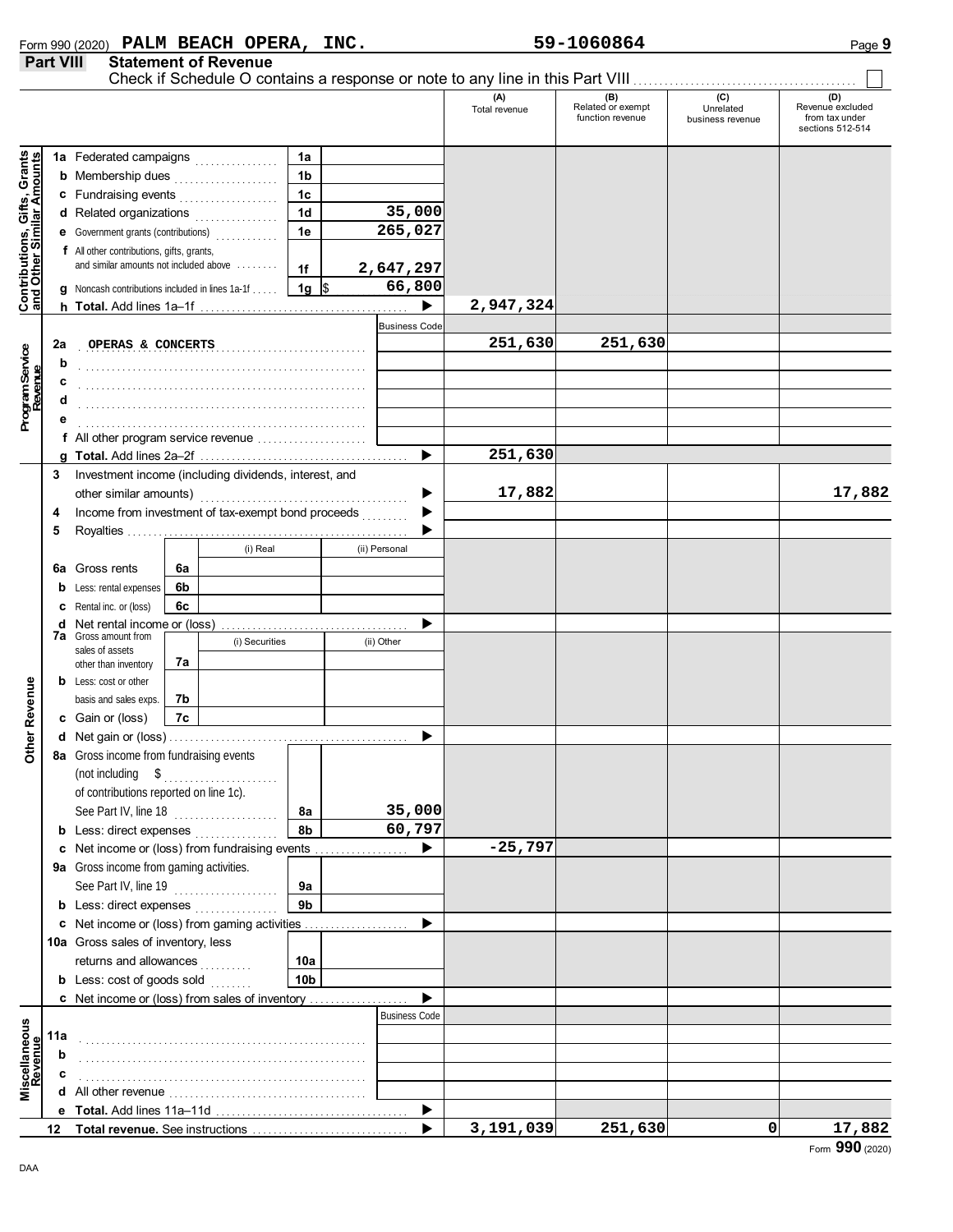## **Part IX Statement of Functional Expenses** Form 990 (2020) Page **10 PALM BEACH OPERA, INC. 59-1060864**

|              | Check if Schedule O contains a response or note to any line in this Part IX                                                                                                                                                                                                                                                                                                                                                                                                                                                                                                           |                       |                                    |                                           |                                |
|--------------|---------------------------------------------------------------------------------------------------------------------------------------------------------------------------------------------------------------------------------------------------------------------------------------------------------------------------------------------------------------------------------------------------------------------------------------------------------------------------------------------------------------------------------------------------------------------------------------|-----------------------|------------------------------------|-------------------------------------------|--------------------------------|
|              | Do not include amounts reported on lines 6b,<br>7b, 8b, 9b, and 10b of Part VIII.                                                                                                                                                                                                                                                                                                                                                                                                                                                                                                     | (A)<br>Total expenses | (B)<br>Program service<br>expenses | (C)<br>Management and<br>general expenses | (D)<br>Fundraising<br>expenses |
| 1            | Grants and other assistance to domestic organizations                                                                                                                                                                                                                                                                                                                                                                                                                                                                                                                                 |                       |                                    |                                           |                                |
|              | and domestic governments. See Part IV, line 21                                                                                                                                                                                                                                                                                                                                                                                                                                                                                                                                        |                       |                                    |                                           |                                |
| $\mathbf{2}$ | Grants and other assistance to domestic                                                                                                                                                                                                                                                                                                                                                                                                                                                                                                                                               |                       |                                    |                                           |                                |
|              | individuals. See Part IV, line 22                                                                                                                                                                                                                                                                                                                                                                                                                                                                                                                                                     |                       |                                    |                                           |                                |
| 3            | Grants and other assistance to foreign                                                                                                                                                                                                                                                                                                                                                                                                                                                                                                                                                |                       |                                    |                                           |                                |
|              | organizations, foreign governments, and foreign                                                                                                                                                                                                                                                                                                                                                                                                                                                                                                                                       |                       |                                    |                                           |                                |
|              | individuals. See Part IV, lines 15 and 16                                                                                                                                                                                                                                                                                                                                                                                                                                                                                                                                             |                       |                                    |                                           |                                |
| 4            | Benefits paid to or for members                                                                                                                                                                                                                                                                                                                                                                                                                                                                                                                                                       |                       |                                    |                                           |                                |
| 5            | Compensation of current officers, directors,                                                                                                                                                                                                                                                                                                                                                                                                                                                                                                                                          |                       |                                    |                                           |                                |
|              | trustees, and key employees                                                                                                                                                                                                                                                                                                                                                                                                                                                                                                                                                           |                       |                                    |                                           |                                |
| 6            | Compensation not included above to disqualified                                                                                                                                                                                                                                                                                                                                                                                                                                                                                                                                       |                       |                                    |                                           |                                |
|              | persons (as defined under section 4958(f)(1)) and                                                                                                                                                                                                                                                                                                                                                                                                                                                                                                                                     |                       |                                    |                                           |                                |
|              | persons described in section 4958(c)(3)(B)                                                                                                                                                                                                                                                                                                                                                                                                                                                                                                                                            |                       |                                    |                                           |                                |
| 7            | Other salaries and wages                                                                                                                                                                                                                                                                                                                                                                                                                                                                                                                                                              | 1,815,406             | 1,356,907                          | 176,375                                   | 282,124                        |
| 8            | Pension plan accruals and contributions (include                                                                                                                                                                                                                                                                                                                                                                                                                                                                                                                                      |                       |                                    |                                           |                                |
|              | section 401(k) and 403(b) employer contributions)                                                                                                                                                                                                                                                                                                                                                                                                                                                                                                                                     | 24,201                | 9,757                              | 8,669<br>5,031                            | $\frac{5,775}{16,353}$         |
| 9            | Other employee benefits                                                                                                                                                                                                                                                                                                                                                                                                                                                                                                                                                               | 41,087                | 19,703                             |                                           |                                |
| 10           | Payroll taxes                                                                                                                                                                                                                                                                                                                                                                                                                                                                                                                                                                         | 68,784                | 38,827                             | 7,858                                     | 22,099                         |
| 11           | Fees for services (nonemployees):                                                                                                                                                                                                                                                                                                                                                                                                                                                                                                                                                     |                       |                                    |                                           |                                |
| a            | Management                                                                                                                                                                                                                                                                                                                                                                                                                                                                                                                                                                            |                       |                                    |                                           |                                |
| b            | Legal                                                                                                                                                                                                                                                                                                                                                                                                                                                                                                                                                                                 |                       |                                    |                                           |                                |
| c            |                                                                                                                                                                                                                                                                                                                                                                                                                                                                                                                                                                                       | 18,400                |                                    | 18,400                                    |                                |
| d            | Lobbying                                                                                                                                                                                                                                                                                                                                                                                                                                                                                                                                                                              |                       |                                    |                                           |                                |
|              | Professional fundraising services. See Part IV, line 17                                                                                                                                                                                                                                                                                                                                                                                                                                                                                                                               |                       |                                    |                                           |                                |
| f            | Investment management fees                                                                                                                                                                                                                                                                                                                                                                                                                                                                                                                                                            |                       |                                    |                                           |                                |
|              | g Other. (If line 11g amount exceeds 10% of line 25, column                                                                                                                                                                                                                                                                                                                                                                                                                                                                                                                           |                       |                                    |                                           |                                |
| 12           | (A) amount, list line 11g expenses on Schedule O.)                                                                                                                                                                                                                                                                                                                                                                                                                                                                                                                                    | 159,914               | 159,938                            |                                           | $-24$                          |
| 13           |                                                                                                                                                                                                                                                                                                                                                                                                                                                                                                                                                                                       | 37,144                | 8,834                              | 28,310                                    |                                |
| 14           | Office expenses with a continuum of the system of the system of the system of the system of the system of the system of the system of the system of the system of the system of the system of the system of the system of the                                                                                                                                                                                                                                                                                                                                                         | 42,146                | 21,323                             | 17,028                                    | 3,795                          |
| 15           |                                                                                                                                                                                                                                                                                                                                                                                                                                                                                                                                                                                       |                       |                                    |                                           |                                |
| 16           |                                                                                                                                                                                                                                                                                                                                                                                                                                                                                                                                                                                       | 207,601               | 66,800                             | 140,801                                   |                                |
| 17           |                                                                                                                                                                                                                                                                                                                                                                                                                                                                                                                                                                                       | $\overline{75,}460$   | 75,144                             | 316                                       |                                |
|              | $\begin{minipage}{0.5\textwidth} \centering \begin{tabular}{@{}c@{}} \textbf{True} & \textbf{True} \\ \textbf{True} & \textbf{True} \\ \textbf{True} & \textbf{True} \\ \end{tabular} \end{minipage}$<br>Payments of travel or entertainment expenses                                                                                                                                                                                                                                                                                                                                 |                       |                                    |                                           |                                |
|              | for any federal, state, or local public officials                                                                                                                                                                                                                                                                                                                                                                                                                                                                                                                                     |                       |                                    |                                           |                                |
| 19           | Conferences, conventions, and meetings                                                                                                                                                                                                                                                                                                                                                                                                                                                                                                                                                |                       |                                    |                                           |                                |
| 20           | Interest                                                                                                                                                                                                                                                                                                                                                                                                                                                                                                                                                                              |                       |                                    |                                           |                                |
| 21           | Payments to affiliates                                                                                                                                                                                                                                                                                                                                                                                                                                                                                                                                                                |                       |                                    |                                           |                                |
| 22           | Depreciation, depletion, and amortization                                                                                                                                                                                                                                                                                                                                                                                                                                                                                                                                             |                       |                                    |                                           |                                |
| 23           | $In surface \begin{equation} \begin{minipage}{0.5\textwidth} \includegraphics[width=0.5\textwidth]{figures/cross-1} \end{minipage} \begin{minipage}{0.5\textwidth} \includegraphics[width=0.5\textwidth]{figures/cross-1} \end{minipage} \begin{minipage}{0.5\textwidth} \includegraphics[width=0.5\textwidth]{figures/cross-1} \end{minipage} \begin{minipage}{0.5\textwidth} \includegraphics[width=0.5\textwidth]{figures/cross-1} \end{minipage} \begin{minipage}{0.5\textwidth} \includegraphics[width=0.5\textwidth]{figures/cross-1} \end{minipage} \begin{minipage}{0.5\text$ | 90,670                |                                    | 90,670                                    |                                |
| 24           | Other expenses. Itemize expenses not covered                                                                                                                                                                                                                                                                                                                                                                                                                                                                                                                                          |                       |                                    |                                           |                                |
|              | above (List miscellaneous expenses on line 24e. If                                                                                                                                                                                                                                                                                                                                                                                                                                                                                                                                    |                       |                                    |                                           |                                |
|              | line 24e amount exceeds 10% of line 25, column                                                                                                                                                                                                                                                                                                                                                                                                                                                                                                                                        |                       |                                    |                                           |                                |
|              | (A) amount, list line 24e expenses on Schedule O.)                                                                                                                                                                                                                                                                                                                                                                                                                                                                                                                                    |                       |                                    |                                           |                                |
| a            | VENUE COSTS                                                                                                                                                                                                                                                                                                                                                                                                                                                                                                                                                                           | 480,549               | 480,549                            |                                           |                                |
| b            | SCENERY & EQUIPMENT RENT                                                                                                                                                                                                                                                                                                                                                                                                                                                                                                                                                              | 440,321               | 440,321                            |                                           |                                |
| c            | DIRECT PRODUCTION COSTS                                                                                                                                                                                                                                                                                                                                                                                                                                                                                                                                                               | 404,792               | 404,792                            |                                           |                                |
| d            | EDUCATION OUTREACH                                                                                                                                                                                                                                                                                                                                                                                                                                                                                                                                                                    | 120,991               | 120,991                            |                                           |                                |
| е            | All other expenses<br>.                                                                                                                                                                                                                                                                                                                                                                                                                                                                                                                                                               | 195,353               | 12,833                             | 85,356                                    | 97,164                         |
| 25           | Total functional expenses. Add lines 1 through 24e                                                                                                                                                                                                                                                                                                                                                                                                                                                                                                                                    | 4,222,819             | 3,216,719                          | 578,814                                   | 427,286                        |
| 26           | Joint costs. Complete this line only if the                                                                                                                                                                                                                                                                                                                                                                                                                                                                                                                                           |                       |                                    |                                           |                                |
|              | organization reported in column (B) joint costs<br>from a combined educational campaign and                                                                                                                                                                                                                                                                                                                                                                                                                                                                                           |                       |                                    |                                           |                                |
|              | fundraising solicitation. Check here ><br>-if                                                                                                                                                                                                                                                                                                                                                                                                                                                                                                                                         |                       |                                    |                                           |                                |
|              | following SOP 98-2 (ASC 958-720).                                                                                                                                                                                                                                                                                                                                                                                                                                                                                                                                                     |                       |                                    |                                           |                                |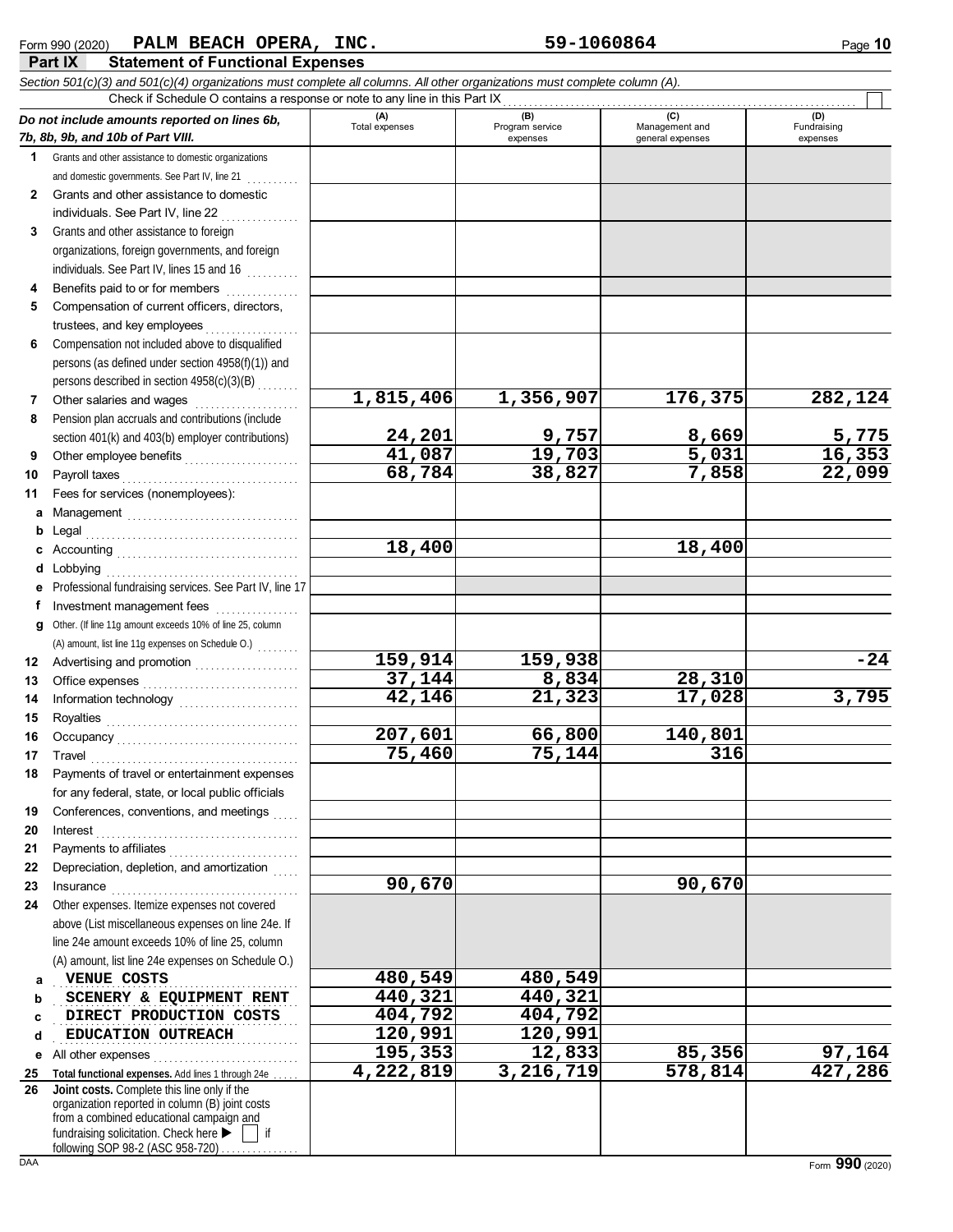## $_{\rm Form}$  990 (2020) PALM BEACH OPERA, INC.  $59 - 1060864$  Page 11 **PALM BEACH OPERA, INC.** 59-1060864

|                             | Part X | <b>Balance Sheet</b>                                                                                                                                                                                                           |                 |                    |                        |                 |                        |
|-----------------------------|--------|--------------------------------------------------------------------------------------------------------------------------------------------------------------------------------------------------------------------------------|-----------------|--------------------|------------------------|-----------------|------------------------|
|                             |        | Check if Schedule O contains a response or note to any line in this Part X                                                                                                                                                     |                 |                    |                        |                 |                        |
|                             |        |                                                                                                                                                                                                                                |                 |                    | (A)                    |                 | (B)                    |
|                             |        |                                                                                                                                                                                                                                |                 |                    | Beginning of year      |                 | End of year            |
|                             | 1      | $\pmb{\text{Cash—non-interest-bearing}}\xspace$                                                                                                                                                                                |                 |                    |                        | $\mathbf 1$     |                        |
|                             | 2      |                                                                                                                                                                                                                                |                 |                    | 3,438,442              | $\mathbf 2$     | 3,617,432<br>1,195,112 |
|                             | 3      | Pledges and grants receivable, net <b>consider a constant and grants</b> received and grants received by the constant of                                                                                                       |                 |                    | 2,043,199              | $\mathbf{3}$    |                        |
|                             | 4      | Accounts receivable, net                                                                                                                                                                                                       |                 |                    |                        | 4               |                        |
|                             | 5      | Loans and other receivables from any current or former officer, director,                                                                                                                                                      |                 |                    |                        |                 |                        |
|                             |        | trustee, key employee, creator or founder, substantial contributor, or 35%                                                                                                                                                     |                 |                    |                        |                 |                        |
|                             |        | controlled entity or family member of any of these persons                                                                                                                                                                     |                 |                    |                        | 5               |                        |
|                             | 6      | Loans and other receivables from other disqualified persons (as defined                                                                                                                                                        |                 |                    |                        |                 |                        |
|                             |        |                                                                                                                                                                                                                                |                 |                    |                        | 6               |                        |
| Assets                      | 7      |                                                                                                                                                                                                                                |                 |                    |                        | $\overline{7}$  |                        |
|                             | 8      | Inventories for sale or use                                                                                                                                                                                                    |                 |                    |                        | 8               |                        |
|                             | 9      | Prepaid expenses and deferred charges                                                                                                                                                                                          |                 | 93,346             | 9                      | 73,743          |                        |
|                             |        | 10a Land, buildings, and equipment: cost or other                                                                                                                                                                              |                 |                    |                        |                 |                        |
|                             |        |                                                                                                                                                                                                                                | 10a             | 426,083<br>302,873 |                        |                 |                        |
|                             | b      | Less: accumulated depreciation                                                                                                                                                                                                 | 10 <sub>b</sub> |                    | 149,833                | 10 <sub>c</sub> | 123,210                |
|                             | 11     |                                                                                                                                                                                                                                |                 |                    | 11                     |                 |                        |
|                             | 12     |                                                                                                                                                                                                                                |                 |                    | 12                     |                 |                        |
|                             | 13     |                                                                                                                                                                                                                                |                 |                    | 13                     |                 |                        |
|                             | 14     | Intangible assets                                                                                                                                                                                                              |                 | 14                 |                        |                 |                        |
|                             | 15     |                                                                                                                                                                                                                                |                 |                    | 468,446                | 15              | 600,724                |
|                             | 16     |                                                                                                                                                                                                                                |                 |                    | 6, 193, 266            | 16              | 5,610,221              |
|                             | 17     | Accounts payable and accrued expenses [[11] [11] Accounts payable and accrued expenses [[11] Accounts payable                                                                                                                  |                 |                    | 59,780                 | 17              | 85,013                 |
|                             | 18     | Grants payable communications are all the contract of the contract of the contract of the contract of the contract of the contract of the contract of the contract of the contract of the contract of the contract of the cont |                 |                    |                        | 18              |                        |
|                             | 19     | Deferred revenue                                                                                                                                                                                                               |                 |                    | 517,445                | 19              | 382,478                |
|                             | 20     |                                                                                                                                                                                                                                |                 |                    | 20                     |                 |                        |
|                             | 21     | Escrow or custodial account liability. Complete Part IV of Schedule D                                                                                                                                                          |                 |                    |                        | 21              |                        |
|                             | 22     | Loans and other payables to any current or former officer, director,                                                                                                                                                           |                 |                    |                        |                 |                        |
| Liabilities                 |        | trustee, key employee, creator or founder, substantial contributor, or 35%                                                                                                                                                     |                 |                    |                        |                 |                        |
|                             |        | controlled entity or family member of any of these persons                                                                                                                                                                     |                 |                    |                        | 22              |                        |
|                             | 23     | Secured mortgages and notes payable to unrelated third parties                                                                                                                                                                 |                 |                    |                        | 23              |                        |
|                             | 24     | Unsecured notes and loans payable to unrelated third parties                                                                                                                                                                   |                 |                    | 463,286                | 24              | 225,450                |
|                             | 25     | Other liabilities (including federal income tax, payables to related third                                                                                                                                                     |                 |                    |                        |                 |                        |
|                             |        | parties, and other liabilities not included on lines 17-24). Complete Part X                                                                                                                                                   |                 |                    |                        |                 |                        |
|                             |        | of Schedule D                                                                                                                                                                                                                  |                 |                    |                        | 25              | 692,941                |
|                             | 26     |                                                                                                                                                                                                                                |                 |                    | 1,040,511              | 26              |                        |
|                             |        | Organizations that follow FASB ASC 958, check here $\blacktriangleright \;  X $                                                                                                                                                |                 |                    |                        |                 |                        |
|                             |        | and complete lines 27, 28, 32, and 33.                                                                                                                                                                                         |                 |                    | 1,511,527              |                 | 2, 199, 715            |
|                             | 27     | Net assets without donor restrictions                                                                                                                                                                                          |                 |                    | 3,641,228              | 27              | $\overline{2,717,565}$ |
|                             | 28     | Net assets with donor restrictions                                                                                                                                                                                             |                 |                    |                        | 28              |                        |
|                             |        | Organizations that do not follow FASB ASC 958, check here >                                                                                                                                                                    |                 |                    |                        |                 |                        |
| Net Assets or Fund Balances |        | and complete lines 29 through 33.                                                                                                                                                                                              |                 |                    |                        |                 |                        |
|                             | 29     | Capital stock or trust principal, or current funds                                                                                                                                                                             |                 |                    |                        | 29              |                        |
|                             | 30     |                                                                                                                                                                                                                                |                 |                    |                        | 30              |                        |
|                             | 31     |                                                                                                                                                                                                                                |                 |                    | $\overline{5,152,755}$ | 31<br>32        | $\overline{4,917,280}$ |
|                             | 32     | Total net assets or fund balances                                                                                                                                                                                              |                 |                    | $6, 193, 266$ 33       |                 | 5,610,221              |
|                             | 33     |                                                                                                                                                                                                                                |                 |                    |                        |                 |                        |

Form **990** (2020)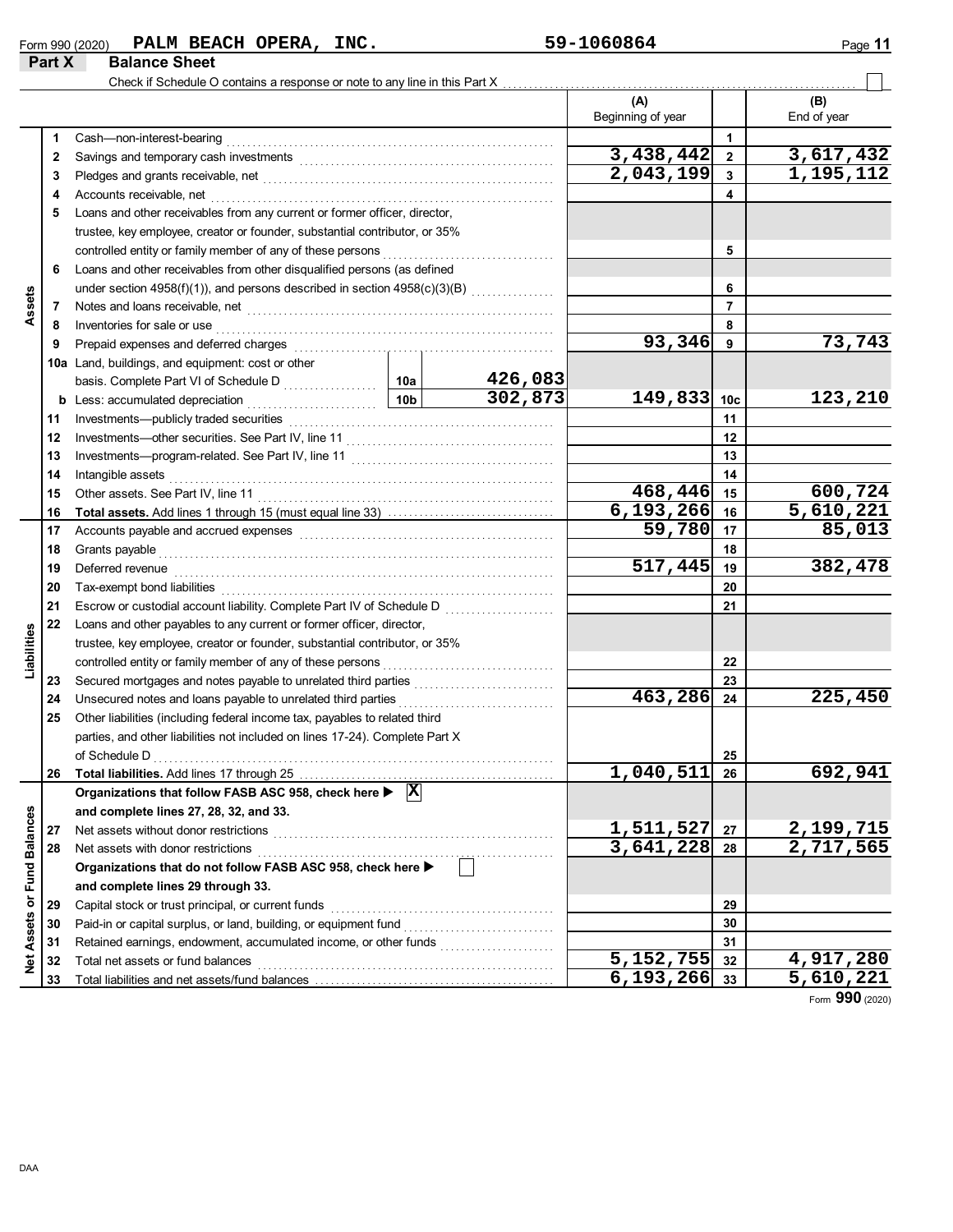|    | Form 990 (2020) PALM BEACH OPERA, INC.                                                                                                                                                                                         | 59-1060864 |                         |              |     | Page 12                 |
|----|--------------------------------------------------------------------------------------------------------------------------------------------------------------------------------------------------------------------------------|------------|-------------------------|--------------|-----|-------------------------|
|    | <b>Reconciliation of Net Assets</b><br>Part XI                                                                                                                                                                                 |            |                         |              |     |                         |
|    |                                                                                                                                                                                                                                |            |                         |              |     | $\overline{\mathbf{x}}$ |
|    |                                                                                                                                                                                                                                |            | $\overline{1}$          | 3,191,039    |     |                         |
| 2  |                                                                                                                                                                                                                                |            | $\overline{2}$          | 4,222,819    |     |                         |
| 3  |                                                                                                                                                                                                                                |            | $\overline{\mathbf{3}}$ | $-1,031,780$ |     |                         |
| 4  | Net assets or fund balances at beginning of year (must equal Part X, line 32, column (A)) [[[[[[[[[[[[[[[[[[[                                                                                                                  |            | $\overline{\mathbf{4}}$ | 5, 152, 755  |     |                         |
| 5  |                                                                                                                                                                                                                                |            | 5                       |              |     | 15,541                  |
| 6  | Donated services and use of facilities <b>constructs</b> and a service of the service of the services and use of facilities                                                                                                    |            | 6                       |              |     |                         |
| 7  | Investment expenses with the contract of the contract of the contract of the contract of the contract of the contract of the contract of the contract of the contract of the contract of the contract of the contract of the c |            | $\overline{7}$          |              |     |                         |
| 8  | Prior period adjustments experiences and contact the contract of the contact of the contact of the contact of                                                                                                                  |            | 8                       |              |     |                         |
| 9  |                                                                                                                                                                                                                                |            | 9                       |              |     | 780,764                 |
| 10 | Net assets or fund balances at end of year. Combine lines 3 through 9 (must equal Part X, line                                                                                                                                 |            |                         |              |     |                         |
|    |                                                                                                                                                                                                                                |            | 10                      | 4,917,280    |     |                         |
|    | <b>Financial Statements and Reporting</b><br><b>Part XII</b>                                                                                                                                                                   |            |                         |              |     |                         |
|    |                                                                                                                                                                                                                                |            |                         |              |     |                         |
|    |                                                                                                                                                                                                                                |            |                         |              | Yes | <b>No</b>               |
| 1  | IХ<br>Accrual<br>Accounting method used to prepare the Form 990:<br>Cash                                                                                                                                                       | Other      |                         |              |     |                         |
|    | If the organization changed its method of accounting from a prior year or checked "Other," explain in                                                                                                                          |            |                         |              |     |                         |
|    | Schedule O.                                                                                                                                                                                                                    |            |                         |              |     |                         |
|    | 2a Were the organization's financial statements compiled or reviewed by an independent accountant?                                                                                                                             |            |                         | 2a           |     | х                       |
|    | If "Yes," check a box below to indicate whether the financial statements for the year were compiled or                                                                                                                         |            |                         |              |     |                         |
|    | reviewed on a separate basis, consolidated basis, or both:                                                                                                                                                                     |            |                         |              |     |                         |
|    | Consolidated basis<br>Separate basis<br>Both consolidated and separate basis                                                                                                                                                   |            |                         |              |     |                         |
|    | <b>b</b> Were the organization's financial statements audited by an independent accountant?                                                                                                                                    |            |                         | 2b           | x   |                         |
|    | If "Yes," check a box below to indicate whether the financial statements for the year were audited on a                                                                                                                        |            |                         |              |     |                         |
|    | separate basis, consolidated basis, or both:                                                                                                                                                                                   |            |                         |              |     |                         |
|    | ΙXΙ<br>Separate basis<br>Both consolidated and separate basis<br>Consolidated basis                                                                                                                                            |            |                         |              |     |                         |
|    | c If "Yes" to line 2a or 2b, does the organization have a committee that assumes responsibility for oversight of                                                                                                               |            |                         |              |     |                         |
|    | the audit, review, or compilation of its financial statements and selection of an independent accountant?                                                                                                                      |            |                         | 2c           | х   |                         |
|    | If the organization changed either its oversight process or selection process during the tax year, explain on                                                                                                                  |            |                         |              |     |                         |
|    | Schedule O.                                                                                                                                                                                                                    |            |                         |              |     |                         |
|    | 3a As a result of a federal award, was the organization required to undergo an audit or audits as set forth in the                                                                                                             |            |                         |              |     |                         |
|    | Single Audit Act and OMB Circular A-133?                                                                                                                                                                                       |            |                         | За           |     | х                       |
|    | <b>b</b> If "Yes," did the organization undergo the required audit or audits? If the organization did not undergo the                                                                                                          |            |                         |              |     |                         |
|    | required audit or audits, explain why on Schedule O and describe any steps taken to undergo such audits                                                                                                                        |            |                         | 3b           |     |                         |
|    |                                                                                                                                                                                                                                |            |                         |              |     | Form 990 (2020)         |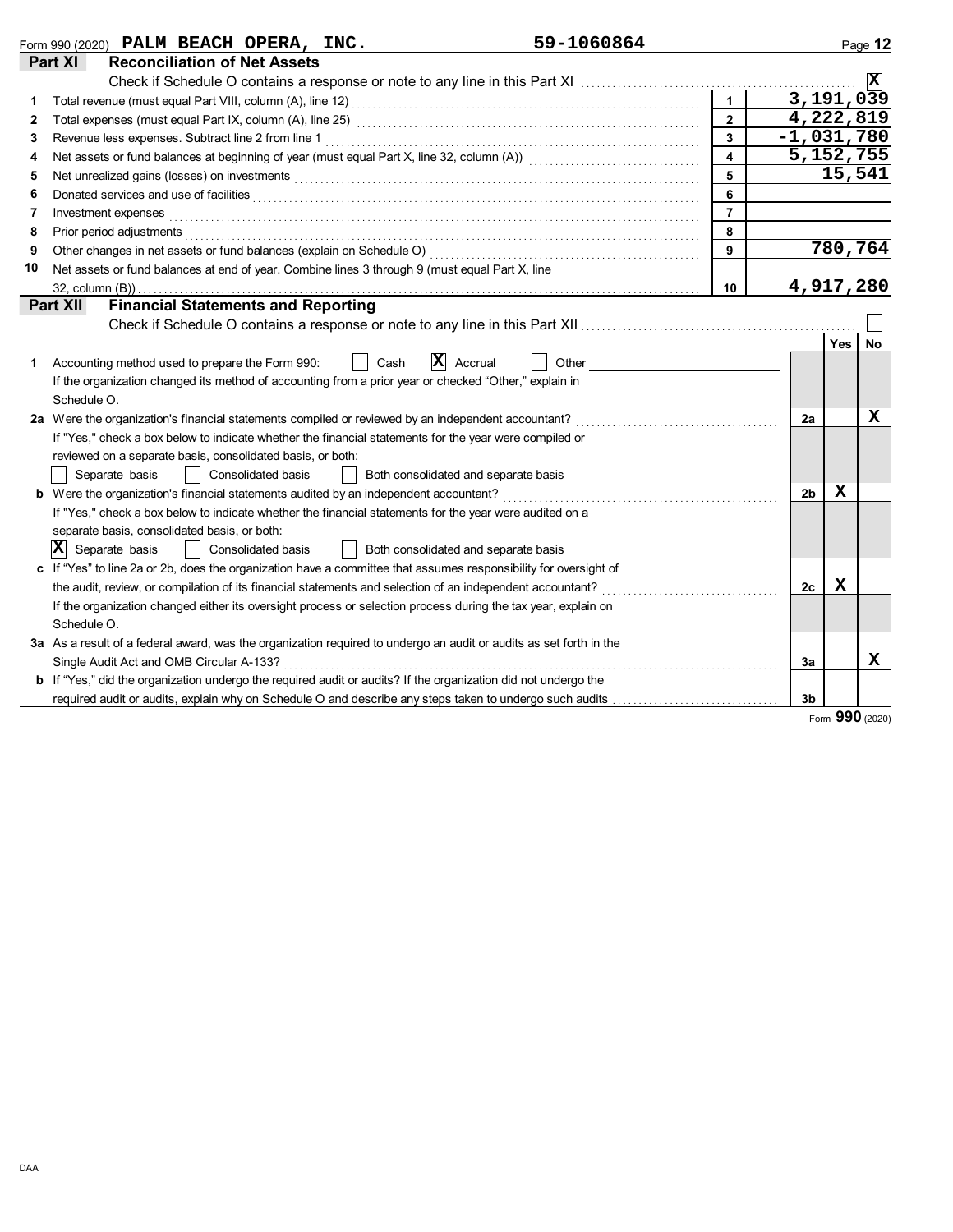| Form 990 (2020) PALM BEACH OPERA, INC.                                                                                                                                                                                                                      |                                                                |                                   |                      |         |                 |                                                                                                 |        | 59-1060864                                                                                             |                                                                    | Page 8                                                          |
|-------------------------------------------------------------------------------------------------------------------------------------------------------------------------------------------------------------------------------------------------------------|----------------------------------------------------------------|-----------------------------------|----------------------|---------|-----------------|-------------------------------------------------------------------------------------------------|--------|--------------------------------------------------------------------------------------------------------|--------------------------------------------------------------------|-----------------------------------------------------------------|
| <b>Part VII</b>                                                                                                                                                                                                                                             |                                                                |                                   |                      |         |                 |                                                                                                 |        | Section A. Officers, Directors, Trustees, Key Employees, and Highest Compensated Employees (continued) |                                                                    |                                                                 |
| (A)<br>Name and title                                                                                                                                                                                                                                       | (B)<br>Average<br>hours<br>per week<br>(list any               |                                   |                      |         | (C)<br>Position | (do not check more than one<br>box, unless person is both an<br>officer and a director/trustee) |        | (D)<br>Reportable<br>compensation<br>from the<br>organization                                          | (E)<br>Reportable<br>compensation<br>from related<br>organizations | (F)<br>Estimated amount<br>of other<br>compensation<br>from the |
|                                                                                                                                                                                                                                                             | hours for<br>related<br>organizations<br>below<br>dotted line) | Individual trustee<br>or director | nstitutional trustee | Officer | Ķey<br>employee | Highest compensated<br>employee                                                                 | Former | (W-2/1099-MISC)                                                                                        | (W-2/1099-MISC)                                                    | organization and<br>related organizations                       |
| MR PETER A.<br>(20)                                                                                                                                                                                                                                         | <b>HOFFMAN</b>                                                 |                                   |                      |         |                 |                                                                                                 |        |                                                                                                        |                                                                    |                                                                 |
|                                                                                                                                                                                                                                                             | 1.00                                                           | $\mathbf x$                       |                      |         |                 |                                                                                                 |        |                                                                                                        |                                                                    |                                                                 |
| <b>DIRECTOR</b><br>MRS. RONNIE<br>(21)                                                                                                                                                                                                                      | 0.00<br><b>ISENBERG</b>                                        |                                   |                      |         |                 |                                                                                                 |        | 0                                                                                                      | 0                                                                  | 0                                                               |
|                                                                                                                                                                                                                                                             | 1.00                                                           |                                   |                      |         |                 |                                                                                                 |        |                                                                                                        |                                                                    |                                                                 |
| <b>DIRECTOR</b>                                                                                                                                                                                                                                             | 0.00                                                           | $\mathbf x$                       |                      |         |                 |                                                                                                 |        | 0                                                                                                      | 0                                                                  | $\mathbf 0$                                                     |
| MRS. FLORENCE<br>(22)                                                                                                                                                                                                                                       | <b>KAUFMAN</b>                                                 |                                   |                      |         |                 |                                                                                                 |        |                                                                                                        |                                                                    |                                                                 |
| <b>DIRECTOR</b>                                                                                                                                                                                                                                             | 1.00<br>0.00                                                   | $\mathbf x$                       |                      |         |                 |                                                                                                 |        | 0                                                                                                      | 0                                                                  | $\mathbf 0$                                                     |
| PETER MCCOMBS<br>DR.<br>(23)                                                                                                                                                                                                                                |                                                                |                                   |                      |         |                 |                                                                                                 |        |                                                                                                        |                                                                    |                                                                 |
|                                                                                                                                                                                                                                                             | 1.00                                                           |                                   |                      |         |                 |                                                                                                 |        |                                                                                                        |                                                                    |                                                                 |
| <b>DIRECTOR</b>                                                                                                                                                                                                                                             | 0.00                                                           | $\mathbf x$                       |                      |         |                 |                                                                                                 |        | 0                                                                                                      | 0                                                                  | $\mathbf 0$                                                     |
| DR DONNA KESSELMAN RAGGIO<br>(24)                                                                                                                                                                                                                           |                                                                |                                   |                      |         |                 |                                                                                                 |        |                                                                                                        |                                                                    |                                                                 |
| <b>DIRECTOR</b>                                                                                                                                                                                                                                             | 1.00<br>0.00                                                   | $\mathbf x$                       |                      |         |                 |                                                                                                 |        | 0                                                                                                      | 0                                                                  | $\mathbf 0$                                                     |
| MR. MARC S.<br>(25)                                                                                                                                                                                                                                         | <b>SOLOMON</b>                                                 |                                   |                      |         |                 |                                                                                                 |        |                                                                                                        |                                                                    |                                                                 |
|                                                                                                                                                                                                                                                             | 1.00                                                           |                                   |                      |         |                 |                                                                                                 |        |                                                                                                        |                                                                    |                                                                 |
| <b>DIRECTOR</b>                                                                                                                                                                                                                                             | 0.00                                                           | $\mathbf x$                       |                      |         |                 |                                                                                                 |        | 0                                                                                                      | 0                                                                  | $\mathbf 0$                                                     |
| ED STREIM<br>MR.<br>(26)                                                                                                                                                                                                                                    |                                                                |                                   |                      |         |                 |                                                                                                 |        |                                                                                                        |                                                                    |                                                                 |
| <b>DIRECTOR</b>                                                                                                                                                                                                                                             | 1.00<br>0.00                                                   | X                                 |                      |         |                 |                                                                                                 |        | 0                                                                                                      | 0                                                                  | $\mathbf 0$                                                     |
| MR. DAVID WALKER<br>(27)                                                                                                                                                                                                                                    |                                                                |                                   |                      |         |                 |                                                                                                 |        |                                                                                                        |                                                                    |                                                                 |
|                                                                                                                                                                                                                                                             | 60.00                                                          |                                   |                      |         |                 |                                                                                                 |        |                                                                                                        |                                                                    |                                                                 |
| <b>DIRECTOR</b><br><b>GENERAL</b>                                                                                                                                                                                                                           | 0.00                                                           |                                   |                      | X       |                 |                                                                                                 |        | 201,787                                                                                                | 0                                                                  | 0                                                               |
| 1b Subtotal                                                                                                                                                                                                                                                 |                                                                |                                   |                      |         |                 |                                                                                                 |        | 201,787                                                                                                |                                                                    |                                                                 |
| <b>Total from continuation sheets to Part VII, Section A </b>                                                                                                                                                                                               |                                                                |                                   |                      |         |                 |                                                                                                 |        |                                                                                                        |                                                                    |                                                                 |
| Total number of individuals (including but not limited to those listed above) who received more than \$100,000 of<br>$\mathbf{2}$                                                                                                                           |                                                                |                                   |                      |         |                 |                                                                                                 |        |                                                                                                        |                                                                    |                                                                 |
| reportable compensation from the organization ▶                                                                                                                                                                                                             |                                                                |                                   |                      |         |                 |                                                                                                 |        |                                                                                                        |                                                                    |                                                                 |
| Did the organization list any former officer, director, trustee, key employee, or highest compensated<br>3                                                                                                                                                  |                                                                |                                   |                      |         |                 |                                                                                                 |        |                                                                                                        |                                                                    | Yes<br>No                                                       |
| For any individual listed on line 1a, is the sum of reportable compensation and other compensation from the<br>4<br>organization and related organizations greater than \$150,000? If "Yes," complete Schedule J for such                                   |                                                                |                                   |                      |         |                 |                                                                                                 |        |                                                                                                        |                                                                    | 3<br>4                                                          |
| Did any person listed on line 1a receive or accrue compensation from any unrelated organization or individual<br>5                                                                                                                                          |                                                                |                                   |                      |         |                 |                                                                                                 |        |                                                                                                        |                                                                    |                                                                 |
|                                                                                                                                                                                                                                                             |                                                                |                                   |                      |         |                 |                                                                                                 |        |                                                                                                        |                                                                    | 5                                                               |
| <b>Section B. Independent Contractors</b>                                                                                                                                                                                                                   |                                                                |                                   |                      |         |                 |                                                                                                 |        |                                                                                                        |                                                                    |                                                                 |
| Complete this table for your five highest compensated independent contractors that received more than \$100,000 of<br>1<br>compensation from the organization. Report compensation for the calendar year ending with or within the organization's tax year. |                                                                |                                   |                      |         |                 |                                                                                                 |        |                                                                                                        |                                                                    |                                                                 |
|                                                                                                                                                                                                                                                             | (A)<br>Name and business address                               |                                   |                      |         |                 |                                                                                                 |        |                                                                                                        | (B)<br>Description of services                                     | (C)<br>Compensation                                             |
|                                                                                                                                                                                                                                                             |                                                                |                                   |                      |         |                 |                                                                                                 |        |                                                                                                        |                                                                    |                                                                 |
|                                                                                                                                                                                                                                                             |                                                                |                                   |                      |         |                 |                                                                                                 |        |                                                                                                        |                                                                    |                                                                 |
|                                                                                                                                                                                                                                                             |                                                                |                                   |                      |         |                 |                                                                                                 |        |                                                                                                        |                                                                    |                                                                 |
|                                                                                                                                                                                                                                                             |                                                                |                                   |                      |         |                 |                                                                                                 |        |                                                                                                        |                                                                    |                                                                 |
|                                                                                                                                                                                                                                                             |                                                                |                                   |                      |         |                 |                                                                                                 |        |                                                                                                        |                                                                    |                                                                 |
|                                                                                                                                                                                                                                                             |                                                                |                                   |                      |         |                 |                                                                                                 |        |                                                                                                        |                                                                    |                                                                 |
|                                                                                                                                                                                                                                                             |                                                                |                                   |                      |         |                 |                                                                                                 |        |                                                                                                        |                                                                    |                                                                 |
|                                                                                                                                                                                                                                                             |                                                                |                                   |                      |         |                 |                                                                                                 |        |                                                                                                        |                                                                    |                                                                 |
| Total number of independent contractors (including but not limited to those listed above) who<br>2                                                                                                                                                          |                                                                |                                   |                      |         |                 |                                                                                                 |        |                                                                                                        |                                                                    |                                                                 |

received more than \$100,000 of compensation from the organization  $\blacktriangleright$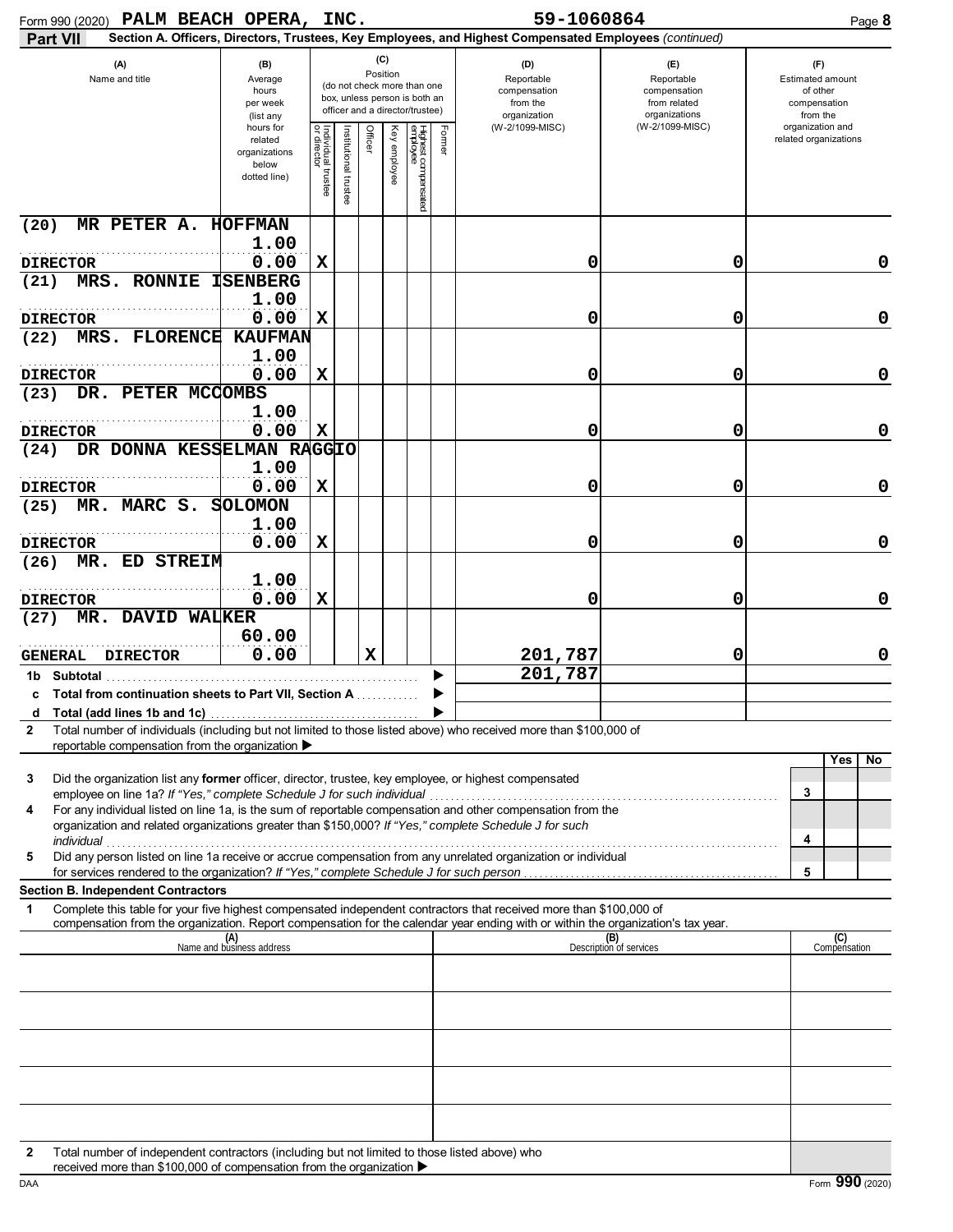| <b>Public Charity Status and Public Support</b><br><b>SCHEDULE A</b> |                                       |                                                            |                                                                                                                                                                                                                                                                                                                                                                                                    |                          |                                       |                                                         | OMB No. 1545-0047                                     |
|----------------------------------------------------------------------|---------------------------------------|------------------------------------------------------------|----------------------------------------------------------------------------------------------------------------------------------------------------------------------------------------------------------------------------------------------------------------------------------------------------------------------------------------------------------------------------------------------------|--------------------------|---------------------------------------|---------------------------------------------------------|-------------------------------------------------------|
|                                                                      | (Form 990 or 990-EZ)                  |                                                            | Complete if the organization is a section 501(c)(3) organization or a section 4947(a)(1) nonexempt charitable trust.                                                                                                                                                                                                                                                                               |                          |                                       |                                                         | 2020                                                  |
|                                                                      | Department of the Treasury            |                                                            | Attach to Form 990 or Form 990-EZ.                                                                                                                                                                                                                                                                                                                                                                 |                          |                                       |                                                         | <b>Open to Public</b>                                 |
|                                                                      | Internal Revenue Service              |                                                            | Go to www.irs.gov/Form990 for instructions and the latest information.                                                                                                                                                                                                                                                                                                                             |                          |                                       |                                                         | <b>Inspection</b>                                     |
|                                                                      | Name of the organization              | PALM BEACH OPERA, INC.                                     |                                                                                                                                                                                                                                                                                                                                                                                                    |                          |                                       | <b>Employer identification number</b><br>59-1060864     |                                                       |
| Part I                                                               |                                       |                                                            | Reason for Public Charity Status. (All organizations must complete this part.) See instructions.                                                                                                                                                                                                                                                                                                   |                          |                                       |                                                         |                                                       |
|                                                                      |                                       |                                                            | The organization is not a private foundation because it is: (For lines 1 through 12, check only one box.)                                                                                                                                                                                                                                                                                          |                          |                                       |                                                         |                                                       |
| 1                                                                    |                                       |                                                            | A church, convention of churches, or association of churches described in <b>section 170(b)(1)(A)(i).</b>                                                                                                                                                                                                                                                                                          |                          |                                       |                                                         |                                                       |
| 2                                                                    |                                       |                                                            | A school described in section 170(b)(1)(A)(ii). (Attach Schedule E (Form 990 or 990-EZ).)                                                                                                                                                                                                                                                                                                          |                          |                                       |                                                         |                                                       |
| 3                                                                    |                                       |                                                            | A hospital or a cooperative hospital service organization described in section 170(b)(1)(A)(iii).                                                                                                                                                                                                                                                                                                  |                          |                                       |                                                         |                                                       |
| 4                                                                    |                                       |                                                            | A medical research organization operated in conjunction with a hospital described in section 170(b)(1)(A)(iii). Enter the hospital's name,                                                                                                                                                                                                                                                         |                          |                                       |                                                         |                                                       |
| 5                                                                    | city, and state:                      |                                                            | An organization operated for the benefit of a college or university owned or operated by a governmental unit described in                                                                                                                                                                                                                                                                          |                          |                                       |                                                         |                                                       |
| 6                                                                    |                                       | section 170(b)(1)(A)(iv). (Complete Part II.)              | A federal, state, or local government or governmental unit described in section 170(b)(1)(A)(v).                                                                                                                                                                                                                                                                                                   |                          |                                       |                                                         |                                                       |
| 7                                                                    |                                       |                                                            | An organization that normally receives a substantial part of its support from a governmental unit or from the general public                                                                                                                                                                                                                                                                       |                          |                                       |                                                         |                                                       |
|                                                                      |                                       | described in section 170(b)(1)(A)(vi). (Complete Part II.) | A community trust described in section 170(b)(1)(A)(vi). (Complete Part II.)                                                                                                                                                                                                                                                                                                                       |                          |                                       |                                                         |                                                       |
| 8<br>9                                                               |                                       |                                                            | An agricultural research organization described in section 170(b)(1)(A)(ix) operated in conjunction with a land-grant college                                                                                                                                                                                                                                                                      |                          |                                       |                                                         |                                                       |
|                                                                      | university:                           |                                                            | or university or a non-land-grant college of agriculture (see instructions). Enter the name, city, and state of the college or                                                                                                                                                                                                                                                                     |                          |                                       |                                                         |                                                       |
| X<br>10                                                              |                                       |                                                            | An organization that normally receives: (1) more than 33 1/3% of its support from contributions, membership fees, and gross<br>receipts from activities related to its exempt functions, subject to certain exceptions; and (2) no more than 331/3% of its<br>support from gross investment income and unrelated business taxable income (less section 511 tax) from businesses                    |                          |                                       |                                                         |                                                       |
|                                                                      |                                       |                                                            | acquired by the organization after June 30, 1975. See section 509(a)(2). (Complete Part III.)                                                                                                                                                                                                                                                                                                      |                          |                                       |                                                         |                                                       |
| 11                                                                   |                                       |                                                            | An organization organized and operated exclusively to test for public safety. See section 509(a)(4).                                                                                                                                                                                                                                                                                               |                          |                                       |                                                         |                                                       |
| 12                                                                   |                                       |                                                            | An organization organized and operated exclusively for the benefit of, to perform the functions of, or to carry out the purposes<br>of one or more publicly supported organizations described in section 509(a)(1) or section 509(a)(2). See section 509(a)(3).<br>Check the box in lines 12a through 12d that describes the type of supporting organization and complete lines 12e, 12f, and 12g. |                          |                                       |                                                         |                                                       |
| а                                                                    |                                       |                                                            | Type I. A supporting organization operated, supervised, or controlled by its supported organization(s), typically by giving<br>the supported organization(s) the power to regularly appoint or elect a majority of the directors or trustees of the                                                                                                                                                |                          |                                       |                                                         |                                                       |
|                                                                      |                                       |                                                            | supporting organization. You must complete Part IV, Sections A and B.                                                                                                                                                                                                                                                                                                                              |                          |                                       |                                                         |                                                       |
| b                                                                    |                                       |                                                            | Type II. A supporting organization supervised or controlled in connection with its supported organization(s), by having<br>control or management of the supporting organization vested in the same persons that control or manage the supported<br>organization(s). You must complete Part IV, Sections A and C.                                                                                   |                          |                                       |                                                         |                                                       |
| c                                                                    |                                       |                                                            | Type III functionally integrated. A supporting organization operated in connection with, and functionally integrated with,<br>its supported organization(s) (see instructions). You must complete Part IV, Sections A, D, and E.                                                                                                                                                                   |                          |                                       |                                                         |                                                       |
| d                                                                    |                                       |                                                            | Type III non-functionally integrated. A supporting organization operated in connection with its supported organization(s)<br>that is not functionally integrated. The organization generally must satisfy a distribution requirement and an attentiveness                                                                                                                                          |                          |                                       |                                                         |                                                       |
|                                                                      |                                       |                                                            | requirement (see instructions). You must complete Part IV, Sections A and D, and Part V.                                                                                                                                                                                                                                                                                                           |                          |                                       |                                                         |                                                       |
| е                                                                    |                                       |                                                            | Check this box if the organization received a written determination from the IRS that it is a Type I, Type II, Type III<br>functionally integrated, or Type III non-functionally integrated supporting organization.                                                                                                                                                                               |                          |                                       |                                                         |                                                       |
| f                                                                    |                                       | Enter the number of supported organizations                |                                                                                                                                                                                                                                                                                                                                                                                                    |                          |                                       |                                                         |                                                       |
| g                                                                    |                                       |                                                            | Provide the following information about the supported organization(s).                                                                                                                                                                                                                                                                                                                             |                          |                                       |                                                         |                                                       |
|                                                                      | (i) Name of supported<br>organization | (ii) EIN                                                   | (iii) Type of organization<br>(described on lines 1-10<br>above (see instructions))                                                                                                                                                                                                                                                                                                                | (iv) Is the organization | listed in your governing<br>document? | (v) Amount of monetary<br>support (see<br>instructions) | (vi) Amount of<br>other support (see<br>instructions) |
|                                                                      |                                       |                                                            |                                                                                                                                                                                                                                                                                                                                                                                                    | Yes                      | No                                    |                                                         |                                                       |
| (A)                                                                  |                                       |                                                            |                                                                                                                                                                                                                                                                                                                                                                                                    |                          |                                       |                                                         |                                                       |
| (B)                                                                  |                                       |                                                            |                                                                                                                                                                                                                                                                                                                                                                                                    |                          |                                       |                                                         |                                                       |
| (C)                                                                  |                                       |                                                            |                                                                                                                                                                                                                                                                                                                                                                                                    |                          |                                       |                                                         |                                                       |
| (D)                                                                  |                                       |                                                            |                                                                                                                                                                                                                                                                                                                                                                                                    |                          |                                       |                                                         |                                                       |
| (E)                                                                  |                                       |                                                            |                                                                                                                                                                                                                                                                                                                                                                                                    |                          |                                       |                                                         |                                                       |

**For Paperwork Reduction Act Notice, see the Instructions for Form 990 or 990-EZ. Total**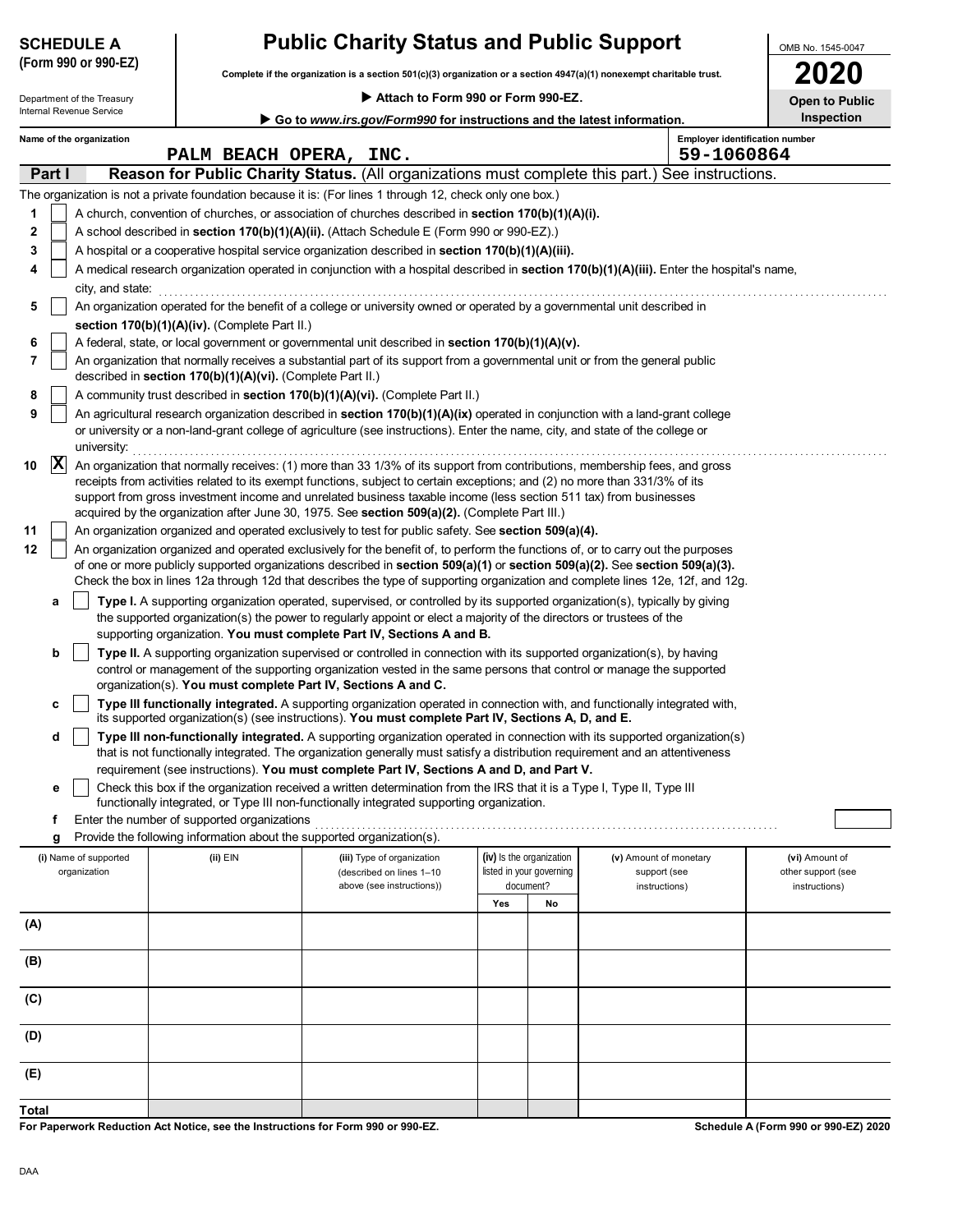|        | Schedule A (Form 990 or 990-EZ) 2020                                                                                                                                                                                                                                                              |          | PALM BEACH OPERA, INC. |            |            | 59-1060864 | Page 2    |
|--------|---------------------------------------------------------------------------------------------------------------------------------------------------------------------------------------------------------------------------------------------------------------------------------------------------|----------|------------------------|------------|------------|------------|-----------|
|        | Support Schedule for Organizations Described in Sections 170(b)(1)(A)(iv) and 170(b)(1)(A)(vi)<br>Part II                                                                                                                                                                                         |          |                        |            |            |            |           |
|        | (Complete only if you checked the box on line 5, 7, or 8 of Part I or if the organization failed to qualify under                                                                                                                                                                                 |          |                        |            |            |            |           |
|        | Part III. If the organization fails to qualify under the tests listed below, please complete Part III.)                                                                                                                                                                                           |          |                        |            |            |            |           |
|        | <b>Section A. Public Support</b>                                                                                                                                                                                                                                                                  |          |                        |            |            |            |           |
|        | Calendar year (or fiscal year beginning in)<br>▶                                                                                                                                                                                                                                                  | (a) 2016 | (b) 2017               | $(c)$ 2018 | (d) $2019$ | (e) $2020$ | (f) Total |
| 1      | Gifts, grants, contributions, and<br>membership fees received. (Do not<br>include any "unusual grants.")                                                                                                                                                                                          |          |                        |            |            |            |           |
| 2      | Tax revenues levied for the<br>organization's benefit and either paid<br>to or expended on its behalf                                                                                                                                                                                             |          |                        |            |            |            |           |
| 3      | The value of services or facilities<br>furnished by a governmental unit to the<br>organization without charge                                                                                                                                                                                     |          |                        |            |            |            |           |
| 4      | Total. Add lines 1 through 3                                                                                                                                                                                                                                                                      |          |                        |            |            |            |           |
| 5      | The portion of total contributions by<br>each person (other than a<br>governmental unit or publicly<br>supported organization) included on<br>line 1 that exceeds 2% of the amount<br>shown on line 11, column (f)                                                                                |          |                        |            |            |            |           |
| 6      | Public support. Subtract line 5 from line 4.                                                                                                                                                                                                                                                      |          |                        |            |            |            |           |
|        | <b>Section B. Total Support</b>                                                                                                                                                                                                                                                                   |          |                        |            |            |            |           |
|        | Calendar year (or fiscal year beginning in)<br>▶                                                                                                                                                                                                                                                  | (a) 2016 | (b) 2017               | $(c)$ 2018 | $(d)$ 2019 | (e) 2020   | (f) Total |
| 7<br>8 | Amounts from line 4<br>Gross income from interest, dividends,<br>payments received on securities loans,<br>rents, royalties, and income from<br>similar sources $\ldots, \ldots, \ldots, \ldots, \ldots, \ldots$                                                                                  |          |                        |            |            |            |           |
| 9      | Net income from unrelated business<br>activities, whether or not the business<br>is regularly carried on                                                                                                                                                                                          |          |                        |            |            |            |           |
| 10     | Other income. Do not include gain or<br>loss from the sale of capital assets                                                                                                                                                                                                                      |          |                        |            |            |            |           |
| 11     | Total support. Add lines 7 through 10                                                                                                                                                                                                                                                             |          |                        |            |            |            |           |
| 12     | Gross receipts from related activities, etc. (see instructions)                                                                                                                                                                                                                                   |          |                        |            |            | 12         |           |
| 13     | First 5 years. If the Form 990 is for the organization's first, second, third, fourth, or fifth tax year as a section 501(c)(3)                                                                                                                                                                   |          |                        |            |            |            |           |
|        | organization, check this box and stop here                                                                                                                                                                                                                                                        |          |                        |            |            |            |           |
|        | <b>Section C. Computation of Public Support Percentage</b>                                                                                                                                                                                                                                        |          |                        |            |            |            |           |
| 14     | Public support percentage for 2020 (line 6, column (f) divided by line 11, column (f))<br>[[[Column (f)]                                                                                                                                                                                          |          |                        |            |            | 14         | %         |
| 15     | Public support percentage from 2019 Schedule A, Part II, line 14                                                                                                                                                                                                                                  |          |                        |            |            | 15         | %         |
| 16a    | 33 1/3% support test-2020. If the organization did not check the box on line 13, and line 14 is 33 1/3% or more, check this                                                                                                                                                                       |          |                        |            |            |            |           |
|        | box and stop here. The organization qualifies as a publicly supported organization                                                                                                                                                                                                                |          |                        |            |            |            |           |
| b      | 33 1/3% support test-2019. If the organization did not check a box on line 13 or 16a, and line 15 is 33 1/3% or more, check                                                                                                                                                                       |          |                        |            |            |            |           |
|        | this box and stop here. The organization qualifies as a publicly supported organization                                                                                                                                                                                                           |          |                        |            |            |            |           |
| 17a    | 10%-facts-and-circumstances test-2020. If the organization did not check a box on line 13, 16a, or 16b, and line 14 is                                                                                                                                                                            |          |                        |            |            |            |           |
|        | 10% or more, and if the organization meets the "facts-and-circumstances" test, check this box and stop here. Explain in                                                                                                                                                                           |          |                        |            |            |            |           |
|        | Part VI how the organization meets the "facts-and-circumstances" test. The organization qualifies as a publicly supported                                                                                                                                                                         |          |                        |            |            |            |           |
| b      | organization<br>10%-facts-and-circumstances test-2019. If the organization did not check a box on line 13, 16a, 16b, or 17a, and line                                                                                                                                                             |          |                        |            |            |            |           |
|        | 15 is 10% or more, and if the organization meets the "facts-and-circumstances" test, check this box and stop here. Explain                                                                                                                                                                        |          |                        |            |            |            |           |
|        | in Part VI how the organization meets the "facts-and-circumstances" test. The organization qualifies as a publicly supported                                                                                                                                                                      |          |                        |            |            |            |           |
|        | organization                                                                                                                                                                                                                                                                                      |          |                        |            |            |            |           |
| 18     | Private foundation. If the organization did not check a box on line 13, 16a, 16b, 17a, or 17b, check this box and see                                                                                                                                                                             |          |                        |            |            |            |           |
|        | $instructions$ [10] $\ldots$ [10] $\ldots$ [10] $\ldots$ [10] $\ldots$ [10] $\ldots$ [10] $\ldots$ [10] $\ldots$ [10] $\ldots$ [10] $\ldots$ [10] $\ldots$ [10] $\ldots$ [10] $\ldots$ [10] $\ldots$ [10] $\ldots$ [10] $\ldots$ [10] $\ldots$ [10] $\ldots$ [10] $\ldots$ [10] $\ldots$ [10] $\$ |          |                        |            |            |            |           |
|        |                                                                                                                                                                                                                                                                                                   |          |                        |            |            |            |           |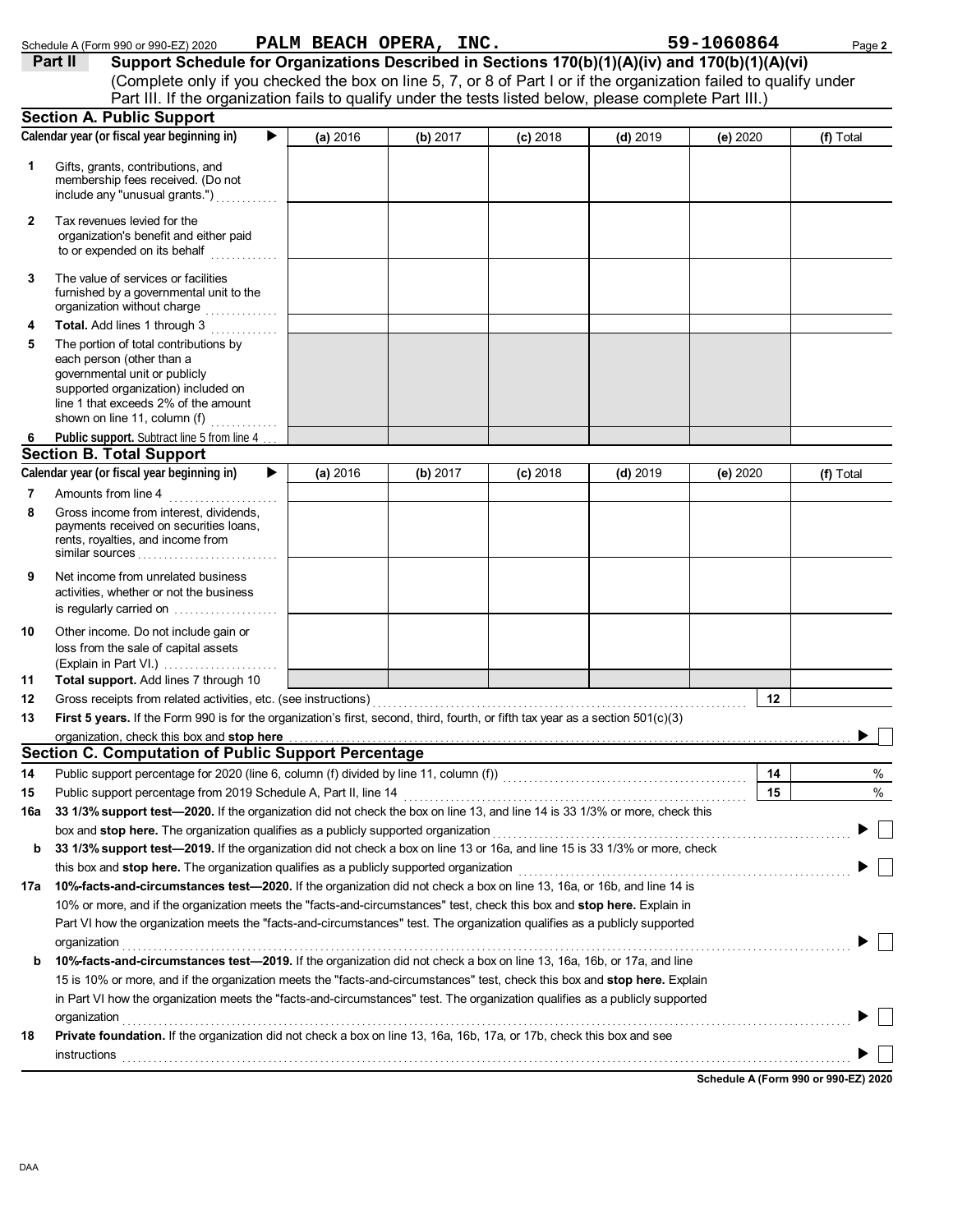|              | Schedule A (Form 990 or 990-EZ) 2020                                                                                                                                          |           | PALM BEACH OPERA, INC. |            |            | 59-1060864 | Page 3       |
|--------------|-------------------------------------------------------------------------------------------------------------------------------------------------------------------------------|-----------|------------------------|------------|------------|------------|--------------|
|              | Support Schedule for Organizations Described in Section 509(a)(2)<br>Part III                                                                                                 |           |                        |            |            |            |              |
|              | (Complete only if you checked the box on line 10 of Part I or if the organization failed to qualify under Part II.                                                            |           |                        |            |            |            |              |
|              | If the organization fails to qualify under the tests listed below, please complete Part II.)                                                                                  |           |                        |            |            |            |              |
|              | <b>Section A. Public Support</b>                                                                                                                                              |           |                        |            |            |            |              |
|              | Calendar year (or fiscal year beginning in)<br>▶                                                                                                                              | (a) 2016  | (b) 2017               | $(c)$ 2018 | $(d)$ 2019 | (e) 2020   | (f) Total    |
| 1            | Gifts, grants, contributions, and membership fees<br>received. (Do not include any "unusual grants.")                                                                         | 3,853,783 | 3,484,275              | 7,128,609  | 2,893,114  | 2,947,324  | 20,307,105   |
| $\mathbf{2}$ | Gross receipts from admissions, merchandise<br>sold or services performed, or facilities                                                                                      |           |                        |            |            |            |              |
|              | furnished in any activity that is related to the<br>organization's tax-exempt purpose                                                                                         | 1,693,053 | 1,867,084              | 2,013,904  | 1,621,517  | 286,630    | 7,482,188    |
| 3            | Gross receipts from activities that are not an<br>unrelated trade or business under section 513                                                                               |           |                        |            |            |            |              |
| 4            | Tax revenues levied for the<br>organization's benefit and either paid<br>to or expended on its behalf                                                                         |           |                        |            |            |            |              |
| 5            | The value of services or facilities<br>furnished by a governmental unit to the<br>organization without charge                                                                 |           |                        |            |            |            |              |
| 6            | Total. Add lines 1 through 5                                                                                                                                                  | 5,546,836 | 5,351,359              | 9,142,513  | 4,514,631  | 3,233,954  | 27,789,293   |
|              | 7a Amounts included on lines 1, 2, and 3<br>received from disqualified persons                                                                                                |           |                        |            |            |            |              |
| b            | Amounts included on lines 2 and 3<br>received from other than disqualified<br>persons that exceed the greater of \$5,000<br>or 1% of the amount on line 13 for the year       |           |                        |            |            |            |              |
|              | <b>c</b> Add lines 7a and 7b $\ldots$                                                                                                                                         |           |                        |            |            |            |              |
| 8            | Public support. (Subtract line 7c from<br>line 6.)                                                                                                                            |           |                        |            |            |            |              |
|              | <b>Section B. Total Support</b>                                                                                                                                               |           |                        |            |            |            | 27,789,293   |
|              | Calendar year (or fiscal year beginning in)<br>▶                                                                                                                              | (a) 2016  | (b) 2017               | $(c)$ 2018 | $(d)$ 2019 | (e) 2020   | (f) Total    |
| 9            | Amounts from line 6                                                                                                                                                           | 5,546,836 | 5,351,359              | 9,142,513  | 4,514,631  | 3,233,954  | 27,789,293   |
| 10a          | Gross income from interest, dividends,<br>payments received on securities loans, rents,                                                                                       |           |                        |            |            |            |              |
|              | royalties, and income from similar sources                                                                                                                                    | 1,696     | 5,492                  | 4,173      | 22,239     | 17,882     | 51,482       |
| b            | Unrelated business taxable income (less<br>section 511 taxes) from businesses<br>acquired after June 30, 1975                                                                 |           |                        |            |            |            |              |
| c            | Add lines 10a and 10b<br>.                                                                                                                                                    | 1,696     | 5,492                  | 4,173      | 22,239     | 17,882     | 51,482       |
| 11           | Net income from unrelated business<br>activities not included in line 10b, whether<br>or not the business is regularly carried on                                             |           |                        |            |            |            |              |
| 12           | Other income. Do not include gain or<br>loss from the sale of capital assets<br>(Explain in Part VI.)                                                                         |           |                        |            |            |            |              |
| 13           | Total support. (Add lines 9, 10c, 11,                                                                                                                                         |           |                        |            |            |            |              |
|              |                                                                                                                                                                               | 5,548,532 | 5,356,851              | 9,146,686  | 4,536,870  | 3,251,836  | 27,840,775   |
| 14           | First 5 years. If the Form 990 is for the organization's first, second, third, fourth, or fifth tax year as a section 501(c)(3)<br>organization, check this box and stop here |           |                        |            |            |            |              |
|              | <b>Section C. Computation of Public Support Percentage</b>                                                                                                                    |           |                        |            |            |            |              |
| 15           |                                                                                                                                                                               |           |                        |            |            | 15         | 99.82%       |
| 16           |                                                                                                                                                                               |           |                        |            |            | 16         | 99.86%       |
|              | Section D. Computation of Investment Income Percentage                                                                                                                        |           |                        |            |            |            |              |
| 17           |                                                                                                                                                                               |           |                        |            |            | 17         | %            |
| 18           | Investment income percentage from 2019 Schedule A, Part III, line 17                                                                                                          |           |                        |            |            | 18         | %            |
| 19a          | 33 1/3% support tests-2020. If the organization did not check the box on line 14, and line 15 is more than 33 1/3%, and line                                                  |           |                        |            |            |            |              |
|              |                                                                                                                                                                               |           |                        |            |            |            | $\mathbf{x}$ |
| b            | 33 1/3% support tests-2019. If the organization did not check a box on line 14 or line 19a, and line 16 is more than 33 1/3%, and                                             |           |                        |            |            |            |              |
|              |                                                                                                                                                                               |           |                        |            |            |            |              |
| 20           |                                                                                                                                                                               |           |                        |            |            |            |              |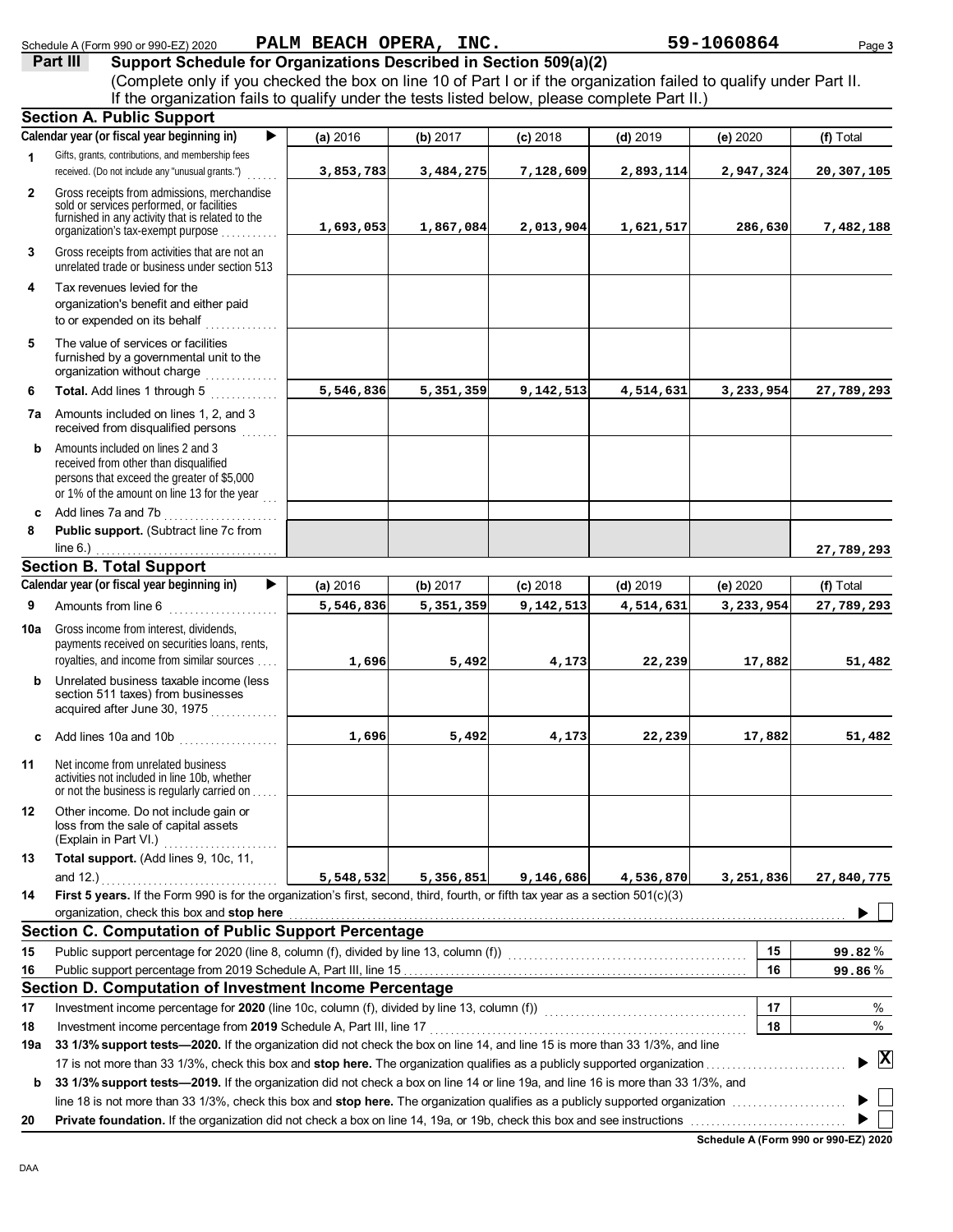DAA **Schedule A (Form 990 or 990-EZ) 2020 Part IV Supporting Organizations** Sections A, D, and E. If you checked box 12d, Part I, complete Sections A and D, and complete Part V.) Schedule A (Form 990 or 990-EZ) 2020 **PALM BEACH OPERA, INC.** 59-1060864 Page 4 **Section A. All Supporting Organizations** (Complete only if you checked a box in line 12 on Part I. If you checked box 12a, Part I, complete Sections A and B. If you checked box 12b, Part I, complete Sections A and C. If you checked box 12c, Part I, complete Are all of the organization's supported organizations listed by name in the organization's governing documents? *If "No," describe in Part VI how the supported organizations are designated. If designated by class or purpose, describe the designation. If historic and continuing relationship, explain.* Did the organization have any supported organization that does not have an IRS determination of status under section 509(a)(1) or (2)? *If "Yes," explain in Part VI how the organization determined that the supported organization was described in section 509(a)(1) or (2).* **1 2 3a b c** Did the organization ensure that all support to such organizations was used exclusively for section 170(c)(2)(B) **4a b** Did the organization have ultimate control and discretion in deciding whether to make grants to the foreign **c 5a b c 6 7 8 9a b c 10a b** Did the organization have a supported organization described in section 501(c)(4), (5), or (6)? *If "Yes," answer lines 3b and 3c below.* Did the organization confirm that each supported organization qualified under section 501(c)(4), (5), or (6) and satisfied the public support tests under section 509(a)(2)? *If "Yes," describe in Part VI when and how the organization made the determination.* purposes? *If "Yes," explain in Part VI what controls the organization put in place to ensure such use.* Was any supported organization not organized in the United States ("foreign supported organization")? *If "Yes," and if you checked 12a or 12b in Part I, answer (b) and (c) below.* supported organization? *If "Yes," describe in Part VI how the organization had such control and discretion despite being controlled or supervised by or in connection with its supported organizations.* Did the organization support any foreign supported organization that does not have an IRS determination under sections 501(c)(3) and 509(a)(1) or (2)? *If "Yes," explain in Part VI what controls the organization used to ensure that all support to the foreign supported organization was used exclusively for section 170(c)(2)(B) purposes.* Did the organization add, substitute, or remove any supported organizations during the tax year? *If "Yes," answer lines 5b and 5c below (if applicable). Also, provide detail in Part VI, including (i) the names and EIN numbers of the supported organizations added, substituted, or removed; (ii) the reasons for each such action; (iii) the authority under the organization's organizing document authorizing such action; and (iv) how the action was accomplished (such as by amendment to the organizing document).* **Type I or Type II only.** Was any added or substituted supported organization part of a class already designated in the organization's organizing document? **Substitutions only.** Was the substitution the result of an event beyond the organization's control? Did the organization provide support (whether in the form of grants or the provision of services or facilities) to anyone other than (i) its supported organizations, (ii) individuals that are part of the charitable class benefited by one or more of its supported organizations, or (iii) other supporting organizations that also support or benefit one or more of the filing organization's supported organizations? *If "Yes," provide detail in Part VI.* Did the organization provide a grant, loan, compensation, or other similar payment to a substantial contributor (as defined in section 4958(c)(3)(C)), a family member of a substantial contributor, or a 35% controlled entity with regard to a substantial contributor? *If "Yes," complete Part I of Schedule L (Form 990 or 990-EZ).* Did the organization make a loan to a disqualified person (as defined in section 4958) not described in line 7? *If "Yes," complete Part I of Schedule L (Form 990 or 990-EZ).* Was the organization controlled directly or indirectly at any time during the tax year by one or more disqualified persons, as defined in section 4946 (other than foundation managers and organizations described in section 509(a)(1) or (2))? *If "Yes," provide detail in Part VI.* Did one or more disqualified persons (as defined in line 9a) hold a controlling interest in any entity in which the supporting organization had an interest? *If "Yes," provide detail in Part VI.* Did a disqualified person (as defined in line 9a) have an ownership interest in, or derive any personal benefit from, assets in which the supporting organization also had an interest? *If "Yes," provide detail in Part VI.* Was the organization subject to the excess business holdings rules of section 4943 because of section 4943(f) (regarding certain Type II supporting organizations, and all Type III non-functionally integrated supporting organizations)? *If "Yes," answer line 10b below.* Did the organization have any excess business holdings in the tax year? *(Use Schedule C, Form 4720, to determine whether the organization had excess business holdings.)* **Yes No 1 2 3a 3b 3c 4a 4b 4c 5a 5b 5c 6 7 8 9a 9b 9c 10a 10b**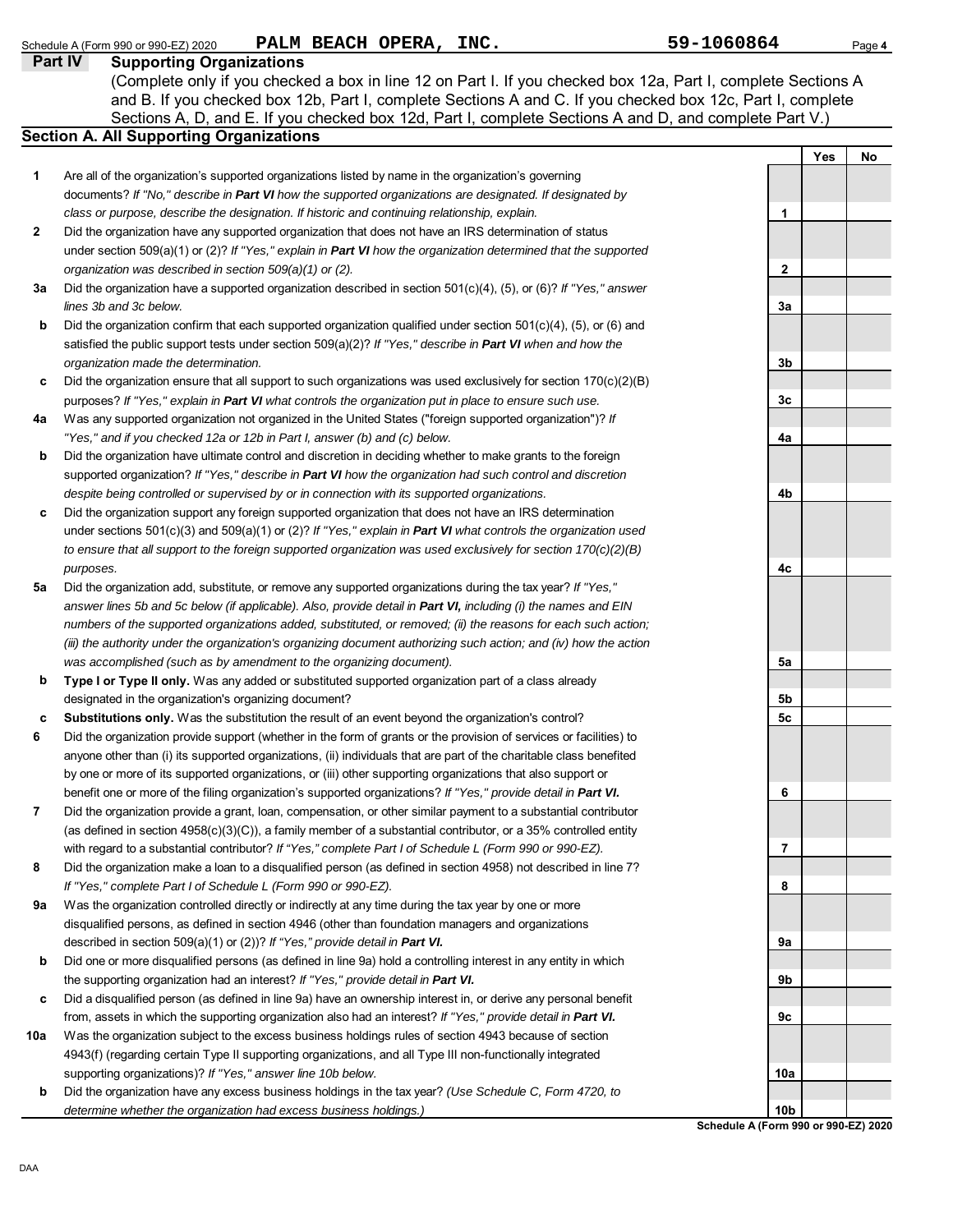|              |                                                                                                                                                                                                                                          |                 | Yes | No |
|--------------|------------------------------------------------------------------------------------------------------------------------------------------------------------------------------------------------------------------------------------------|-----------------|-----|----|
| 11           | Has the organization accepted a gift or contribution from any of the following persons?                                                                                                                                                  |                 |     |    |
| а            | A person who directly or indirectly controls, either alone or together with persons described in lines 11b and                                                                                                                           |                 |     |    |
|              | 11c below, the governing body of a supported organization?                                                                                                                                                                               | 11a             |     |    |
| b            | A family member of a person described in line 11a above?                                                                                                                                                                                 | 11 <sub>b</sub> |     |    |
| c            | A 35% controlled entity of a person described in line 11a or 11b above? If "Yes" to line 11a, 11b, or 11c, provide                                                                                                                       |                 |     |    |
|              | detail in <b>Part VI.</b>                                                                                                                                                                                                                | 11c             |     |    |
|              | <b>Section B. Type I Supporting Organizations</b>                                                                                                                                                                                        |                 |     |    |
|              |                                                                                                                                                                                                                                          |                 | Yes | No |
| 1            | Did the governing body, members of the governing body, officers acting in their official capacity, or membership of one or                                                                                                               |                 |     |    |
|              | more supported organizations have the power to regularly appoint or elect at least a majority of the organization's officers,                                                                                                            |                 |     |    |
|              | directors, or trustees at all times during the tax year? If "No," describe in Part VI how the supported organization(s)                                                                                                                  |                 |     |    |
|              | effectively operated, supervised, or controlled the organization's activities. If the organization had more than one supported                                                                                                           |                 |     |    |
|              | organization, describe how the powers to appoint and/or remove officers, directors, or trustees were allocated among the                                                                                                                 |                 |     |    |
|              | supported organizations and what conditions or restrictions, if any, applied to such powers during the tax year.                                                                                                                         | 1               |     |    |
| 2            | Did the organization operate for the benefit of any supported organization other than the supported                                                                                                                                      |                 |     |    |
|              | organization(s) that operated, supervised, or controlled the supporting organization? If "Yes," explain in Part                                                                                                                          |                 |     |    |
|              | VI how providing such benefit carried out the purposes of the supported organization(s) that operated,                                                                                                                                   |                 |     |    |
|              | supervised, or controlled the supporting organization.                                                                                                                                                                                   | $\mathbf 2$     |     |    |
|              | <b>Section C. Type II Supporting Organizations</b>                                                                                                                                                                                       |                 |     |    |
|              |                                                                                                                                                                                                                                          |                 | Yes | No |
| 1            | Were a majority of the organization's directors or trustees during the tax year also a majority of the directors                                                                                                                         |                 |     |    |
|              | or trustees of each of the organization's supported organization(s)? If "No," describe in Part VI how control                                                                                                                            |                 |     |    |
|              | or management of the supporting organization was vested in the same persons that controlled or managed                                                                                                                                   |                 |     |    |
|              | the supported organization(s).                                                                                                                                                                                                           | 1               |     |    |
|              | <b>Section D. All Type III Supporting Organizations</b>                                                                                                                                                                                  |                 |     |    |
|              |                                                                                                                                                                                                                                          |                 | Yes | No |
| 1            | Did the organization provide to each of its supported organizations, by the last day of the fifth month of the                                                                                                                           |                 |     |    |
|              | organization's tax year, (i) a written notice describing the type and amount of support provided during the prior tax                                                                                                                    |                 |     |    |
|              | year, (ii) a copy of the Form 990 that was most recently filed as of the date of notification, and (iii) copies of the                                                                                                                   |                 |     |    |
|              | organization's governing documents in effect on the date of notification, to the extent not previously provided?                                                                                                                         | 1               |     |    |
| $\mathbf{2}$ | Were any of the organization's officers, directors, or trustees either (i) appointed or elected by the supported                                                                                                                         |                 |     |    |
|              | organization(s) or (ii) serving on the governing body of a supported organization? If "No," explain in Part VI how                                                                                                                       |                 |     |    |
|              | the organization maintained a close and continuous working relationship with the supported organization(s).                                                                                                                              | $\mathbf{2}$    |     |    |
| 3            | By reason of the relationship described in line 2, above, did the organization's supported organizations have                                                                                                                            |                 |     |    |
|              | a significant voice in the organization's investment policies and in directing the use of the organization's                                                                                                                             |                 |     |    |
|              | income or assets at all times during the tax year? If "Yes," describe in Part VI the role the organization's                                                                                                                             |                 |     |    |
|              | supported organizations played in this regard.                                                                                                                                                                                           | 3               |     |    |
|              | Section E. Type III Functionally-Integrated Supporting Organizations                                                                                                                                                                     |                 |     |    |
| 1            | Check the box next to the method that the organization used to satisfy the Integral Part Test during the year (see instructions).                                                                                                        |                 |     |    |
| a            | The organization satisfied the Activities Test. Complete line 2 below.                                                                                                                                                                   |                 |     |    |
| b            | The organization is the parent of each of its supported organizations. Complete line 3 below.                                                                                                                                            |                 |     |    |
| c            | The organization supported a governmental entity. Describe in Part VI how you supported a governmental entity (see instructions).                                                                                                        |                 |     |    |
| 2            | Activities Test. Answer lines 2a and 2b below.                                                                                                                                                                                           |                 | Yes | No |
| а            | Did substantially all of the organization's activities during the tax year directly further the exempt purposes of                                                                                                                       |                 |     |    |
|              | the supported organization(s) to which the organization was responsive? If "Yes," then in Part VI identify                                                                                                                               |                 |     |    |
|              | those supported organizations and explain how these activities directly furthered their exempt purposes,                                                                                                                                 |                 |     |    |
|              | how the organization was responsive to those supported organizations, and how the organization determined<br>that these activities constituted substantially all of its activities.                                                      |                 |     |    |
|              |                                                                                                                                                                                                                                          | 2a              |     |    |
|              |                                                                                                                                                                                                                                          |                 |     |    |
| b            | Did the activities described in line 2a, above, constitute activities that, but for the organization's involvement,                                                                                                                      |                 |     |    |
|              | one or more of the organization's supported organization(s) would have been engaged in? If "Yes," explain in                                                                                                                             |                 |     |    |
|              | Part VI the reasons for the organization's position that its supported organization(s) would have engaged in                                                                                                                             |                 |     |    |
|              | these activities but for the organization's involvement.                                                                                                                                                                                 | 2b              |     |    |
| 3            | Parent of Supported Organizations. Answer lines 3a and 3b below.                                                                                                                                                                         |                 |     |    |
| а            | Did the organization have the power to regularly appoint or elect a majority of the officers, directors, or                                                                                                                              |                 |     |    |
|              | trustees of each of the supported organizations? If "Yes" or "No," provide details in Part VI.                                                                                                                                           | За              |     |    |
| b            | Did the organization exercise a substantial degree of direction over the policies, programs, and activities of each<br>of its supported organizations? If "Yes," describe in Part VI the role played by the organization in this regard. | 3b              |     |    |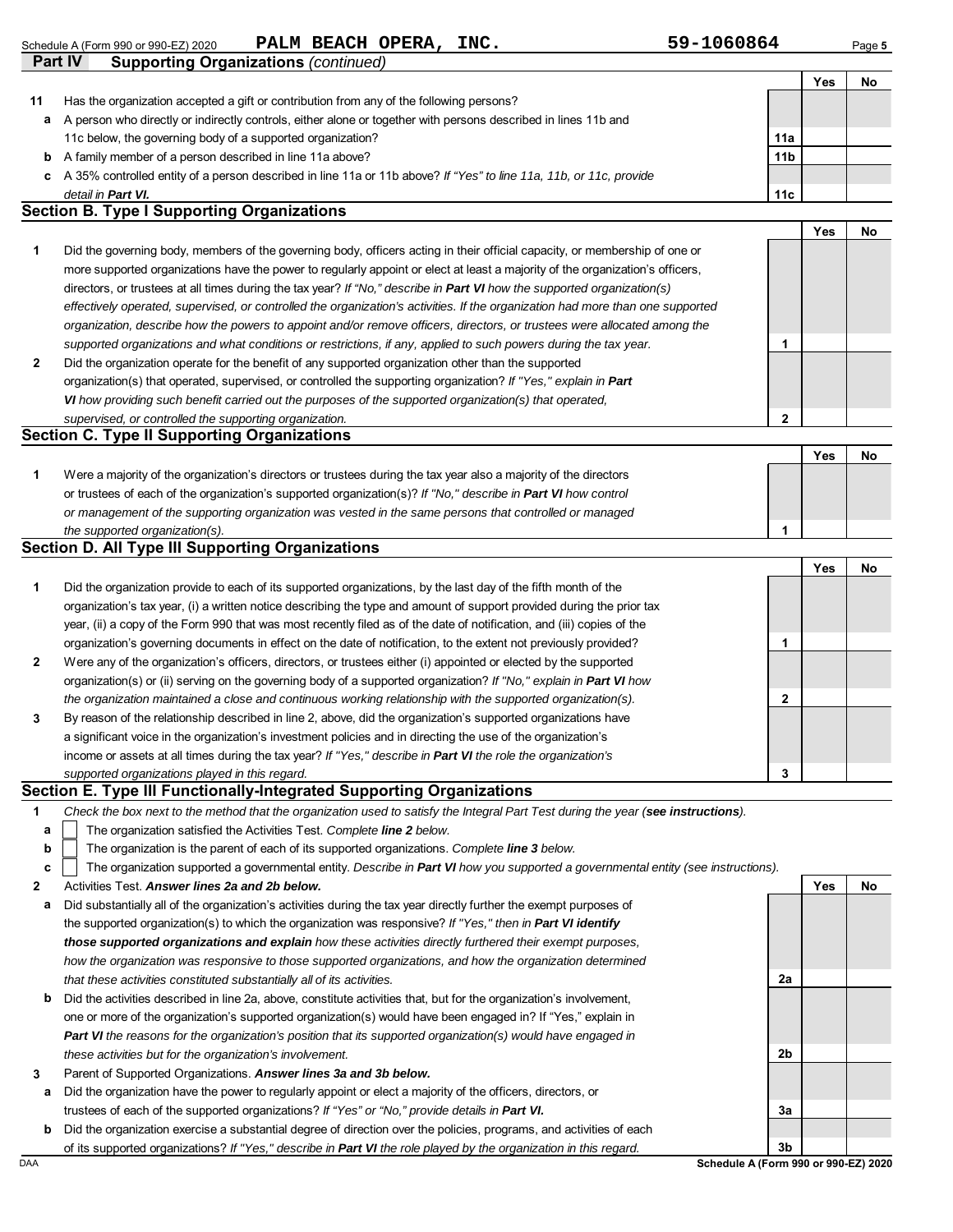| Part V<br>Type III Non-Functionally Integrated 509(a)(3) Supporting Organizations                                                     |                         |                |                                |
|---------------------------------------------------------------------------------------------------------------------------------------|-------------------------|----------------|--------------------------------|
| Check here if the organization satisfied the Integral Part Test as a qualifying trust on Nov. 20, 1970 (explain in Part VI). See<br>1 |                         |                |                                |
| instructions. All other Type III non-functionally integrated supporting organizations must complete Sections A through E.             |                         |                |                                |
| Section A - Adjusted Net Income                                                                                                       |                         | (A) Prior Year | (B) Current Year<br>(optional) |
| Net short-term capital gain<br>1.                                                                                                     | 1                       |                |                                |
| 2<br>Recoveries of prior-year distributions                                                                                           | $\mathbf{2}$            |                |                                |
| 3<br>Other gross income (see instructions)                                                                                            | 3                       |                |                                |
| Add lines 1 through 3.<br>4                                                                                                           | $\overline{\mathbf{4}}$ |                |                                |
| Depreciation and depletion<br>5                                                                                                       | 5                       |                |                                |
| Portion of operating expenses paid or incurred for production or collection of<br>6                                                   |                         |                |                                |
| gross income or for management, conservation, or maintenance of property                                                              |                         |                |                                |
| held for production of income (see instructions)                                                                                      | 6                       |                |                                |
| Other expenses (see instructions)<br>7                                                                                                | $\overline{7}$          |                |                                |
| 8<br>Adjusted Net Income (subtract lines 5, 6, and 7 from line 4)                                                                     | 8                       |                |                                |
| Section B - Minimum Asset Amount                                                                                                      |                         | (A) Prior Year | (B) Current Year               |
|                                                                                                                                       |                         |                | (optional)                     |
| Aggregate fair market value of all non-exempt-use assets (see<br>1                                                                    |                         |                |                                |
| instructions for short tax year or assets held for part of year):                                                                     |                         |                |                                |
| a Average monthly value of securities                                                                                                 | 1a                      |                |                                |
| <b>b</b> Average monthly cash balances                                                                                                | 1b                      |                |                                |
| c Fair market value of other non-exempt-use assets                                                                                    | 1c                      |                |                                |
| d Total (add lines 1a, 1b, and 1c)                                                                                                    | 1d                      |                |                                |
| e Discount claimed for blockage or other factors                                                                                      |                         |                |                                |
| (explain in detail in <b>Part VI</b> ):                                                                                               |                         |                |                                |
| Acquisition indebtedness applicable to non-exempt-use assets<br>2                                                                     | $\mathbf 2$             |                |                                |
| Subtract line 2 from line 1d.<br>3                                                                                                    | 3                       |                |                                |
| 4<br>Cash deemed held for exempt use. Enter 0.015 of line 3 (for greater amount,                                                      |                         |                |                                |
| see instructions).                                                                                                                    | 4                       |                |                                |
| Net value of non-exempt-use assets (subtract line 4 from line 3)<br>5                                                                 | 5                       |                |                                |
| 6<br>Multiply line 5 by 0.035.                                                                                                        | 6                       |                |                                |
| Recoveries of prior-year distributions<br>7                                                                                           | $\overline{\mathbf{r}}$ |                |                                |
| Minimum Asset Amount (add line 7 to line 6)<br>8                                                                                      | 8                       |                |                                |
| Section C - Distributable Amount                                                                                                      |                         |                | <b>Current Year</b>            |
| Adjusted net income for prior year (from Section A, line 8, column A)<br>1.                                                           | 1                       |                |                                |
| 2<br>Enter 0.85 of line 1.                                                                                                            | $\mathbf 2$             |                |                                |
| Minimum asset amount for prior year (from Section B, line 8, column A)                                                                | 3                       |                |                                |
| 4                                                                                                                                     | 4                       |                |                                |
| Enter greater of line 2 or line 3.                                                                                                    | 5                       |                |                                |
| 5<br>Income tax imposed in prior year                                                                                                 |                         |                |                                |
| Distributable Amount. Subtract line 5 from line 4, unless subject to<br>6                                                             |                         |                |                                |
| emergency temporary reduction (see instructions).                                                                                     | 6                       |                |                                |
| 7<br>Check here if the current year is the organization's first as a non-functionally integrated Type III supporting organization     |                         |                |                                |
| (see instructions).                                                                                                                   |                         |                |                                |

Schedule A (Form 990 or 990-EZ) 2020 Page **6 PALM BEACH OPERA, INC. 59-1060864**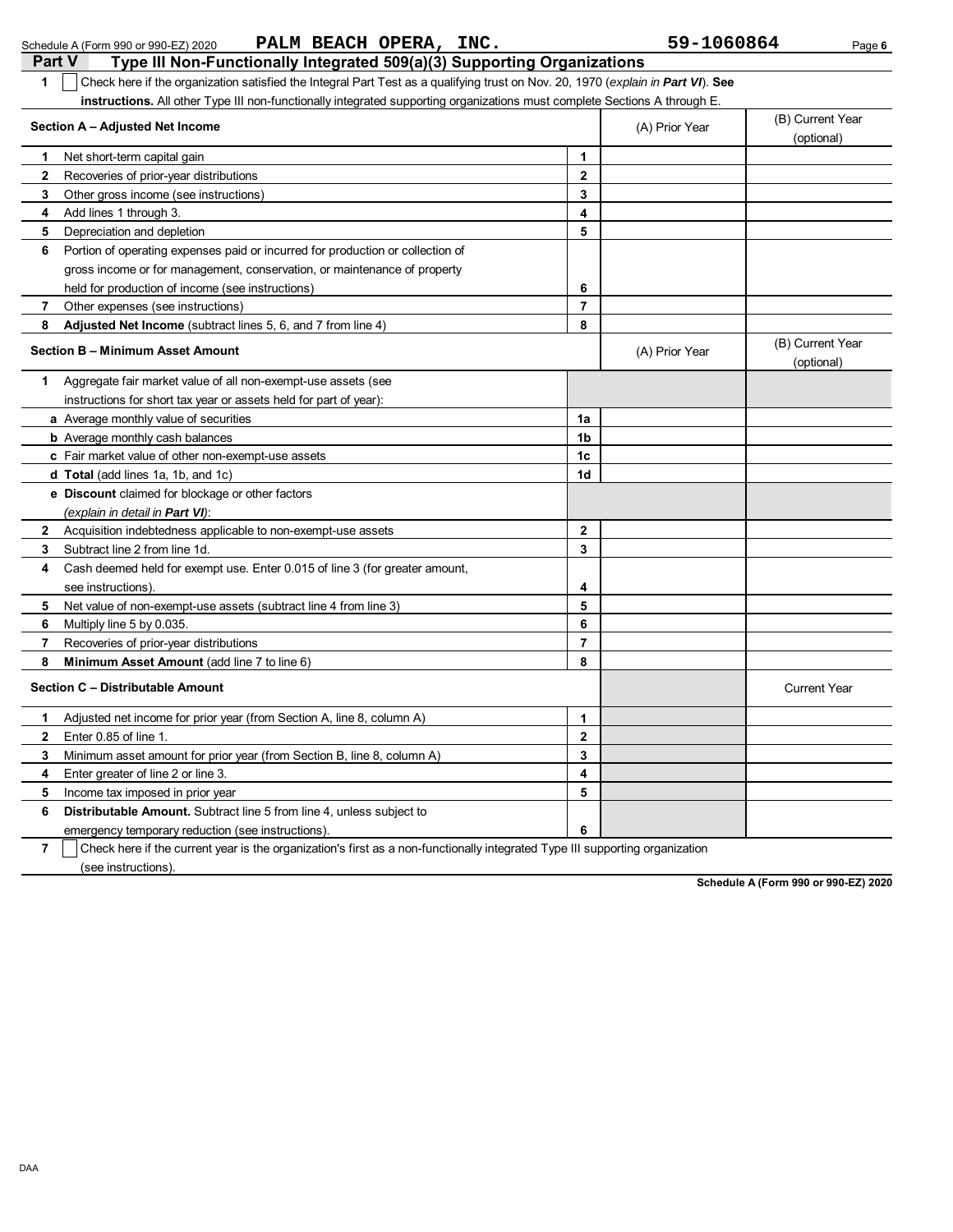Schedule A (Form 990 or 990-EZ) 2020 **PALM BEACH OPERA, INC.** 59-1060864 Page 7

| Part V       | Type III Non-Functionally Integrated 509(a)(3) Supporting Organizations (continued)                                         |                                    |                                               |                                                  |
|--------------|-----------------------------------------------------------------------------------------------------------------------------|------------------------------------|-----------------------------------------------|--------------------------------------------------|
|              | <b>Section D - Distributions</b>                                                                                            |                                    |                                               | <b>Current Year</b>                              |
| 1            | Amounts paid to supported organizations to accomplish exempt purposes                                                       |                                    |                                               |                                                  |
| $\mathbf{2}$ | Amounts paid to perform activity that directly furthers exempt purposes of supported                                        |                                    |                                               |                                                  |
|              | organizations, in excess of income from activity                                                                            |                                    |                                               |                                                  |
| 3            | Administrative expenses paid to accomplish exempt purposes of supported organizations                                       |                                    |                                               |                                                  |
| 4            | Amounts paid to acquire exempt-use assets                                                                                   |                                    |                                               |                                                  |
| 5            | Qualified set-aside amounts (prior IRS approval required—provide details in Part VI)                                        |                                    |                                               |                                                  |
| 6            | Other distributions (describe in Part VI). See instructions.                                                                |                                    |                                               |                                                  |
| 7            | Total annual distributions. Add lines 1 through 6.                                                                          |                                    |                                               |                                                  |
| 8            | Distributions to attentive supported organizations to which the organization is responsive                                  |                                    |                                               |                                                  |
|              | (provide details in Part VI). See instructions.                                                                             |                                    |                                               |                                                  |
| 9            | Distributable amount for 2020 from Section C, line 6                                                                        |                                    |                                               |                                                  |
| 10           | Line 8 amount divided by line 9 amount                                                                                      |                                    |                                               |                                                  |
|              | <b>Section E - Distribution Allocations (see instructions)</b>                                                              | (i)<br><b>Excess Distributions</b> | (ii)<br><b>Underdistributions</b><br>Pre-2020 | (iii)<br><b>Distributable</b><br>Amount for 2020 |
| 1            | Distributable amount for 2020 from Section C, line 6                                                                        |                                    |                                               |                                                  |
| $\mathbf{2}$ | Underdistributions, if any, for years prior to 2020<br>(reasonable cause required-explain in Part VI). See<br>instructions. |                                    |                                               |                                                  |
| 3            | Excess distributions carryover, if any, to 2020                                                                             |                                    |                                               |                                                  |
|              |                                                                                                                             |                                    |                                               |                                                  |
|              |                                                                                                                             |                                    |                                               |                                                  |
|              |                                                                                                                             |                                    |                                               |                                                  |
|              |                                                                                                                             |                                    |                                               |                                                  |
|              |                                                                                                                             |                                    |                                               |                                                  |
|              | f Total of lines 3a through 3e                                                                                              |                                    |                                               |                                                  |
|              | g Applied to underdistributions of prior years                                                                              |                                    |                                               |                                                  |
|              | h Applied to 2020 distributable amount                                                                                      |                                    |                                               |                                                  |
| i.           | Carryover from 2015 not applied (see instructions)                                                                          |                                    |                                               |                                                  |
|              | Remainder. Subtract lines 3g, 3h, and 3i from line 3f.                                                                      |                                    |                                               |                                                  |
| 4            | Distributions for 2020 from                                                                                                 |                                    |                                               |                                                  |
|              | \$<br>Section D, line 7:                                                                                                    |                                    |                                               |                                                  |
|              | <b>a</b> Applied to underdistributions of prior years                                                                       |                                    |                                               |                                                  |
|              | <b>b</b> Applied to 2020 distributable amount                                                                               |                                    |                                               |                                                  |
|              | <b>c</b> Remainder. Subtract lines 4a and 4b from line 4.                                                                   |                                    |                                               |                                                  |
| 5            | Remaining underdistributions for years prior to 2020, if                                                                    |                                    |                                               |                                                  |
|              | any. Subtract lines 3g and 4a from line 2. For result                                                                       |                                    |                                               |                                                  |
|              | greater than zero, explain in Part VI. See instructions.                                                                    |                                    |                                               |                                                  |
| 6            | Remaining underdistributions for 2020 Subtract lines 3h                                                                     |                                    |                                               |                                                  |
|              | and 4b from line 1. For result greater than zero, explain in                                                                |                                    |                                               |                                                  |
|              | <b>Part VI</b> . See instructions.                                                                                          |                                    |                                               |                                                  |
| 7            | Excess distributions carryover to 2021. Add lines 3j                                                                        |                                    |                                               |                                                  |
|              | and 4c.                                                                                                                     |                                    |                                               |                                                  |
| 8            | Breakdown of line 7:                                                                                                        |                                    |                                               |                                                  |
|              |                                                                                                                             |                                    |                                               |                                                  |
|              |                                                                                                                             |                                    |                                               |                                                  |
|              |                                                                                                                             |                                    |                                               |                                                  |
|              |                                                                                                                             |                                    |                                               |                                                  |
|              | <b>e</b> Excess from 2020                                                                                                   |                                    |                                               |                                                  |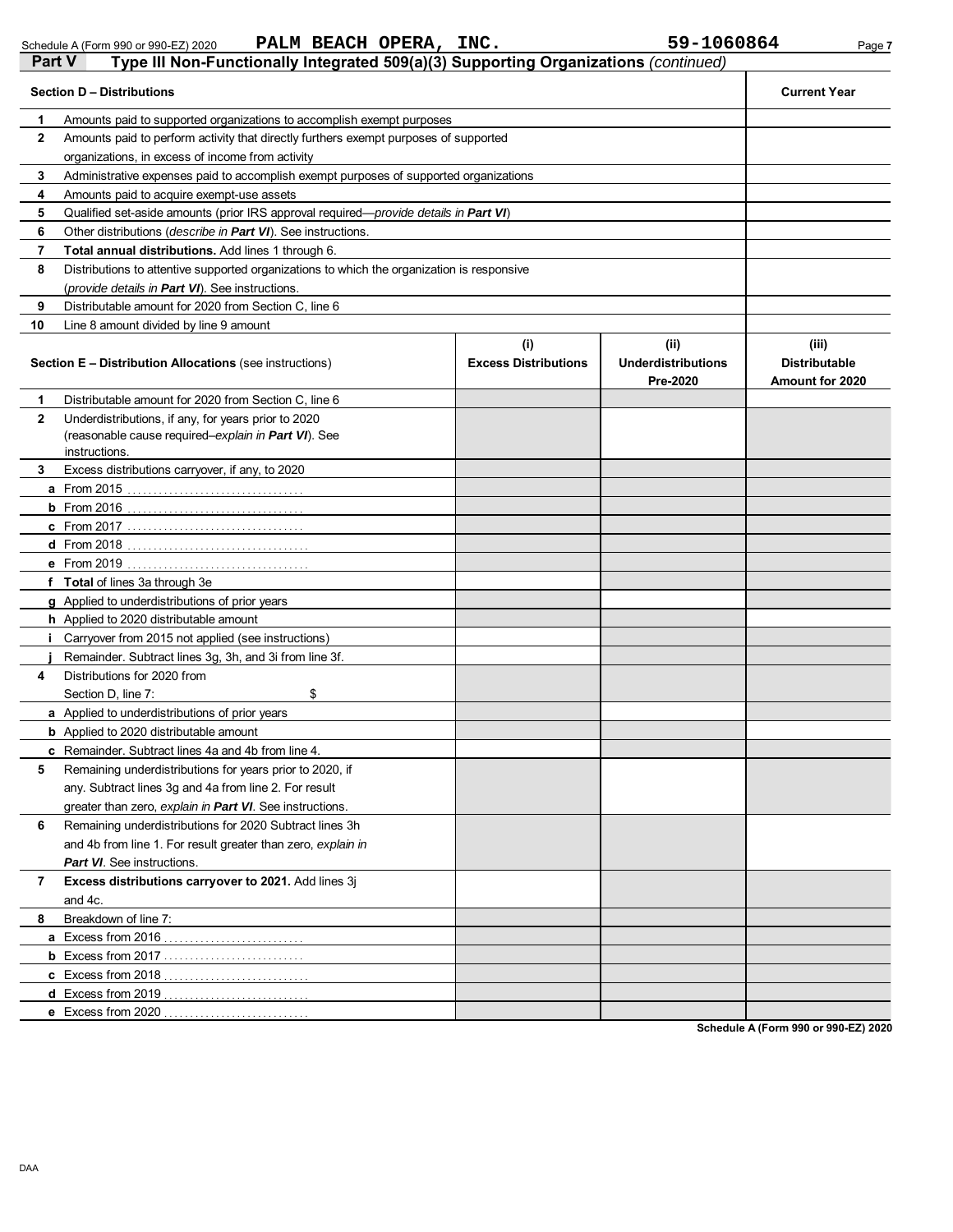|         | Schedule A (Form 990 or 990-EZ) 2020                                                           | PALM BEACH OPERA, INC. |  | 59-1060864                                                                                                                                                                                                                                                                                                                                                                                                                                                                                | Page 8 |
|---------|------------------------------------------------------------------------------------------------|------------------------|--|-------------------------------------------------------------------------------------------------------------------------------------------------------------------------------------------------------------------------------------------------------------------------------------------------------------------------------------------------------------------------------------------------------------------------------------------------------------------------------------------|--------|
| Part VI | lines 2, 5, and 6. Also complete this part for any additional information. (See instructions.) |                        |  | Supplemental Information. Provide the explanations required by Part II, line 10; Part II, line 17a or 17b; Part<br>III, line 12; Part IV, Section A, lines 1, 2, 3b, 3c, 4b, 4c, 5a, 6, 9a, 9b, 9c, 11a, 11b, and 11c; Part IV, Section<br>B, lines 1 and 2; Part IV, Section C, line 1; Part IV, Section D, lines 2 and 3; Part IV, Section E, lines 1c, 2a, 2b,<br>3a, and 3b; Part V, line 1; Part V, Section B, line 1e; Part V, Section D, lines 5, 6, and 8; and Part V, Section E, |        |
|         |                                                                                                |                        |  |                                                                                                                                                                                                                                                                                                                                                                                                                                                                                           |        |
|         |                                                                                                |                        |  |                                                                                                                                                                                                                                                                                                                                                                                                                                                                                           |        |
|         |                                                                                                |                        |  |                                                                                                                                                                                                                                                                                                                                                                                                                                                                                           |        |
|         |                                                                                                |                        |  |                                                                                                                                                                                                                                                                                                                                                                                                                                                                                           |        |
|         |                                                                                                |                        |  |                                                                                                                                                                                                                                                                                                                                                                                                                                                                                           |        |
|         |                                                                                                |                        |  |                                                                                                                                                                                                                                                                                                                                                                                                                                                                                           |        |
|         |                                                                                                |                        |  |                                                                                                                                                                                                                                                                                                                                                                                                                                                                                           |        |
|         |                                                                                                |                        |  |                                                                                                                                                                                                                                                                                                                                                                                                                                                                                           |        |
|         |                                                                                                |                        |  |                                                                                                                                                                                                                                                                                                                                                                                                                                                                                           |        |
|         |                                                                                                |                        |  |                                                                                                                                                                                                                                                                                                                                                                                                                                                                                           |        |
|         |                                                                                                |                        |  |                                                                                                                                                                                                                                                                                                                                                                                                                                                                                           |        |
|         |                                                                                                |                        |  |                                                                                                                                                                                                                                                                                                                                                                                                                                                                                           |        |
|         |                                                                                                |                        |  |                                                                                                                                                                                                                                                                                                                                                                                                                                                                                           |        |
|         |                                                                                                |                        |  |                                                                                                                                                                                                                                                                                                                                                                                                                                                                                           |        |
|         |                                                                                                |                        |  |                                                                                                                                                                                                                                                                                                                                                                                                                                                                                           |        |
|         |                                                                                                |                        |  |                                                                                                                                                                                                                                                                                                                                                                                                                                                                                           |        |
|         |                                                                                                |                        |  |                                                                                                                                                                                                                                                                                                                                                                                                                                                                                           |        |
|         |                                                                                                |                        |  |                                                                                                                                                                                                                                                                                                                                                                                                                                                                                           |        |
|         |                                                                                                |                        |  |                                                                                                                                                                                                                                                                                                                                                                                                                                                                                           |        |
|         |                                                                                                |                        |  |                                                                                                                                                                                                                                                                                                                                                                                                                                                                                           |        |
|         |                                                                                                |                        |  |                                                                                                                                                                                                                                                                                                                                                                                                                                                                                           |        |
|         |                                                                                                |                        |  |                                                                                                                                                                                                                                                                                                                                                                                                                                                                                           |        |
|         |                                                                                                |                        |  |                                                                                                                                                                                                                                                                                                                                                                                                                                                                                           |        |
|         |                                                                                                |                        |  |                                                                                                                                                                                                                                                                                                                                                                                                                                                                                           |        |
|         |                                                                                                |                        |  |                                                                                                                                                                                                                                                                                                                                                                                                                                                                                           |        |
|         |                                                                                                |                        |  |                                                                                                                                                                                                                                                                                                                                                                                                                                                                                           |        |
|         |                                                                                                |                        |  |                                                                                                                                                                                                                                                                                                                                                                                                                                                                                           |        |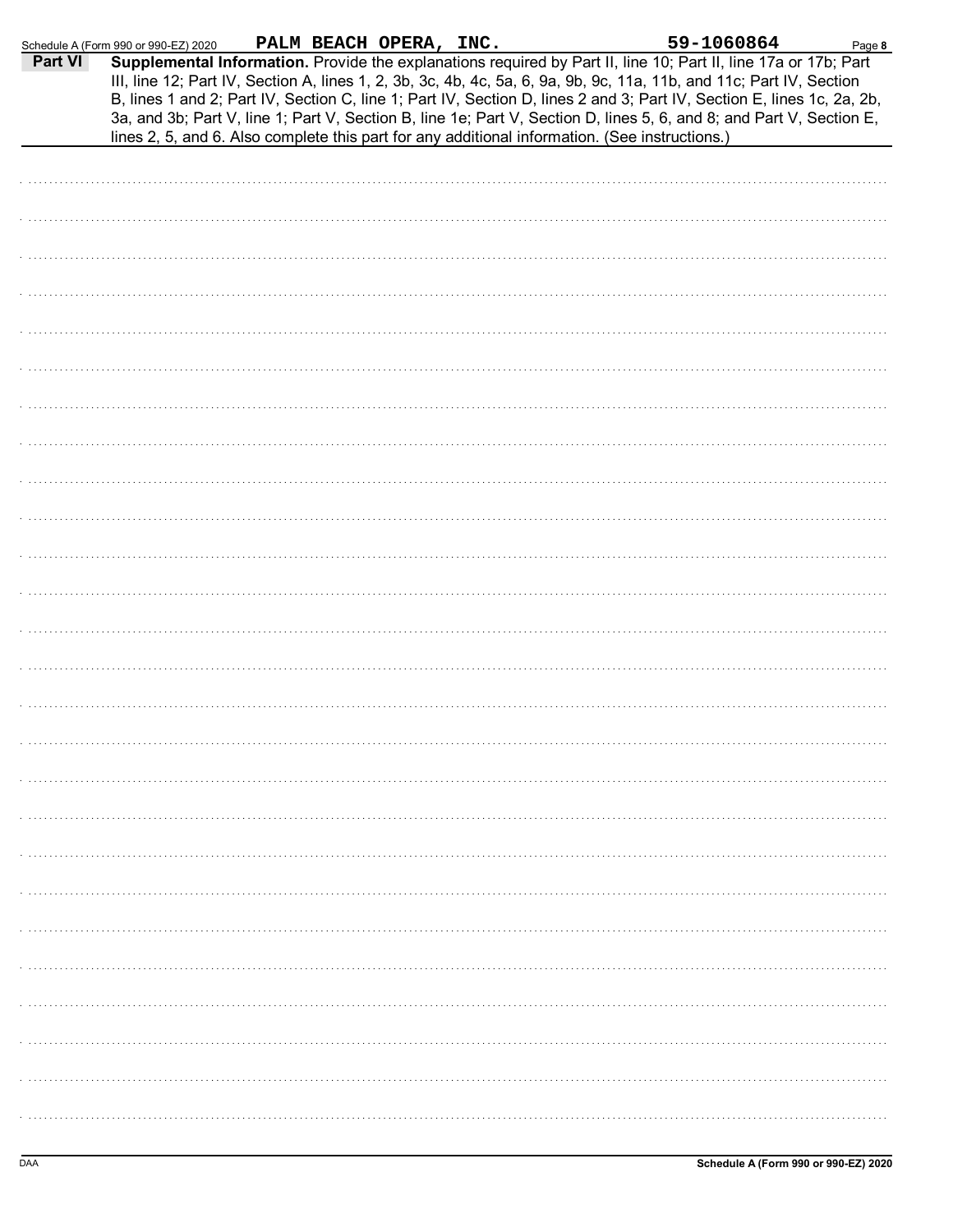|            | <b>SCHEDULE D</b> |
|------------|-------------------|
| (Form 990) |                   |

# **SCHEDULE D Supplemental Financial Statements**

 **Attach to Form 990. Part IV, line 6, 7, 8, 9, 10, 11a, 11b, 11c, 11d, 11e, 11f, 12a, or 12b. Complete if the organization answered "Yes" on Form 990,**

 **Go to** *www.irs.gov/Form990* **for instructions and the latest information.**

Internal Revenue Service **Name of the organization**

Department of the Treasury

**2020**

**Open to Public Inspection**

OMB No. 1545-0047

|   | Name of the organization                                                                                                                                                                                        |                                                    | <b>Employer identification number</b> |
|---|-----------------------------------------------------------------------------------------------------------------------------------------------------------------------------------------------------------------|----------------------------------------------------|---------------------------------------|
|   | PALM BEACH OPERA, INC.                                                                                                                                                                                          |                                                    | 59-1060864                            |
|   | Organizations Maintaining Donor Advised Funds or Other Similar Funds or Accounts.<br>Part I                                                                                                                     |                                                    |                                       |
|   | Complete if the organization answered "Yes" on Form 990, Part IV, line 6.                                                                                                                                       |                                                    |                                       |
|   |                                                                                                                                                                                                                 | (a) Donor advised funds                            | (b) Funds and other accounts          |
| 1 | Total number at end of year                                                                                                                                                                                     |                                                    |                                       |
| 2 |                                                                                                                                                                                                                 |                                                    |                                       |
| 3 |                                                                                                                                                                                                                 |                                                    |                                       |
| 4 |                                                                                                                                                                                                                 |                                                    |                                       |
| 5 | Did the organization inform all donors and donor advisors in writing that the assets held in donor advised                                                                                                      |                                                    |                                       |
|   |                                                                                                                                                                                                                 |                                                    | Yes<br>No                             |
| 6 | Did the organization inform all grantees, donors, and donor advisors in writing that grant funds can be used                                                                                                    |                                                    |                                       |
|   | only for charitable purposes and not for the benefit of the donor or donor advisor, or for any other purpose                                                                                                    |                                                    |                                       |
|   |                                                                                                                                                                                                                 |                                                    | Yes<br>No                             |
|   | Part II<br><b>Conservation Easements.</b><br>Complete if the organization answered "Yes" on Form 990, Part IV, line 7.                                                                                          |                                                    |                                       |
| 1 | Purpose(s) of conservation easements held by the organization (check all that apply).                                                                                                                           |                                                    |                                       |
|   | Preservation of land for public use (for example, recreation or education)                                                                                                                                      | Preservation of a historically important land area |                                       |
|   | Protection of natural habitat                                                                                                                                                                                   | Preservation of a certified historic structure     |                                       |
|   | Preservation of open space                                                                                                                                                                                      |                                                    |                                       |
| 2 | Complete lines 2a through 2d if the organization held a qualified conservation contribution in the form of a conservation                                                                                       |                                                    |                                       |
|   | easement on the last day of the tax year.                                                                                                                                                                       |                                                    | Held at the End of the Tax Year       |
| a | Total number of conservation easements [[CONCIDENTAL CONSUMIDATION CONSUMIDATION CONSUMIDATION CONSUMIDATION CON                                                                                                |                                                    | 2a                                    |
| b |                                                                                                                                                                                                                 |                                                    | 2 <sub>b</sub>                        |
| c |                                                                                                                                                                                                                 |                                                    | 2c                                    |
|   | d Number of conservation easements included in (c) acquired after 7/25/06, and not on a                                                                                                                         |                                                    |                                       |
|   | historic structure listed in the National Register<br>[2010]<br>Alternative content content content content in the content of the National Register<br>Alternative content content of the National Register<br> |                                                    | 2d                                    |
| 3 | Number of conservation easements modified, transferred, released, extinguished, or terminated by the organization during the                                                                                    |                                                    |                                       |
|   | tax year $\blacktriangleright$                                                                                                                                                                                  |                                                    |                                       |
| 4 | Number of states where property subject to conservation easement is located ▶ [11] [12] [12] [12] [12] [12] [1                                                                                                  |                                                    |                                       |
| 5 | Does the organization have a written policy regarding the periodic monitoring, inspection, handling of                                                                                                          |                                                    |                                       |
|   |                                                                                                                                                                                                                 |                                                    | Yes<br>No                             |
| 6 | Staff and volunteer hours devoted to monitoring, inspecting, handling of violations, and enforcing conservation easements during the year                                                                       |                                                    |                                       |
|   |                                                                                                                                                                                                                 |                                                    |                                       |
| 7 | Amount of expenses incurred in monitoring, inspecting, handling of violations, and enforcing conservation easements during the year                                                                             |                                                    |                                       |
|   | ▶ \$                                                                                                                                                                                                            |                                                    |                                       |
|   | Does each conservation easement reported on line $2(d)$ above satisfy the requirements of section $170(h)(4)(B)(i)$                                                                                             |                                                    |                                       |
|   |                                                                                                                                                                                                                 |                                                    | Yes<br><b>No</b>                      |
| 9 | In Part XIII, describe how the organization reports conservation easements in its revenue and expense statement and                                                                                             |                                                    |                                       |
|   | balance sheet, and include, if applicable, the text of the footnote to the organization's financial statements that describes the                                                                               |                                                    |                                       |
|   | organization's accounting for conservation easements.                                                                                                                                                           |                                                    |                                       |
|   | Organizations Maintaining Collections of Art, Historical Treasures, or Other Similar Assets.<br>Part III<br>Complete if the organization answered "Yes" on Form 990, Part IV, line 8.                           |                                                    |                                       |
|   | 1a If the organization elected, as permitted under FASB ASC 958, not to report in its revenue statement and balance sheet works                                                                                 |                                                    |                                       |
|   | of art, historical treasures, or other similar assets held for public exhibition, education, or research in furtherance of public                                                                               |                                                    |                                       |
|   | service, provide in Part XIII the text of the footnote to its financial statements that describes these items.                                                                                                  |                                                    |                                       |
|   | <b>b</b> If the organization elected, as permitted under FASB ASC 958, to report in its revenue statement and balance sheet works of                                                                            |                                                    |                                       |
|   | art, historical treasures, or other similar assets held for public exhibition, education, or research in furtherance of public service,                                                                         |                                                    |                                       |
|   | provide the following amounts relating to these items:                                                                                                                                                          |                                                    |                                       |
|   |                                                                                                                                                                                                                 |                                                    |                                       |
|   |                                                                                                                                                                                                                 |                                                    | $\frac{1}{2}$                         |
| 2 | If the organization received or held works of art, historical treasures, or other similar assets for financial gain, provide the                                                                                |                                                    |                                       |
|   | following amounts required to be reported under FASB ASC 958 relating to these items:                                                                                                                           |                                                    |                                       |
| a |                                                                                                                                                                                                                 |                                                    |                                       |
| b |                                                                                                                                                                                                                 |                                                    |                                       |
|   | For Paperwork Reduction Act Notice, see the Instructions for Form 990.                                                                                                                                          |                                                    | Schedule D (Form 990) 2020            |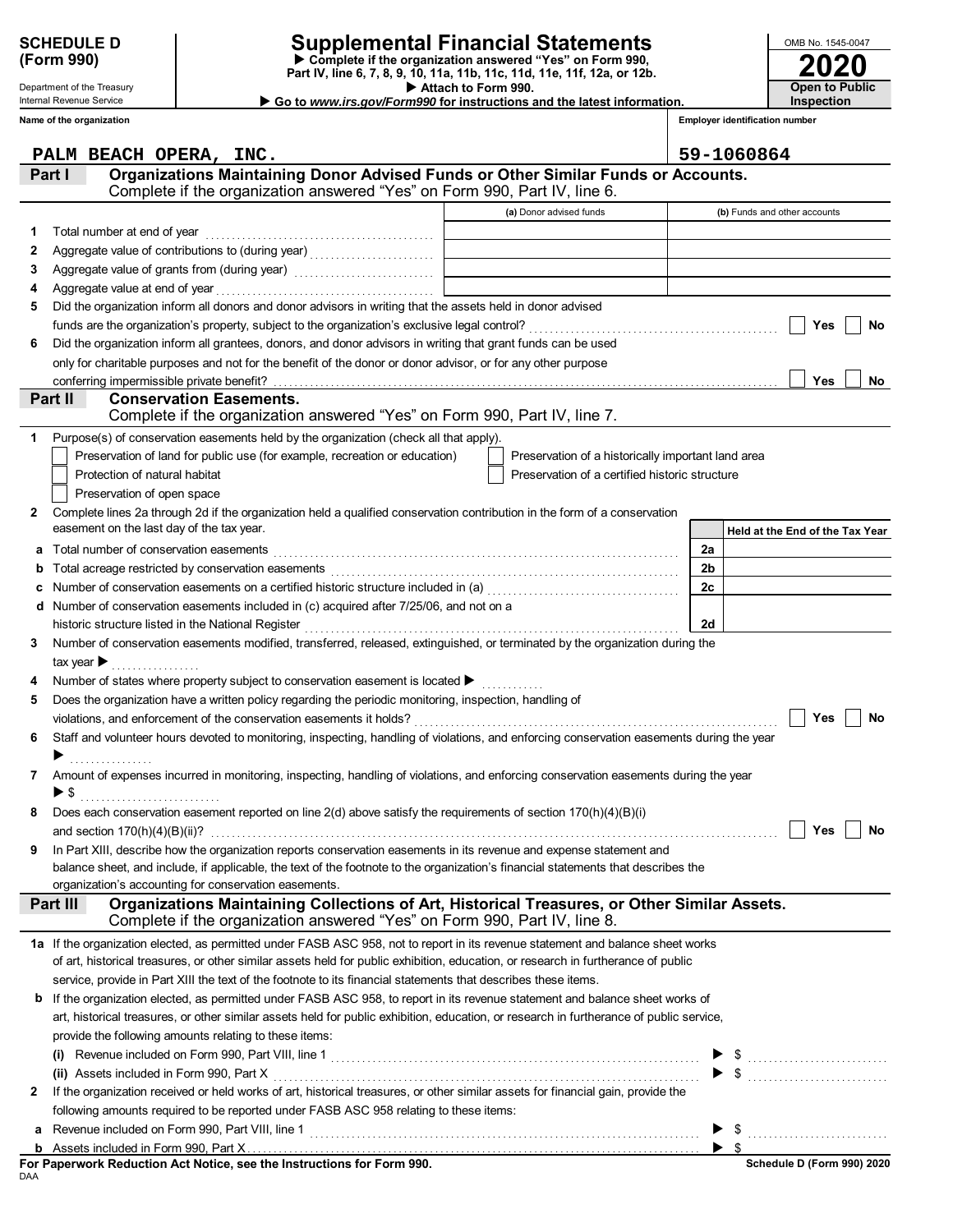|   | Schedule D (Form 990) 2020                                                                                                                                                                                                           | PALM BEACH OPERA, INC.  |                                                                                                                                                                                                                                    |                    | 59-1060864           |           |                     | Page 2           |
|---|--------------------------------------------------------------------------------------------------------------------------------------------------------------------------------------------------------------------------------------|-------------------------|------------------------------------------------------------------------------------------------------------------------------------------------------------------------------------------------------------------------------------|--------------------|----------------------|-----------|---------------------|------------------|
|   | Organizations Maintaining Collections of Art, Historical Treasures, or Other Similar Assets (continued)<br>Part III                                                                                                                  |                         |                                                                                                                                                                                                                                    |                    |                      |           |                     |                  |
| 3 | Using the organization's acquisition, accession, and other records, check any of the following that make significant use of its<br>collection items (check all that apply):                                                          |                         |                                                                                                                                                                                                                                    |                    |                      |           |                     |                  |
| a | Public exhibition                                                                                                                                                                                                                    | d                       | Loan or exchange program                                                                                                                                                                                                           |                    |                      |           |                     |                  |
| b | Scholarly research                                                                                                                                                                                                                   | е                       | Other <b>Other Contained Allen Contained Allen Allen Contained Allen Allen Contained Allen Allen Contained Allen Allen Allen Contained Allen Allen Allen Allen Allen Allen Allen Allen Allen Allen Allen Allen Allen Allen All</b> |                    |                      |           |                     |                  |
| c | Preservation for future generations                                                                                                                                                                                                  |                         |                                                                                                                                                                                                                                    |                    |                      |           |                     |                  |
| 4 | Provide a description of the organization's collections and explain how they further the organization's exempt purpose in Part                                                                                                       |                         |                                                                                                                                                                                                                                    |                    |                      |           |                     |                  |
|   | XIII.                                                                                                                                                                                                                                |                         |                                                                                                                                                                                                                                    |                    |                      |           |                     |                  |
|   | During the year, did the organization solicit or receive donations of art, historical treasures, or other similar                                                                                                                    |                         |                                                                                                                                                                                                                                    |                    |                      |           |                     |                  |
| 5 |                                                                                                                                                                                                                                      |                         |                                                                                                                                                                                                                                    |                    |                      |           | Yes                 |                  |
|   | <b>Escrow and Custodial Arrangements.</b><br>Part IV                                                                                                                                                                                 |                         |                                                                                                                                                                                                                                    |                    |                      |           |                     | No               |
|   | Complete if the organization answered "Yes" on Form 990, Part IV, line 9, or reported an amount on Form                                                                                                                              |                         |                                                                                                                                                                                                                                    |                    |                      |           |                     |                  |
|   | 990, Part X, line 21.                                                                                                                                                                                                                |                         |                                                                                                                                                                                                                                    |                    |                      |           |                     |                  |
|   |                                                                                                                                                                                                                                      |                         |                                                                                                                                                                                                                                    |                    |                      |           |                     |                  |
|   | 1a Is the organization an agent, trustee, custodian or other intermediary for contributions or other assets not                                                                                                                      |                         |                                                                                                                                                                                                                                    |                    |                      |           |                     |                  |
|   | included on Form 990, Part X?                                                                                                                                                                                                        |                         |                                                                                                                                                                                                                                    |                    |                      |           | Yes                 | No               |
|   | b If "Yes," explain the arrangement in Part XIII and complete the following table:                                                                                                                                                   |                         |                                                                                                                                                                                                                                    |                    |                      |           |                     |                  |
|   |                                                                                                                                                                                                                                      |                         |                                                                                                                                                                                                                                    |                    |                      |           | Amount              |                  |
|   | c Beginning balance                                                                                                                                                                                                                  |                         |                                                                                                                                                                                                                                    |                    | 1c                   |           |                     |                  |
|   | Additions during the year electron contains and a state of the year of the year of the state of the year electron and the year and the year and the year and the year and the year and the year and the year and the year and        |                         |                                                                                                                                                                                                                                    |                    | 1d                   |           |                     |                  |
|   |                                                                                                                                                                                                                                      |                         |                                                                                                                                                                                                                                    |                    | 1e                   |           |                     |                  |
|   | Ending balance                                                                                                                                                                                                                       |                         |                                                                                                                                                                                                                                    |                    | 1f                   |           |                     |                  |
|   | 2a Did the organization include an amount on Form 990, Part X, line 21, for escrow or custodial account liability?                                                                                                                   |                         |                                                                                                                                                                                                                                    |                    |                      |           | <b>Yes</b>          | No               |
|   |                                                                                                                                                                                                                                      |                         |                                                                                                                                                                                                                                    |                    |                      |           |                     |                  |
|   | Part V<br><b>Endowment Funds.</b>                                                                                                                                                                                                    |                         |                                                                                                                                                                                                                                    |                    |                      |           |                     |                  |
|   | Complete if the organization answered "Yes" on Form 990, Part IV, line 10.                                                                                                                                                           |                         |                                                                                                                                                                                                                                    |                    |                      |           |                     |                  |
|   |                                                                                                                                                                                                                                      | (a) Current year        | (b) Prior year                                                                                                                                                                                                                     | (c) Two years back | (d) Three years back |           | (e) Four years back |                  |
|   | 1a Beginning of year balance                                                                                                                                                                                                         | 3,641,228               | 4,923,717                                                                                                                                                                                                                          | 2,448,194          |                      | 2,623,640 |                     | 2,902,503        |
|   | Contributions                                                                                                                                                                                                                        |                         |                                                                                                                                                                                                                                    | 2,654,850          |                      |           |                     |                  |
|   | Net investment earnings, gains, and                                                                                                                                                                                                  |                         |                                                                                                                                                                                                                                    |                    |                      |           |                     |                  |
|   | losses                                                                                                                                                                                                                               | 15,541                  | 22,609                                                                                                                                                                                                                             |                    | 9,006                | 4,148     |                     | 497              |
|   | Grants or scholarships                                                                                                                                                                                                               |                         |                                                                                                                                                                                                                                    |                    |                      |           |                     |                  |
|   | Other expenditures for facilities and                                                                                                                                                                                                |                         |                                                                                                                                                                                                                                    |                    |                      |           |                     |                  |
|   | programs                                                                                                                                                                                                                             | 939,204                 | 1,305,098                                                                                                                                                                                                                          | 188,333            |                      | 179,594   |                     | 279,360          |
|   |                                                                                                                                                                                                                                      |                         |                                                                                                                                                                                                                                    |                    |                      |           |                     |                  |
|   | End of year balance                                                                                                                                                                                                                  | 2,717,565               | 3,641,228                                                                                                                                                                                                                          | 4,923,717          |                      | 2,448,194 |                     | 2,623,640        |
| 2 | Provide the estimated percentage of the current year end balance (line 1g, column (a)) held as:                                                                                                                                      |                         |                                                                                                                                                                                                                                    |                    |                      |           |                     |                  |
|   | a Board designated or quasi-endowment > %                                                                                                                                                                                            |                         |                                                                                                                                                                                                                                    |                    |                      |           |                     |                  |
|   | <b>b</b> Permanent endowment $\blacktriangleright$<br>%                                                                                                                                                                              |                         |                                                                                                                                                                                                                                    |                    |                      |           |                     |                  |
| c | Term endowment $\blacktriangleright$                                                                                                                                                                                                 |                         |                                                                                                                                                                                                                                    |                    |                      |           |                     |                  |
|   | The percentages on lines 2a, 2b, and 2c should equal 100%.                                                                                                                                                                           |                         |                                                                                                                                                                                                                                    |                    |                      |           |                     |                  |
|   | 3a Are there endowment funds not in the possession of the organization that are held and administered for the                                                                                                                        |                         |                                                                                                                                                                                                                                    |                    |                      |           |                     |                  |
|   | organization by:                                                                                                                                                                                                                     |                         |                                                                                                                                                                                                                                    |                    |                      |           |                     | Yes<br><b>No</b> |
|   | (i) Unrelated organizations <b>constant of the constant of the constant of the constant of the constant of the constant of the constant of the constant of the constant of the constant of the constant of the constant of the c</b> |                         |                                                                                                                                                                                                                                    |                    |                      |           | 3a(i)               | X                |
|   | (ii) Related organizations                                                                                                                                                                                                           |                         |                                                                                                                                                                                                                                    |                    |                      |           | 3a(ii)              | x                |
|   | If "Yes" on line 3a(ii), are the related organizations listed as required on Schedule R? [[[[[[[[[[[[[[[[[[[[[                                                                                                                       |                         |                                                                                                                                                                                                                                    |                    |                      |           | 3b                  |                  |
|   | Describe in Part XIII the intended uses of the organization's endowment funds.                                                                                                                                                       |                         |                                                                                                                                                                                                                                    |                    |                      |           |                     |                  |
|   | Land, Buildings, and Equipment.<br><b>Part VI</b>                                                                                                                                                                                    |                         |                                                                                                                                                                                                                                    |                    |                      |           |                     |                  |
|   | Complete if the organization answered "Yes" on Form 990, Part IV, line 11a. See Form 990, Part X, line 10.                                                                                                                           |                         |                                                                                                                                                                                                                                    |                    |                      |           |                     |                  |
|   | Description of property                                                                                                                                                                                                              | (a) Cost or other basis | (b) Cost or other basis                                                                                                                                                                                                            |                    | (c) Accumulated      |           | (d) Book value      |                  |
|   |                                                                                                                                                                                                                                      | (investment)            | (other)                                                                                                                                                                                                                            |                    | depreciation         |           |                     |                  |
|   | <b>1a</b> Land                                                                                                                                                                                                                       |                         |                                                                                                                                                                                                                                    |                    |                      |           |                     |                  |
|   | <b>b</b> Buildings <b>construction b</b> Buildings <b>construction construction b</b>                                                                                                                                                |                         |                                                                                                                                                                                                                                    |                    |                      |           |                     |                  |
|   | Leasehold improvements                                                                                                                                                                                                               |                         |                                                                                                                                                                                                                                    | 196,897            | 81,776               |           |                     | 115, 121         |
|   |                                                                                                                                                                                                                                      |                         |                                                                                                                                                                                                                                    | 154,029            | 154,465              |           |                     | -436             |
| d |                                                                                                                                                                                                                                      |                         |                                                                                                                                                                                                                                    | 75,157             | 66,632               |           |                     | 8,525            |
|   | Total. Add lines 1a through 1e. (Column (d) must equal Form 990, Part X, column (B), line 10c.)                                                                                                                                      |                         |                                                                                                                                                                                                                                    |                    |                      |           |                     | 123,210          |
|   |                                                                                                                                                                                                                                      |                         |                                                                                                                                                                                                                                    |                    |                      |           |                     |                  |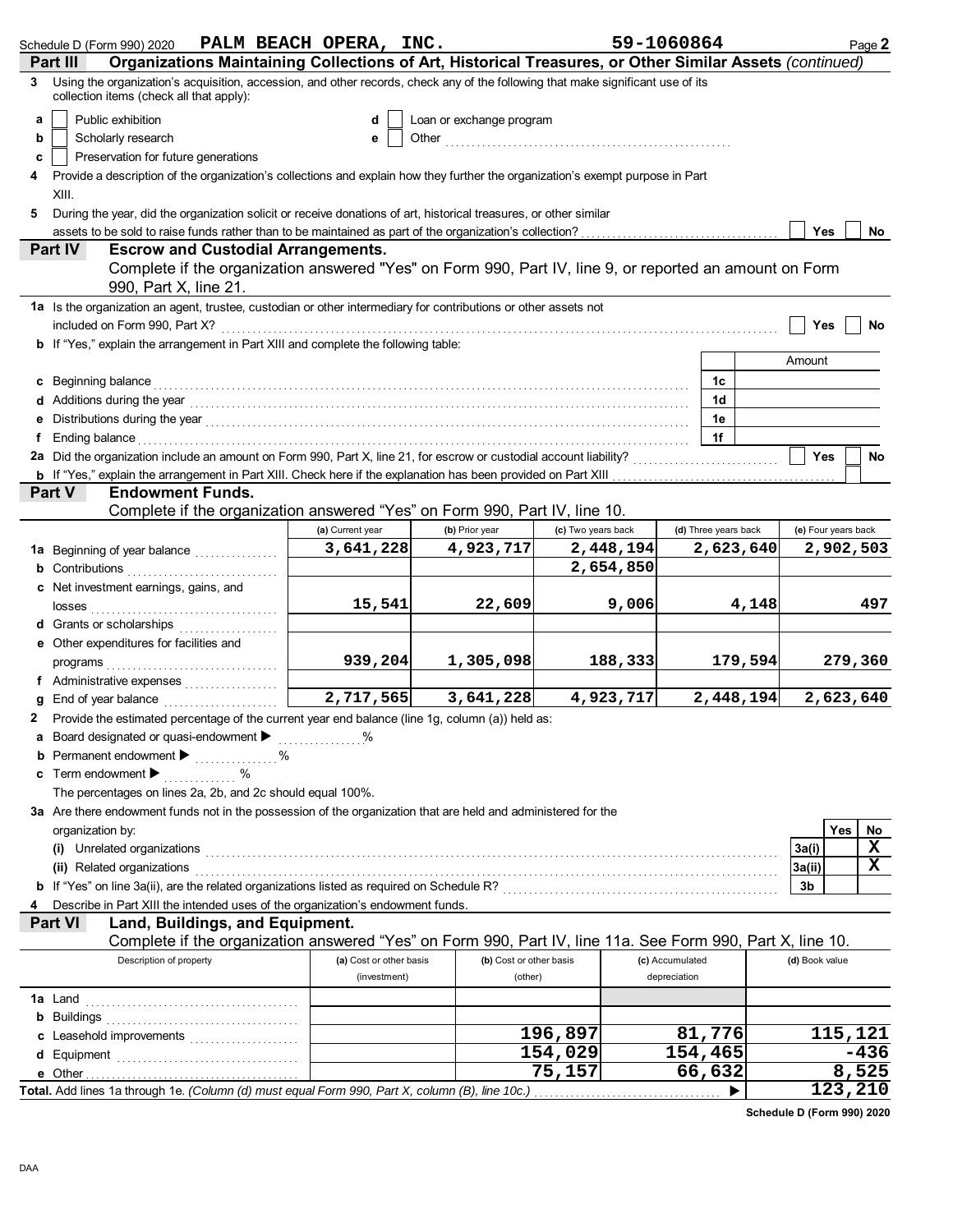| Part VII                  | <b>Investments - Other Securities.</b><br>Complete if the organization answered "Yes" on Form 990, Part IV, line 11b. See Form 990, Part X, line 12.                                                                                 |                |                                  |                |
|---------------------------|--------------------------------------------------------------------------------------------------------------------------------------------------------------------------------------------------------------------------------------|----------------|----------------------------------|----------------|
|                           | (a) Description of security or category                                                                                                                                                                                              | (b) Book value | (c) Method of valuation:         |                |
|                           | (including name of security)                                                                                                                                                                                                         |                | Cost or end-of-year market value |                |
| (1) Financial derivatives |                                                                                                                                                                                                                                      |                |                                  |                |
|                           |                                                                                                                                                                                                                                      |                |                                  |                |
|                           | (3) Other <u>with contact and the contact of the contact of the contact of the contact of the contact of the contact of the contact of the contact of the contact of the contact of the contact of the contact of the contact of</u> |                |                                  |                |
| $(A)$ .                   |                                                                                                                                                                                                                                      |                |                                  |                |
| (B)                       |                                                                                                                                                                                                                                      |                |                                  |                |
| (C)                       |                                                                                                                                                                                                                                      |                |                                  |                |
| (D)                       |                                                                                                                                                                                                                                      |                |                                  |                |
| (E)<br>(F)                |                                                                                                                                                                                                                                      |                |                                  |                |
| (G)                       |                                                                                                                                                                                                                                      |                |                                  |                |
| (H)                       |                                                                                                                                                                                                                                      |                |                                  |                |
|                           | Total. (Column (b) must equal Form 990, Part X, col. (B) line 12.)                                                                                                                                                                   |                |                                  |                |
| <b>Part VIII</b>          | <b>Investments - Program Related.</b>                                                                                                                                                                                                |                |                                  |                |
|                           | Complete if the organization answered "Yes" on Form 990, Part IV, line 11c. See Form 990, Part X, line 13.                                                                                                                           |                |                                  |                |
|                           | (a) Description of investment                                                                                                                                                                                                        | (b) Book value | (c) Method of valuation:         |                |
|                           |                                                                                                                                                                                                                                      |                | Cost or end-of-year market value |                |
| (1)                       |                                                                                                                                                                                                                                      |                |                                  |                |
| (2)                       |                                                                                                                                                                                                                                      |                |                                  |                |
| (3)                       |                                                                                                                                                                                                                                      |                |                                  |                |
| (4)                       |                                                                                                                                                                                                                                      |                |                                  |                |
| (5)                       |                                                                                                                                                                                                                                      |                |                                  |                |
| (6)                       |                                                                                                                                                                                                                                      |                |                                  |                |
| (7)                       |                                                                                                                                                                                                                                      |                |                                  |                |
| (8)                       |                                                                                                                                                                                                                                      |                |                                  |                |
| (9)                       |                                                                                                                                                                                                                                      |                |                                  |                |
| Part IX                   | Total. (Column (b) must equal Form 990, Part X, col. (B) line 13.)<br><b>Other Assets.</b>                                                                                                                                           |                |                                  |                |
|                           | Complete if the organization answered "Yes" on Form 990, Part IV, line 11d. See Form 990, Part X, line 15.                                                                                                                           |                |                                  |                |
|                           | (a) Description                                                                                                                                                                                                                      |                |                                  | (b) Book value |
| (1)                       | INTEREST IN<br><b>BENEFICIAL</b>                                                                                                                                                                                                     | <b>TRUST</b>   |                                  | 465,095        |
| (2)                       | <b>OTHER</b>                                                                                                                                                                                                                         |                |                                  | 135,629        |
| (3)                       |                                                                                                                                                                                                                                      |                |                                  |                |
| (4)                       |                                                                                                                                                                                                                                      |                |                                  |                |
| (5)                       |                                                                                                                                                                                                                                      |                |                                  |                |
| (6)                       |                                                                                                                                                                                                                                      |                |                                  |                |
| (7)                       |                                                                                                                                                                                                                                      |                |                                  |                |
| (8)                       |                                                                                                                                                                                                                                      |                |                                  |                |
| (9)                       |                                                                                                                                                                                                                                      |                |                                  |                |
|                           | Total. (Column (b) must equal Form 990, Part X, col. (B) line 15.)                                                                                                                                                                   |                |                                  | 600, 724       |
| Part X                    | <b>Other Liabilities.</b>                                                                                                                                                                                                            |                |                                  |                |
|                           | Complete if the organization answered "Yes" on Form 990, Part IV, line 11e or 11f. See Form 990, Part X,<br>line 25.                                                                                                                 |                |                                  |                |
| 1.                        | (a) Description of liability                                                                                                                                                                                                         |                |                                  | (b) Book value |
| (1)                       | Federal income taxes                                                                                                                                                                                                                 |                |                                  |                |
| (2)                       |                                                                                                                                                                                                                                      |                |                                  |                |
| (3)                       |                                                                                                                                                                                                                                      |                |                                  |                |
| (4)                       |                                                                                                                                                                                                                                      |                |                                  |                |
| (5)                       |                                                                                                                                                                                                                                      |                |                                  |                |
| (6)                       |                                                                                                                                                                                                                                      |                |                                  |                |
| (7)                       |                                                                                                                                                                                                                                      |                |                                  |                |
| (8)                       |                                                                                                                                                                                                                                      |                |                                  |                |
| (9)                       | Total. (Column (b) must equal Form 990, Part X, col. (B) line 25.)                                                                                                                                                                   |                |                                  |                |
|                           | 2. Liability for uncertain tax positions. In Part XIII, provide the text of the footnote to the organization's financial statements that reports the                                                                                 |                |                                  |                |

organization's liability for uncertain tax positions under FASB ASC 740. Check here if the text of the footnote has been provided in Part XIII

٦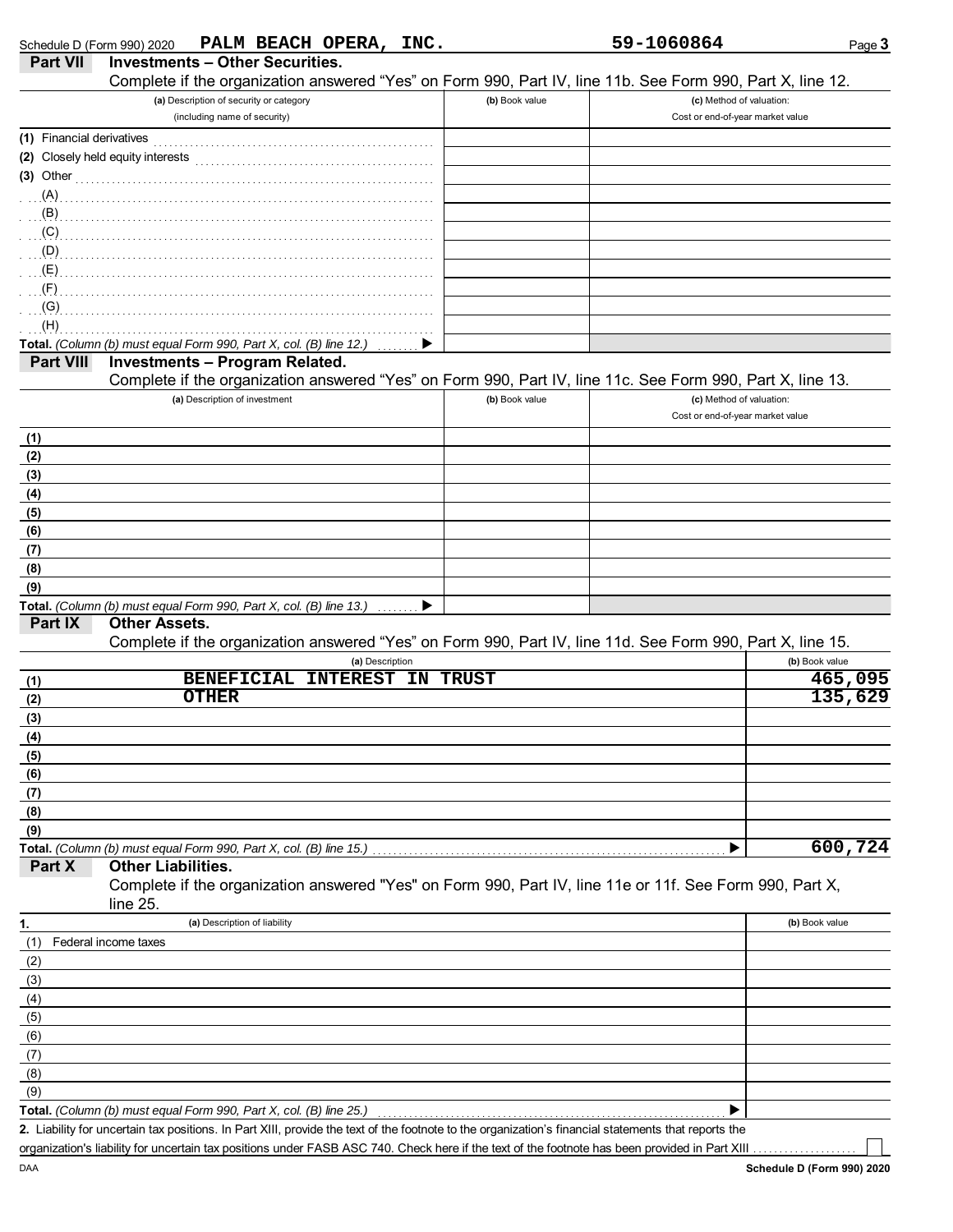|              | Schedule D (Form 990) 2020 PALM BEACH OPERA, INC.                                                                                                                                                                                                                                                     |                | 59-1060864 |                      | Page 4                           |
|--------------|-------------------------------------------------------------------------------------------------------------------------------------------------------------------------------------------------------------------------------------------------------------------------------------------------------|----------------|------------|----------------------|----------------------------------|
|              | Reconciliation of Revenue per Audited Financial Statements With Revenue per Return.<br>Part XI                                                                                                                                                                                                        |                |            |                      |                                  |
|              | Complete if the organization answered "Yes" on Form 990, Part IV, line 12a.                                                                                                                                                                                                                           |                |            |                      |                                  |
| 1.           | Total revenue, gains, and other support per audited financial statements [11] [11] Total revenue, contract the statements [11] Total and the statements and other statements are stated in the statement of the statement of t                                                                        |                |            | $\mathbf 1$          | 3,191,039                        |
| $\mathbf{z}$ | Amounts included on line 1 but not on Form 990, Part VIII, line 12:                                                                                                                                                                                                                                   |                |            |                      |                                  |
| a            | Net unrealized gains (losses) on investments [11] with an intervention contained an intervention of the state of the state of the state of the state of the state of the state of the state of the state of the state of the s                                                                        | 2a             |            |                      |                                  |
| b            |                                                                                                                                                                                                                                                                                                       | 2 <sub>b</sub> |            |                      |                                  |
| c            |                                                                                                                                                                                                                                                                                                       | 2c             |            |                      |                                  |
| d            |                                                                                                                                                                                                                                                                                                       | 2d             |            |                      |                                  |
|              | Add lines 2a through 2d [11] Add [12] Add [12] Add lines 2a through 2d [12] Add lines 2a through 2d [12] Add lines 2.                                                                                                                                                                                 |                |            | 2e                   |                                  |
| З            |                                                                                                                                                                                                                                                                                                       |                |            | 3                    | 3,191,039                        |
|              | Amounts included on Form 990, Part VIII, line 12, but not on line 1:                                                                                                                                                                                                                                  |                |            |                      |                                  |
|              |                                                                                                                                                                                                                                                                                                       | 4a             |            |                      |                                  |
| b            |                                                                                                                                                                                                                                                                                                       | 4 <sub>b</sub> |            |                      |                                  |
| c            | Add lines 4a and 4b <b>Automan Community Community</b> and the set of the set of the set of the set of the set of the set of the set of the set of the set of the set of the set of the set of the set of the set of the set of the                                                                   |                |            | 4с                   |                                  |
| 5            |                                                                                                                                                                                                                                                                                                       |                |            | 5                    | 3,191,039                        |
|              | Reconciliation of Expenses per Audited Financial Statements With Expenses per Return.<br><b>Part XII</b>                                                                                                                                                                                              |                |            |                      |                                  |
|              | Complete if the organization answered "Yes" on Form 990, Part IV, line 12a.                                                                                                                                                                                                                           |                |            |                      |                                  |
| 1            |                                                                                                                                                                                                                                                                                                       |                |            | $\blacktriangleleft$ | 4,249,443                        |
| $\mathbf{z}$ | Amounts included on line 1 but not on Form 990, Part IX, line 25:                                                                                                                                                                                                                                     |                |            |                      |                                  |
| а            |                                                                                                                                                                                                                                                                                                       | 2a             |            |                      |                                  |
| b            | Prior year adjustments [11, 12] with the contract of the contract of the contract of the contract of the contract of the contract of the contract of the contract of the contract of the contract of the contract of the contr                                                                        | 2 <sub>b</sub> |            |                      |                                  |
| c            | Other losses <b>contracts</b> and <b>contracts</b> and <b>contracts</b> and <b>contracts</b> and <b>contracts</b> and <b>contracts</b> and <b>contracts</b> and <b>contracts</b> and <b>contracts</b> and <b>contracts</b> and <b>contracts</b> and <b>contracts</b> and <b>contracts</b> and <b></b> | 2c             |            |                      |                                  |
| d            |                                                                                                                                                                                                                                                                                                       | 2d             | 26,624     |                      |                                  |
| е            | Add lines 2a through 2d [11] All and the contract of the contract of the contract of the contract of the contract of the contract of the contract of the contract of the contract of the contract of the contract of the contr                                                                        |                |            | 2e                   | 26,624<br>$\overline{4,}222,819$ |
| З            |                                                                                                                                                                                                                                                                                                       |                |            | 3                    |                                  |
|              | Amounts included on Form 990, Part IX, line 25, but not on line 1:                                                                                                                                                                                                                                    |                |            |                      |                                  |
|              |                                                                                                                                                                                                                                                                                                       | 4a<br>4b       |            |                      |                                  |
|              |                                                                                                                                                                                                                                                                                                       |                |            |                      |                                  |
|              | c Add lines 4a and 4b <b>contract and 4b</b> and 20 and 20 and 20 and 20 and 20 and 20 and 20 and 20 and 20 and 20 and 20 and 20 and 20 and 20 and 20 and 20 and 20 and 20 and 20 and 20 and 20 and 20 and 20 and 20 and 20 and 20                                                                    |                |            | 4с<br>5              | 4,222,819                        |
|              | Part XIII Supplemental Information.                                                                                                                                                                                                                                                                   |                |            |                      |                                  |
|              | 2; Part XI, lines 2d and 4b; and Part XII, lines 2d and 4b. Also complete this part to provide any additional information.<br>PART V, LINE 4 - INTENDED USES FOR ENDOWMENT FUNDS<br>THE OPERA USES THE INVESTMENT EARNINGS ON ENDOWMENT FUNDS TO FUND COSTS<br>ASSOCIATED WITH ITS EXEMPT PURPOSE.    |                |            |                      |                                  |
|              | PART XII, LINE 2D - EXPENSE AMOUNTS INCLUDED IN FINANCIALS - OTHER<br>BOOK / TAX DEPRECIATION DIFFERENCE                                                                                                                                                                                              |                |            |                      | 26,624                           |
|              |                                                                                                                                                                                                                                                                                                       |                |            |                      |                                  |
|              |                                                                                                                                                                                                                                                                                                       |                |            |                      |                                  |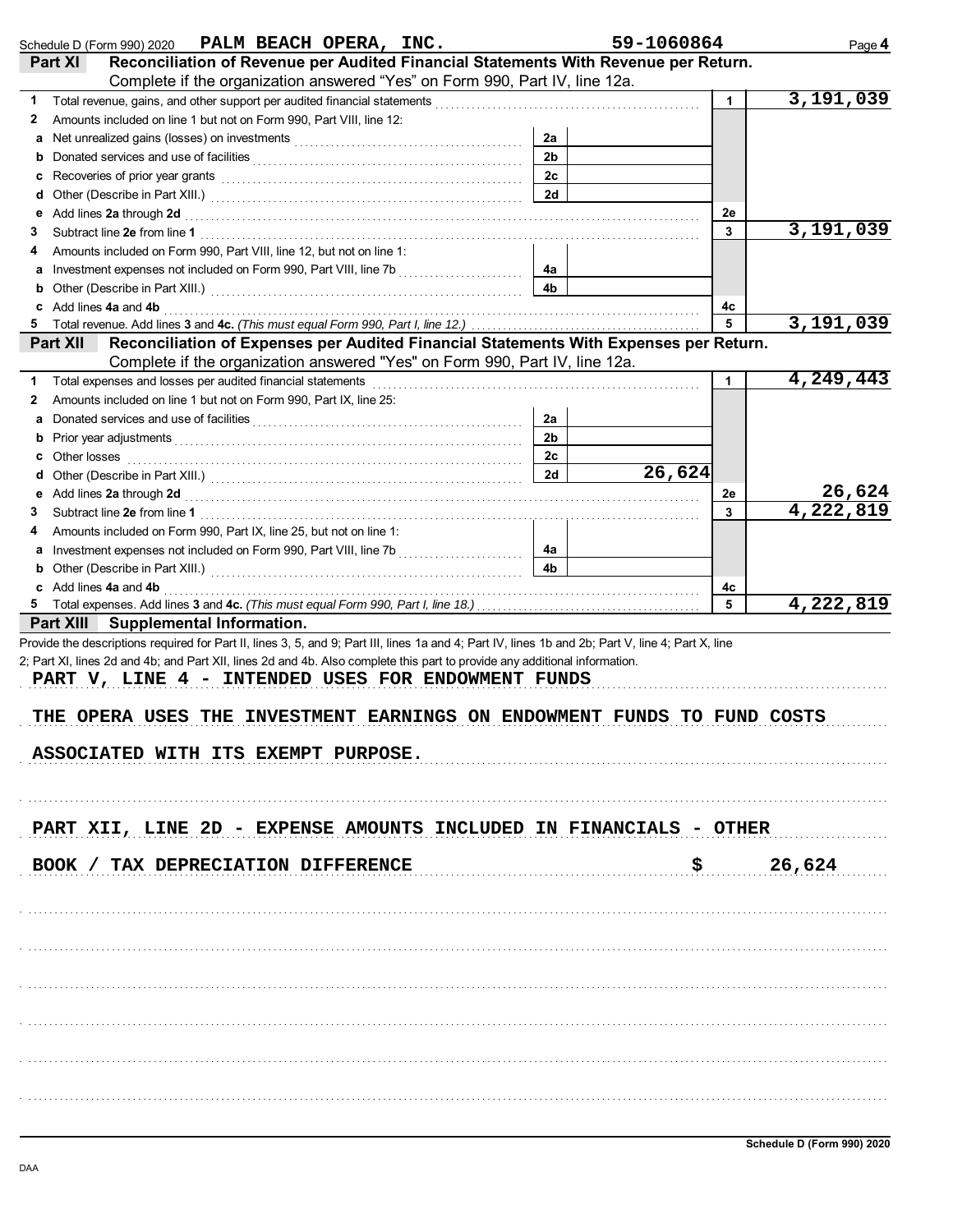| . |
|---|
|   |
|   |
|   |
|   |
|   |
|   |
|   |
|   |
|   |
|   |
|   |
|   |
|   |
|   |
|   |
|   |
|   |
|   |
| . |
|   |
| . |
|   |
|   |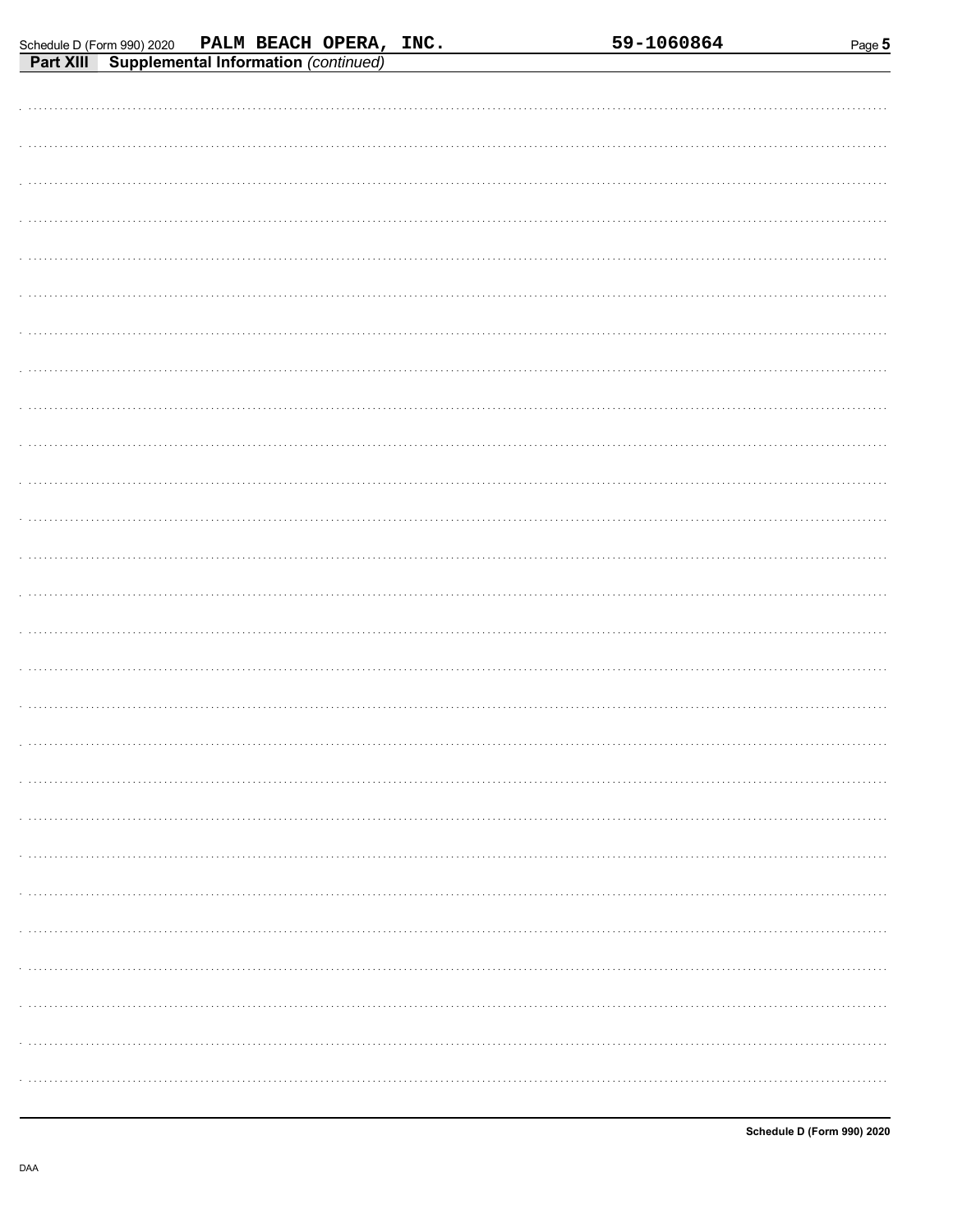| <b>SCHEDULE G</b><br>(Form 990 or 990-EZ)              | Supplemental Information Regarding Fundraising or Gaming Activities                                                                                                                                                                      |                                    |                              | Complete if the organization answered "Yes" on Form 990, Part IV, line 17, 18, or 19, or if the<br>organization entered more than \$15,000 on Form 990-EZ, line 6a. |                                       | OMB No. 1545-0047                   |
|--------------------------------------------------------|------------------------------------------------------------------------------------------------------------------------------------------------------------------------------------------------------------------------------------------|------------------------------------|------------------------------|---------------------------------------------------------------------------------------------------------------------------------------------------------------------|---------------------------------------|-------------------------------------|
| Department of the Treasury<br>Internal Revenue Service |                                                                                                                                                                                                                                          | Attach to Form 990 or Form 990-EZ. |                              | Go to www.irs.gov/Form990 for instructions and the latest information.                                                                                              |                                       | <b>Open to Public</b><br>Inspection |
| Name of the organization                               |                                                                                                                                                                                                                                          |                                    |                              |                                                                                                                                                                     | <b>Employer identification number</b> |                                     |
|                                                        | PALM BEACH OPERA, INC.                                                                                                                                                                                                                   |                                    |                              |                                                                                                                                                                     | 59-1060864                            |                                     |
| Part I                                                 | Fundraising Activities. Complete if the organization answered "Yes" on Form 990, Part IV, line 17.                                                                                                                                       |                                    |                              |                                                                                                                                                                     |                                       |                                     |
| 1                                                      | Form 990-EZ filers are not required to complete this part.<br>Indicate whether the organization raised funds through any of the following activities. Check all that apply.                                                              |                                    |                              |                                                                                                                                                                     |                                       |                                     |
| Mail solicitations                                     |                                                                                                                                                                                                                                          |                                    |                              | Solicitation of non-government grants                                                                                                                               |                                       |                                     |
| a                                                      |                                                                                                                                                                                                                                          |                                    |                              |                                                                                                                                                                     |                                       |                                     |
| Internet and email solicitations                       |                                                                                                                                                                                                                                          | Solicitation of government grants  |                              |                                                                                                                                                                     |                                       |                                     |
| Phone solicitations<br>c                               |                                                                                                                                                                                                                                          | Special fundraising events<br>a    |                              |                                                                                                                                                                     |                                       |                                     |
| In-person solicitations<br>d                           |                                                                                                                                                                                                                                          |                                    |                              |                                                                                                                                                                     |                                       |                                     |
|                                                        | 2a Did the organization have a written or oral agreement with any individual (including officers, directors, trustees,<br>or key employees listed in Form 990, Part VII) or entity in connection with professional fundraising services? |                                    |                              |                                                                                                                                                                     |                                       | Yes<br>No                           |
|                                                        | b If "Yes," list the 10 highest paid individuals or entities (fundraisers) pursuant to agreements under which the fundraiser is to be                                                                                                    |                                    |                              |                                                                                                                                                                     |                                       |                                     |
| compensated at least \$5,000 by the organization.      |                                                                                                                                                                                                                                          |                                    | (iii) Did fund-              |                                                                                                                                                                     | (v) Amount paid to                    | (vi) Amount paid to                 |
|                                                        | (i) Name and address of individual                                                                                                                                                                                                       | (ii) Activity                      | raiser have<br>custody or    | (iv) Gross receipts                                                                                                                                                 | (or retained by)                      | (or retained by)                    |
|                                                        | or entity (fundraiser)                                                                                                                                                                                                                   |                                    | control of<br>contributions? | from activity                                                                                                                                                       | fundraiser listed in<br>col. (i)      | organization                        |
|                                                        |                                                                                                                                                                                                                                          |                                    | Yes No                       |                                                                                                                                                                     |                                       |                                     |
| 1                                                      |                                                                                                                                                                                                                                          |                                    |                              |                                                                                                                                                                     |                                       |                                     |
|                                                        |                                                                                                                                                                                                                                          |                                    |                              |                                                                                                                                                                     |                                       |                                     |
| $\mathbf{2}$                                           |                                                                                                                                                                                                                                          |                                    |                              |                                                                                                                                                                     |                                       |                                     |
|                                                        |                                                                                                                                                                                                                                          |                                    |                              |                                                                                                                                                                     |                                       |                                     |
| 3                                                      |                                                                                                                                                                                                                                          |                                    |                              |                                                                                                                                                                     |                                       |                                     |
|                                                        |                                                                                                                                                                                                                                          |                                    |                              |                                                                                                                                                                     |                                       |                                     |
| 4                                                      |                                                                                                                                                                                                                                          |                                    |                              |                                                                                                                                                                     |                                       |                                     |
|                                                        |                                                                                                                                                                                                                                          |                                    |                              |                                                                                                                                                                     |                                       |                                     |
|                                                        |                                                                                                                                                                                                                                          |                                    |                              |                                                                                                                                                                     |                                       |                                     |
| 5                                                      |                                                                                                                                                                                                                                          |                                    |                              |                                                                                                                                                                     |                                       |                                     |
|                                                        |                                                                                                                                                                                                                                          |                                    |                              |                                                                                                                                                                     |                                       |                                     |
| ĥ                                                      |                                                                                                                                                                                                                                          |                                    |                              |                                                                                                                                                                     |                                       |                                     |
|                                                        |                                                                                                                                                                                                                                          |                                    |                              |                                                                                                                                                                     |                                       |                                     |
|                                                        |                                                                                                                                                                                                                                          |                                    |                              |                                                                                                                                                                     |                                       |                                     |
| 7                                                      |                                                                                                                                                                                                                                          |                                    |                              |                                                                                                                                                                     |                                       |                                     |
|                                                        |                                                                                                                                                                                                                                          |                                    |                              |                                                                                                                                                                     |                                       |                                     |
| 8                                                      |                                                                                                                                                                                                                                          |                                    |                              |                                                                                                                                                                     |                                       |                                     |
|                                                        |                                                                                                                                                                                                                                          |                                    |                              |                                                                                                                                                                     |                                       |                                     |
| 9                                                      |                                                                                                                                                                                                                                          |                                    |                              |                                                                                                                                                                     |                                       |                                     |
|                                                        |                                                                                                                                                                                                                                          |                                    |                              |                                                                                                                                                                     |                                       |                                     |
|                                                        |                                                                                                                                                                                                                                          |                                    |                              |                                                                                                                                                                     |                                       |                                     |
| 10                                                     |                                                                                                                                                                                                                                          |                                    |                              |                                                                                                                                                                     |                                       |                                     |
|                                                        |                                                                                                                                                                                                                                          |                                    |                              |                                                                                                                                                                     |                                       |                                     |
|                                                        |                                                                                                                                                                                                                                          |                                    |                              |                                                                                                                                                                     |                                       |                                     |
| 3                                                      | List all states in which the organization is registered or licensed to solicit contributions or has been notified it is exempt from                                                                                                      |                                    |                              |                                                                                                                                                                     |                                       |                                     |
| registration or licensing.                             |                                                                                                                                                                                                                                          |                                    |                              |                                                                                                                                                                     |                                       |                                     |
|                                                        |                                                                                                                                                                                                                                          |                                    |                              |                                                                                                                                                                     |                                       |                                     |
|                                                        |                                                                                                                                                                                                                                          |                                    |                              |                                                                                                                                                                     |                                       |                                     |
|                                                        |                                                                                                                                                                                                                                          |                                    |                              |                                                                                                                                                                     |                                       |                                     |
|                                                        |                                                                                                                                                                                                                                          |                                    |                              |                                                                                                                                                                     |                                       |                                     |
|                                                        |                                                                                                                                                                                                                                          |                                    |                              |                                                                                                                                                                     |                                       |                                     |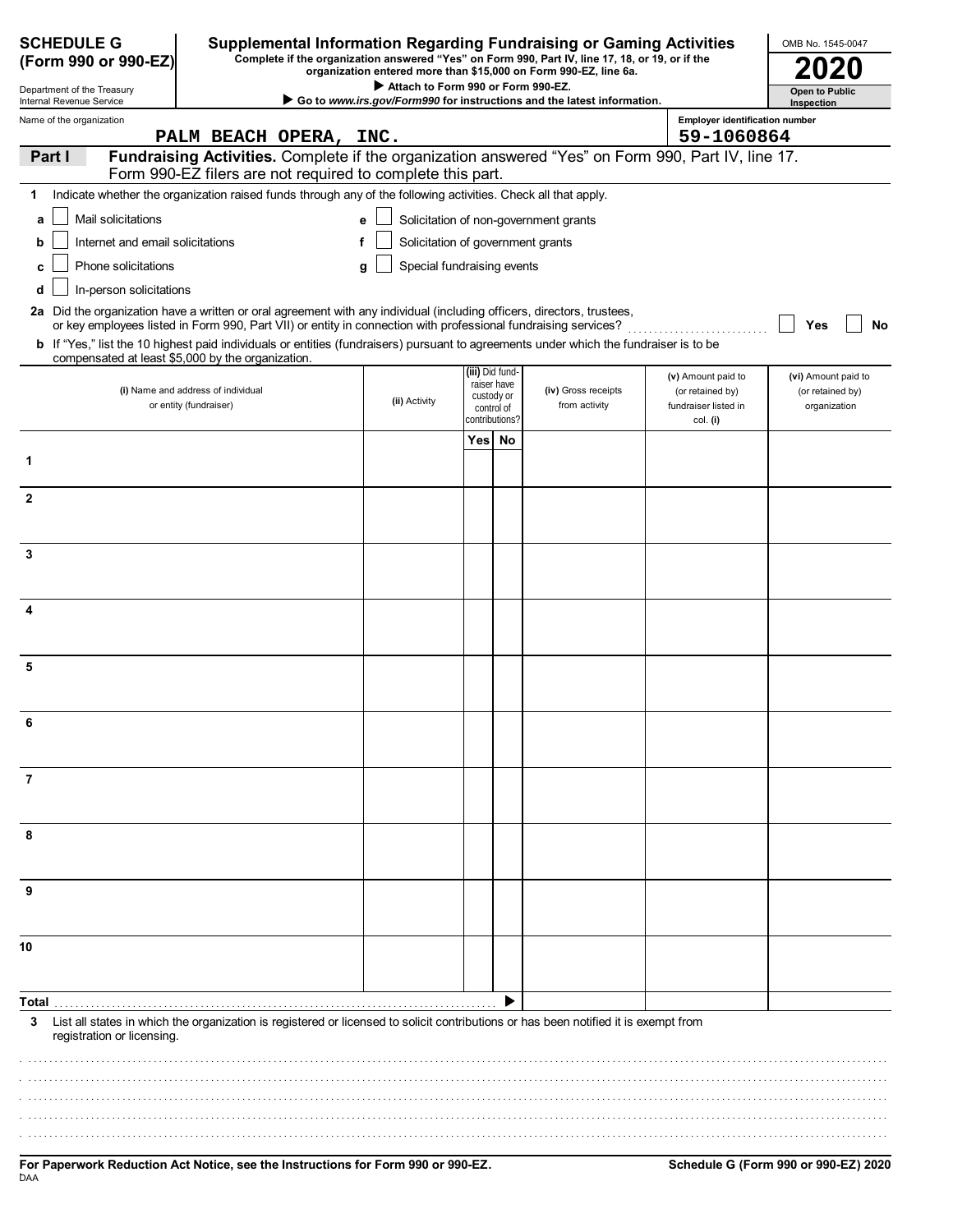|                 |         | Schedule G (Form 990 or 990-EZ) 2020                                                                                                                                                                                           | PALM BEACH OPERA, INC.                                                                                                                                     |                         |                          | 59-1060864<br>Page 2       |
|-----------------|---------|--------------------------------------------------------------------------------------------------------------------------------------------------------------------------------------------------------------------------------|------------------------------------------------------------------------------------------------------------------------------------------------------------|-------------------------|--------------------------|----------------------------|
|                 | Part II |                                                                                                                                                                                                                                | Fundraising Events. Complete if the organization answered "Yes" on Form 990, Part IV, line 18, or reported more                                            |                         |                          |                            |
|                 |         |                                                                                                                                                                                                                                | than \$15,000 of fundraising event contributions and gross income on Form 990-EZ, lines 1 and 6b. List events with<br>gross receipts greater than \$5,000. |                         |                          |                            |
|                 |         |                                                                                                                                                                                                                                | (a) Event #1                                                                                                                                               | $(b)$ Event #2          |                          |                            |
|                 |         |                                                                                                                                                                                                                                |                                                                                                                                                            |                         | (c) Other events         | (d) Total events           |
|                 |         |                                                                                                                                                                                                                                | SPECIAL EVENTS                                                                                                                                             |                         | <b>NONE</b>              | (add col. (a) through      |
|                 |         |                                                                                                                                                                                                                                | (event type)                                                                                                                                               | (event type)            | (total number)           | col. (c)                   |
|                 |         |                                                                                                                                                                                                                                |                                                                                                                                                            |                         |                          |                            |
| Revenue         | 1       | Gross receipts                                                                                                                                                                                                                 | 35,000                                                                                                                                                     |                         |                          | 35,000                     |
|                 |         |                                                                                                                                                                                                                                |                                                                                                                                                            |                         |                          |                            |
|                 |         | 2 Less: Contributions                                                                                                                                                                                                          |                                                                                                                                                            |                         |                          |                            |
|                 |         | 3 Gross income (line 1 minus                                                                                                                                                                                                   |                                                                                                                                                            |                         |                          |                            |
|                 |         |                                                                                                                                                                                                                                | 35,000                                                                                                                                                     |                         |                          | 35,000                     |
|                 |         |                                                                                                                                                                                                                                |                                                                                                                                                            |                         |                          |                            |
|                 |         |                                                                                                                                                                                                                                |                                                                                                                                                            |                         |                          |                            |
|                 |         |                                                                                                                                                                                                                                |                                                                                                                                                            |                         |                          |                            |
|                 |         |                                                                                                                                                                                                                                |                                                                                                                                                            |                         |                          |                            |
|                 |         |                                                                                                                                                                                                                                |                                                                                                                                                            |                         |                          |                            |
|                 |         |                                                                                                                                                                                                                                |                                                                                                                                                            |                         |                          |                            |
|                 |         |                                                                                                                                                                                                                                | 7 Food and beverages [11] <b>Conserver and Severages</b> [11] <b>Conserver and Severages</b>                                                               |                         |                          |                            |
| Direct Expenses |         | 8 Entertainment                                                                                                                                                                                                                |                                                                                                                                                            |                         |                          |                            |
|                 |         |                                                                                                                                                                                                                                |                                                                                                                                                            |                         |                          |                            |
|                 |         | <b>9</b> Other direct expenses                                                                                                                                                                                                 | 60,797                                                                                                                                                     |                         |                          | 60,797                     |
|                 |         |                                                                                                                                                                                                                                |                                                                                                                                                            |                         |                          |                            |
|                 |         |                                                                                                                                                                                                                                |                                                                                                                                                            |                         | $\blacktriangleright$    | 60,797<br>$-25,797$        |
|                 |         | Part III                                                                                                                                                                                                                       | Gaming. Complete if the organization answered "Yes" on Form 990, Part IV, line 19, or reported more than                                                   |                         |                          |                            |
|                 |         |                                                                                                                                                                                                                                | \$15,000 on Form 990-EZ, line 6a.                                                                                                                          |                         |                          |                            |
|                 |         |                                                                                                                                                                                                                                |                                                                                                                                                            | (b) Pull tabs/instant   |                          | (d) Total gaming (add      |
|                 |         |                                                                                                                                                                                                                                | (a) Bingo                                                                                                                                                  | bingo/progressive bingo | (c) Other gaming         | col. (a) through col. (c)) |
| Revenue         |         |                                                                                                                                                                                                                                |                                                                                                                                                            |                         |                          |                            |
|                 |         | Gross revenue                                                                                                                                                                                                                  |                                                                                                                                                            |                         |                          |                            |
|                 |         |                                                                                                                                                                                                                                |                                                                                                                                                            |                         |                          |                            |
| 6S              |         | 2 Cash prizes <b>Cash prizes Cash prizes Cash prizes Cash and Cash and Cash and Cash and Cash and Cash and Cash and Cash and Cash and Cash and Cash and Cash and Cash and Cash and Cash and Cash and Cash and Cash and Cas</b> |                                                                                                                                                            |                         |                          |                            |
|                 |         | 3 Noncash prizes                                                                                                                                                                                                               |                                                                                                                                                            |                         |                          |                            |
|                 |         |                                                                                                                                                                                                                                |                                                                                                                                                            |                         |                          |                            |
| Direct Expens   |         | 4 Rent/facility costs                                                                                                                                                                                                          |                                                                                                                                                            |                         |                          |                            |
|                 |         |                                                                                                                                                                                                                                |                                                                                                                                                            |                         |                          |                            |
|                 |         | 5 Other direct expenses                                                                                                                                                                                                        |                                                                                                                                                            |                         |                          |                            |
|                 |         |                                                                                                                                                                                                                                | %<br>Yes                                                                                                                                                   | Yes in<br>%             | %<br>Yes <sub>pras</sub> |                            |
|                 |         | 6 Volunteer labor                                                                                                                                                                                                              | <b>No</b>                                                                                                                                                  | No.                     | No.                      |                            |
|                 |         |                                                                                                                                                                                                                                |                                                                                                                                                            |                         |                          |                            |
|                 |         |                                                                                                                                                                                                                                |                                                                                                                                                            |                         |                          |                            |
|                 |         |                                                                                                                                                                                                                                |                                                                                                                                                            |                         |                          |                            |
|                 |         |                                                                                                                                                                                                                                |                                                                                                                                                            |                         |                          |                            |
| 9               |         |                                                                                                                                                                                                                                | Enter the state(s) in which the organization conducts gaming activities:                                                                                   |                         |                          |                            |
|                 |         |                                                                                                                                                                                                                                | Is the organization licensed to conduct gaming activities in each of these states?                                                                         |                         |                          | Yes  <br><b>No</b>         |
|                 |         | <b>b</b> If "No," explain:                                                                                                                                                                                                     |                                                                                                                                                            |                         |                          |                            |
|                 |         |                                                                                                                                                                                                                                |                                                                                                                                                            |                         |                          |                            |
|                 |         |                                                                                                                                                                                                                                |                                                                                                                                                            |                         |                          | No                         |
|                 |         | <b>b</b> If "Yes," explain:                                                                                                                                                                                                    | 10a Were any of the organization's gaming licenses revoked, suspended, or terminated during the tax year?<br>L                                             |                         |                          | Yes                        |
|                 |         |                                                                                                                                                                                                                                |                                                                                                                                                            |                         |                          |                            |
|                 |         |                                                                                                                                                                                                                                |                                                                                                                                                            |                         |                          |                            |
|                 |         |                                                                                                                                                                                                                                |                                                                                                                                                            |                         |                          |                            |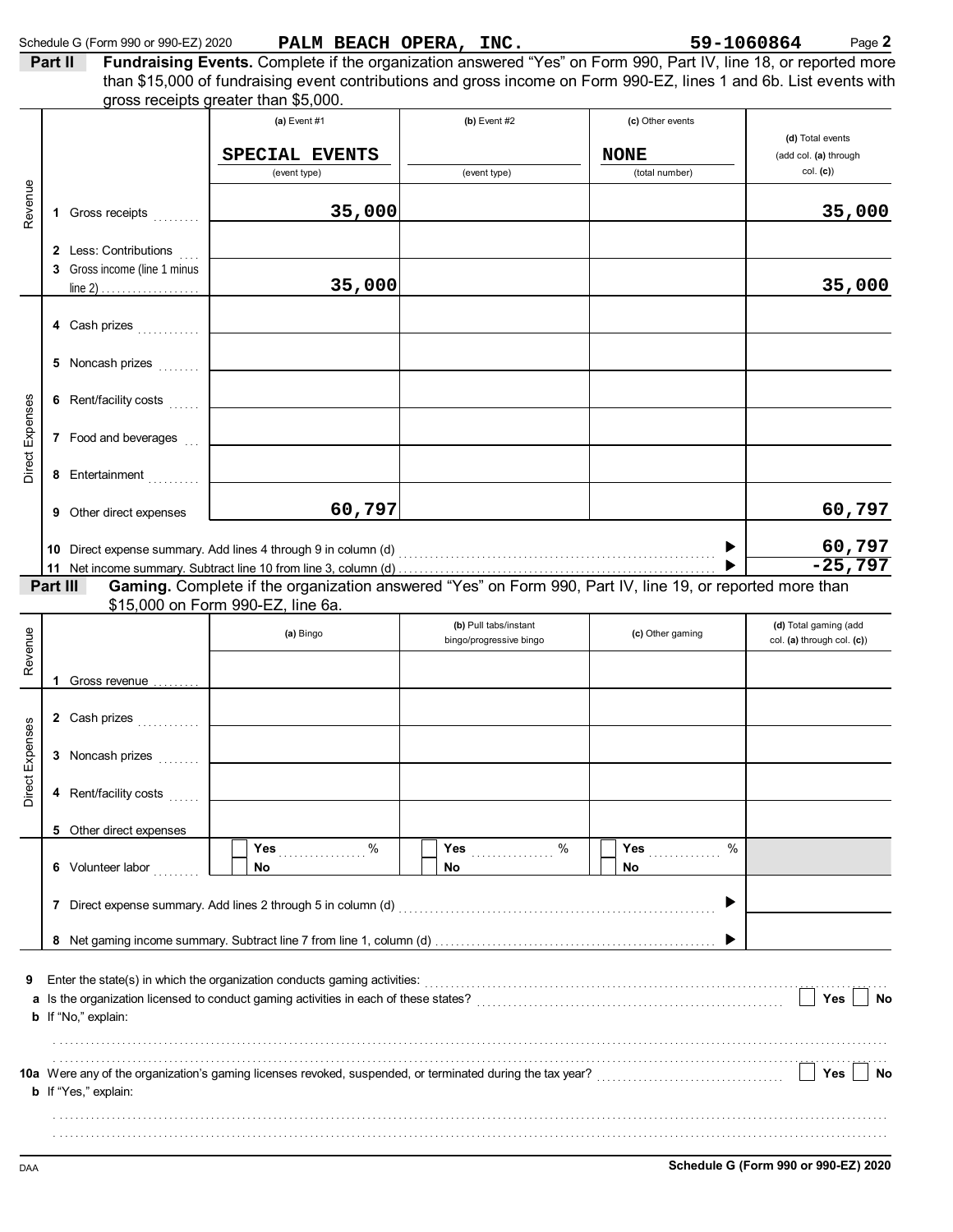|     | Schedule G (Form 990 or 990-EZ) 2020                                                                                                                                                                                           |          |                        | PALM BEACH OPERA, INC.                                                                                                                                                                                                   | 59-1060864                           |                 |            | Page 3    |
|-----|--------------------------------------------------------------------------------------------------------------------------------------------------------------------------------------------------------------------------------|----------|------------------------|--------------------------------------------------------------------------------------------------------------------------------------------------------------------------------------------------------------------------|--------------------------------------|-----------------|------------|-----------|
| 11  |                                                                                                                                                                                                                                |          |                        |                                                                                                                                                                                                                          |                                      |                 | <b>Yes</b> | <b>No</b> |
| 12  | Is the organization a grantor, beneficiary or trustee of a trust, or a member of a partnership or other entity                                                                                                                 |          |                        |                                                                                                                                                                                                                          |                                      |                 |            |           |
|     |                                                                                                                                                                                                                                |          |                        |                                                                                                                                                                                                                          |                                      |                 | Yes        | No        |
| 13  | Indicate the percentage of gaming activity conducted in:                                                                                                                                                                       |          |                        |                                                                                                                                                                                                                          |                                      |                 |            |           |
| а   | The organization's facility with the contract of the contract of the contract of the contract of the contract of the contract of the contract of the contract of the contract of the contract of the contract of the contract  |          |                        |                                                                                                                                                                                                                          |                                      | 13а             |            | %         |
| b   | An outside facility with an account of the contract of the contract of the contract of the contract of the contract of the contract of the contract of the contract of the contract of the contract of the contract of the con |          |                        |                                                                                                                                                                                                                          |                                      | 13 <sub>b</sub> |            | $\%$      |
| 14  | Enter the name and address of the person who prepares the organization's gaming/special events books and<br>records:                                                                                                           |          |                        |                                                                                                                                                                                                                          |                                      |                 |            |           |
|     | Name $\blacktriangleright$                                                                                                                                                                                                     |          |                        |                                                                                                                                                                                                                          |                                      |                 |            |           |
|     | Address $\blacktriangleright$                                                                                                                                                                                                  |          |                        |                                                                                                                                                                                                                          |                                      |                 |            |           |
| 15a | Does the organization have a contract with a third party from whom the organization receives gaming                                                                                                                            |          |                        |                                                                                                                                                                                                                          |                                      |                 | Yes        | No        |
| b   | If "Yes," enter the amount of gaming revenue received by the organization ▶                                                                                                                                                    |          |                        | $\$$ and the                                                                                                                                                                                                             |                                      |                 |            |           |
|     | amount of gaming revenue retained by the third party $\blacktriangleright$                                                                                                                                                     |          |                        | $\frac{1}{2}$                                                                                                                                                                                                            |                                      |                 |            |           |
|     | If "Yes," enter name and address of the third party:                                                                                                                                                                           |          |                        |                                                                                                                                                                                                                          |                                      |                 |            |           |
|     | Name $\blacktriangleright$                                                                                                                                                                                                     |          |                        |                                                                                                                                                                                                                          |                                      |                 |            |           |
|     |                                                                                                                                                                                                                                |          |                        |                                                                                                                                                                                                                          |                                      |                 |            |           |
| 16  | Gaming manager information:                                                                                                                                                                                                    |          |                        |                                                                                                                                                                                                                          |                                      |                 |            |           |
|     | Name $\blacktriangleright$                                                                                                                                                                                                     |          |                        |                                                                                                                                                                                                                          |                                      |                 |            |           |
|     |                                                                                                                                                                                                                                |          |                        |                                                                                                                                                                                                                          |                                      |                 |            |           |
|     | Description of services provided ▶                                                                                                                                                                                             |          |                        |                                                                                                                                                                                                                          |                                      |                 |            |           |
|     | Director/officer                                                                                                                                                                                                               | Employee | Independent contractor |                                                                                                                                                                                                                          |                                      |                 |            |           |
|     |                                                                                                                                                                                                                                |          |                        |                                                                                                                                                                                                                          |                                      |                 |            |           |
| 17  | Mandatory distributions:<br>Is the organization required under state law to make charitable distributions from the gaming proceeds to                                                                                          |          |                        |                                                                                                                                                                                                                          |                                      |                 |            |           |
|     | retain the state gaming license?                                                                                                                                                                                               |          |                        |                                                                                                                                                                                                                          |                                      |                 | Yes        | No        |
|     | <b>b</b> Enter the amount of distributions required under state law to be distributed to other exempt organizations or                                                                                                         |          |                        |                                                                                                                                                                                                                          |                                      |                 |            |           |
|     | spent in the organization's own exempt activities during the tax year $\blacktriangleright$                                                                                                                                    |          | \$                     |                                                                                                                                                                                                                          |                                      |                 |            |           |
|     | Part IV<br>See instructions.                                                                                                                                                                                                   |          |                        | Supplemental Information. Provide the explanations required by Part I, line 2b, columns (iii) and (v); and<br>Part III, lines 9, 9b, 10b, 15b, 15c, 16, and 17b, as applicable. Also provide any additional information. |                                      |                 |            |           |
|     |                                                                                                                                                                                                                                |          |                        |                                                                                                                                                                                                                          |                                      |                 |            |           |
|     |                                                                                                                                                                                                                                |          |                        |                                                                                                                                                                                                                          |                                      |                 |            |           |
|     |                                                                                                                                                                                                                                |          |                        |                                                                                                                                                                                                                          |                                      |                 |            |           |
|     |                                                                                                                                                                                                                                |          |                        |                                                                                                                                                                                                                          |                                      |                 |            |           |
|     |                                                                                                                                                                                                                                |          |                        |                                                                                                                                                                                                                          |                                      |                 |            |           |
|     |                                                                                                                                                                                                                                |          |                        |                                                                                                                                                                                                                          |                                      |                 |            |           |
|     |                                                                                                                                                                                                                                |          |                        |                                                                                                                                                                                                                          |                                      |                 |            |           |
|     |                                                                                                                                                                                                                                |          |                        |                                                                                                                                                                                                                          |                                      |                 |            |           |
|     |                                                                                                                                                                                                                                |          |                        |                                                                                                                                                                                                                          |                                      |                 |            |           |
|     |                                                                                                                                                                                                                                |          |                        |                                                                                                                                                                                                                          |                                      |                 |            |           |
|     |                                                                                                                                                                                                                                |          |                        |                                                                                                                                                                                                                          |                                      |                 |            |           |
|     |                                                                                                                                                                                                                                |          |                        |                                                                                                                                                                                                                          |                                      |                 |            |           |
|     |                                                                                                                                                                                                                                |          |                        |                                                                                                                                                                                                                          | Schedule G (Form 990 or 990-EZ) 2020 |                 |            |           |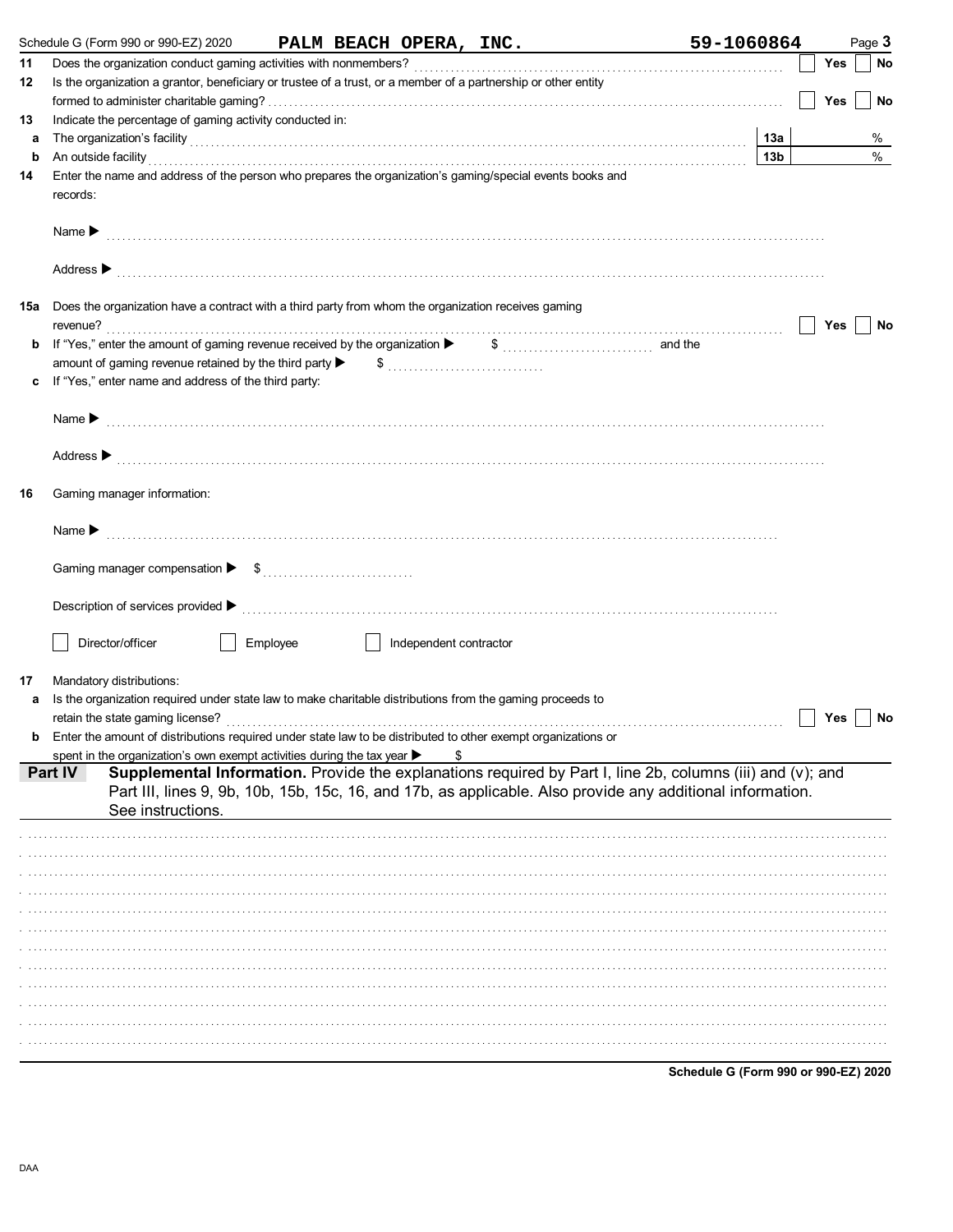| <b>Compensation Information</b><br><b>SCHEDULE J</b><br>For certain Officers, Directors, Trustees, Key Employees, and Highest<br>(Form 990)<br><b>Compensated Employees</b> |                                                                                                                     |                                                                                                                                                                             |                                       |                                     | OMB No. 1545-0047<br>2020 |             |  |
|-----------------------------------------------------------------------------------------------------------------------------------------------------------------------------|---------------------------------------------------------------------------------------------------------------------|-----------------------------------------------------------------------------------------------------------------------------------------------------------------------------|---------------------------------------|-------------------------------------|---------------------------|-------------|--|
| Department of the Treasury<br>Internal Revenue Service                                                                                                                      |                                                                                                                     | Complete if the organization answered "Yes" on Form 990, Part IV, line 23.<br>Attach to Form 990.<br>Go to www.irs.gov/Form990 for instructions and the latest information. |                                       | <b>Open to Public</b><br>Inspection |                           |             |  |
| Name of the organization                                                                                                                                                    |                                                                                                                     |                                                                                                                                                                             | <b>Employer identification number</b> |                                     |                           |             |  |
| Part I                                                                                                                                                                      | PALM BEACH OPERA, INC.                                                                                              |                                                                                                                                                                             | 59-1060864                            |                                     |                           |             |  |
|                                                                                                                                                                             | <b>Questions Regarding Compensation</b>                                                                             |                                                                                                                                                                             |                                       |                                     | Yes                       | No          |  |
|                                                                                                                                                                             |                                                                                                                     | 1a Check the appropriate box(es) if the organization provided any of the following to or for a person listed on Form                                                        |                                       |                                     |                           |             |  |
|                                                                                                                                                                             |                                                                                                                     | 990, Part VII, Section A, line 1a. Complete Part III to provide any relevant information regarding these items.                                                             |                                       |                                     |                           |             |  |
| First-class or charter travel                                                                                                                                               |                                                                                                                     | Housing allowance or residence for personal use                                                                                                                             |                                       |                                     |                           |             |  |
| Travel for companions                                                                                                                                                       |                                                                                                                     | Payments for business use of personal residence                                                                                                                             |                                       |                                     |                           |             |  |
|                                                                                                                                                                             | Tax indemnification and gross-up payments                                                                           | Health or social club dues or initiation fees                                                                                                                               |                                       |                                     |                           |             |  |
| Discretionary spending account                                                                                                                                              |                                                                                                                     | Personal services (such as maid, chauffeur, chef)                                                                                                                           |                                       |                                     |                           |             |  |
|                                                                                                                                                                             | <b>b</b> If any of the boxes on line 1a are checked, did the organization follow a written policy regarding payment |                                                                                                                                                                             |                                       |                                     |                           |             |  |
|                                                                                                                                                                             | or reimbursement or provision of all of the expenses described above? If "No," complete Part III to                 |                                                                                                                                                                             |                                       |                                     |                           |             |  |
|                                                                                                                                                                             |                                                                                                                     |                                                                                                                                                                             |                                       | 1b                                  |                           |             |  |
|                                                                                                                                                                             |                                                                                                                     |                                                                                                                                                                             |                                       |                                     |                           |             |  |
| 2                                                                                                                                                                           | Did the organization require substantiation prior to reimbursing or allowing expenses incurred by all               | directors, trustees, and officers, including the CEO/Executive Director, regarding the items checked on line                                                                |                                       |                                     |                           |             |  |
|                                                                                                                                                                             |                                                                                                                     |                                                                                                                                                                             |                                       | $\mathbf{2}$                        |                           |             |  |
|                                                                                                                                                                             |                                                                                                                     |                                                                                                                                                                             |                                       |                                     |                           |             |  |
| 3                                                                                                                                                                           | Indicate which, if any, of the following the organization used to establish the compensation of the                 |                                                                                                                                                                             |                                       |                                     |                           |             |  |
|                                                                                                                                                                             |                                                                                                                     | organization's CEO/Executive Director. Check all that apply. Do not check any boxes for methods used by a                                                                   |                                       |                                     |                           |             |  |
|                                                                                                                                                                             | related organization to establish compensation of the CEO/Executive Director, but explain in Part III.              |                                                                                                                                                                             |                                       |                                     |                           |             |  |
| Compensation committee                                                                                                                                                      |                                                                                                                     | Written employment contract                                                                                                                                                 |                                       |                                     |                           |             |  |
|                                                                                                                                                                             | Independent compensation consultant                                                                                 | Compensation survey or study                                                                                                                                                |                                       |                                     |                           |             |  |
| Form 990 of other organizations                                                                                                                                             |                                                                                                                     | Approval by the board or compensation committee                                                                                                                             |                                       |                                     |                           |             |  |
| 4                                                                                                                                                                           | During the year, did any person listed on Form 990, Part VII, Section A, line 1a, with respect to the filing        |                                                                                                                                                                             |                                       |                                     |                           |             |  |
| organization or a related organization:                                                                                                                                     |                                                                                                                     |                                                                                                                                                                             |                                       |                                     |                           |             |  |
|                                                                                                                                                                             | a Receive a severance payment or change-of-control payment?                                                         |                                                                                                                                                                             |                                       | 4a                                  |                           | X           |  |
|                                                                                                                                                                             |                                                                                                                     |                                                                                                                                                                             |                                       | 4b                                  |                           | $\mathbf x$ |  |
|                                                                                                                                                                             |                                                                                                                     |                                                                                                                                                                             |                                       | 4c                                  |                           | X           |  |
|                                                                                                                                                                             | If "Yes" to any of lines 4a–c, list the persons and provide the applicable amounts for each item in Part III.       |                                                                                                                                                                             |                                       |                                     |                           |             |  |
|                                                                                                                                                                             | Only section 501(c)(3), 501(c)(4), and 501(c)(29) organizations must complete lines 5-9.                            |                                                                                                                                                                             |                                       |                                     |                           |             |  |
| 5                                                                                                                                                                           | For persons listed on Form 990, Part VII, Section A, line 1a, did the organization pay or accrue any                |                                                                                                                                                                             |                                       |                                     |                           |             |  |
| compensation contingent on the revenues of:                                                                                                                                 |                                                                                                                     |                                                                                                                                                                             |                                       |                                     |                           |             |  |
|                                                                                                                                                                             |                                                                                                                     |                                                                                                                                                                             |                                       | 5a                                  |                           | X           |  |
|                                                                                                                                                                             |                                                                                                                     |                                                                                                                                                                             |                                       | 5 <sub>b</sub>                      |                           | $\mathbf x$ |  |
| If "Yes" on line 5a or 5b, describe in Part III.                                                                                                                            |                                                                                                                     |                                                                                                                                                                             |                                       |                                     |                           |             |  |
| 6                                                                                                                                                                           | For persons listed on Form 990, Part VII, Section A, line 1a, did the organization pay or accrue any                |                                                                                                                                                                             |                                       |                                     |                           |             |  |
|                                                                                                                                                                             | compensation contingent on the net earnings of:                                                                     |                                                                                                                                                                             |                                       |                                     |                           |             |  |
| <b>a</b> The organization?                                                                                                                                                  |                                                                                                                     |                                                                                                                                                                             |                                       | 6a                                  |                           | x           |  |
|                                                                                                                                                                             |                                                                                                                     |                                                                                                                                                                             |                                       | 6b                                  |                           | X           |  |
| If "Yes" on line 6a or 6b, describe in Part III.                                                                                                                            |                                                                                                                     |                                                                                                                                                                             |                                       |                                     |                           |             |  |
|                                                                                                                                                                             |                                                                                                                     |                                                                                                                                                                             |                                       |                                     |                           |             |  |
| 7                                                                                                                                                                           | For persons listed on Form 990, Part VII, Section A, line 1a, did the organization provide any nonfixed             |                                                                                                                                                                             |                                       | 7                                   |                           | x           |  |
|                                                                                                                                                                             | payments not described on lines 5 and 6? If "Yes," describe in Part III                                             |                                                                                                                                                                             |                                       |                                     |                           |             |  |
| 8                                                                                                                                                                           | to the initial contract exception described in Regulations section 53.4958-4(a)(3)? If "Yes," describe              | Were any amounts reported on Form 990, Part VII, paid or accrued pursuant to a contract that was subject                                                                    |                                       |                                     |                           |             |  |
|                                                                                                                                                                             |                                                                                                                     |                                                                                                                                                                             |                                       | 8                                   |                           | x           |  |
|                                                                                                                                                                             |                                                                                                                     |                                                                                                                                                                             |                                       |                                     |                           |             |  |
| 9                                                                                                                                                                           | If "Yes" on line 8, did the organization also follow the rebuttable presumption procedure described in              |                                                                                                                                                                             |                                       |                                     |                           |             |  |
| Regulations section 53.4958-6(c)?                                                                                                                                           |                                                                                                                     |                                                                                                                                                                             |                                       | 9                                   |                           |             |  |
|                                                                                                                                                                             | For Paperwork Reduction Act Notice, see the Instructions for Form 990.                                              |                                                                                                                                                                             |                                       | Schedule J (Form 990) 2020          |                           |             |  |

DAA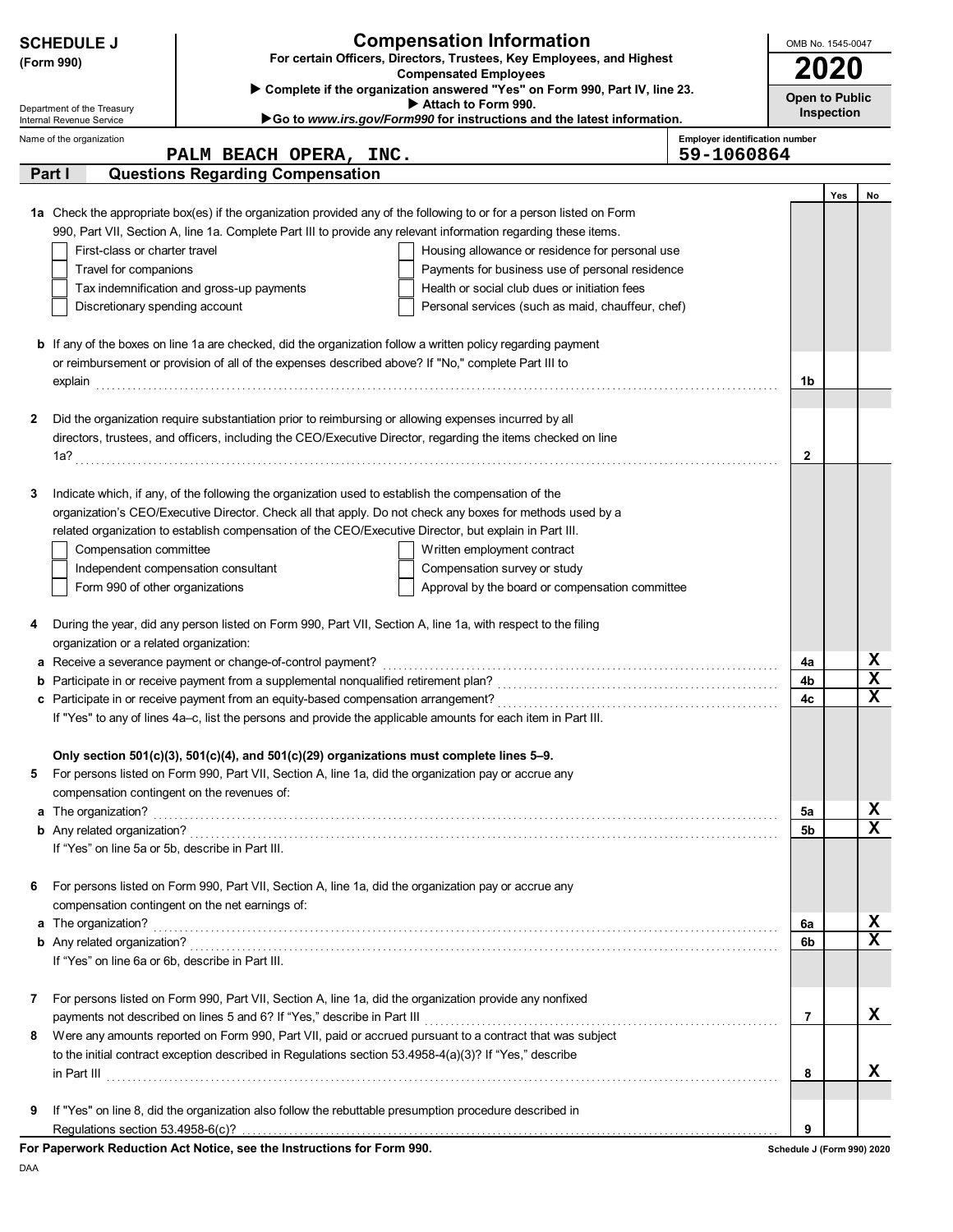Schedule J (Form 990) 2020 PALM BEACH OPERA, INC.

## 59-1060864

## Officers, Directors, Trustees, Key Employees, and Highest Compensated Employees. Use duplicate copies if additional space is needed. Part II

For each individual whose compensation must be reported on Schedule J, report compensation from the organization on row (i) and from related organizations, described in the instructions, on row (ii). Do not list any individuals that aren't listed on Form 990, Part VII.

Note: The sum of columns (B)(i)-(iii) for each listed individual must equal the total amount of Form 990, Part VII, Section A, line 1a, applicable column (D) and (E) amounts for that individual.

|                            |                          | (B) Breakdown of W-2 and/or 1099-MISC compensation |                                           | (C) Retirement and             | (D) Nontaxable | (E) Total of columns | (F) Compensation                                           |  |
|----------------------------|--------------------------|----------------------------------------------------|-------------------------------------------|--------------------------------|----------------|----------------------|------------------------------------------------------------|--|
| (A) Name and Title         | (i) Base<br>compensation | (ii) Bonus & incentive<br>compensation             | (iii) Other<br>reportable<br>compensation | other deferred<br>compensation | benefits       | $(B)(i)$ – $(D)$     | in column (B) reported<br>as deferred on prior<br>Form 990 |  |
| MR. DAVID WALKER<br>(i)    | 185,000                  | 9,587                                              | 7,200                                     | $\Omega$                       | $\Omega$       | 201,787              | ŋ                                                          |  |
| 1 GENERAL DIRECTOR<br>(ii) | $\mathbf 0$              | O                                                  |                                           | 0                              | Ω              | 0                    | 0                                                          |  |
| (i)                        |                          |                                                    |                                           |                                |                |                      |                                                            |  |
|                            |                          |                                                    |                                           |                                |                |                      |                                                            |  |
| (i)                        |                          |                                                    |                                           |                                |                |                      |                                                            |  |
|                            |                          |                                                    |                                           |                                |                |                      |                                                            |  |
| (i)                        |                          |                                                    |                                           |                                |                |                      |                                                            |  |
|                            |                          |                                                    |                                           |                                |                |                      |                                                            |  |
| (i)                        |                          |                                                    |                                           |                                |                |                      |                                                            |  |
| 5                          |                          |                                                    |                                           |                                |                |                      |                                                            |  |
| (i)                        |                          |                                                    |                                           |                                |                |                      |                                                            |  |
| 6                          |                          |                                                    |                                           |                                |                |                      |                                                            |  |
| (i)                        |                          |                                                    |                                           |                                |                |                      |                                                            |  |
| $\overline{7}$             |                          |                                                    |                                           |                                |                |                      |                                                            |  |
| (i)                        |                          |                                                    |                                           |                                |                |                      |                                                            |  |
|                            |                          |                                                    |                                           |                                |                |                      |                                                            |  |
| (i)                        |                          |                                                    |                                           |                                |                |                      |                                                            |  |
|                            |                          |                                                    |                                           |                                |                |                      |                                                            |  |
| (i)                        |                          |                                                    |                                           |                                |                |                      |                                                            |  |
| 10                         |                          |                                                    |                                           |                                |                |                      |                                                            |  |
| (i)                        |                          |                                                    |                                           |                                |                |                      |                                                            |  |
| 11                         |                          |                                                    |                                           |                                |                |                      |                                                            |  |
| (i)                        |                          |                                                    |                                           |                                |                |                      |                                                            |  |
| 12                         |                          |                                                    |                                           |                                |                |                      |                                                            |  |
|                            |                          |                                                    |                                           |                                |                |                      |                                                            |  |
| 13                         |                          |                                                    |                                           |                                |                |                      |                                                            |  |
| (i)                        |                          |                                                    |                                           |                                |                |                      |                                                            |  |
| 14                         |                          |                                                    |                                           |                                |                |                      |                                                            |  |
| (i)                        |                          |                                                    |                                           |                                |                |                      |                                                            |  |
| 15                         |                          |                                                    |                                           |                                |                |                      |                                                            |  |
| (i)                        |                          |                                                    |                                           |                                |                |                      |                                                            |  |
| 16                         |                          |                                                    |                                           |                                |                |                      |                                                            |  |

Schedule J (Form 990) 2020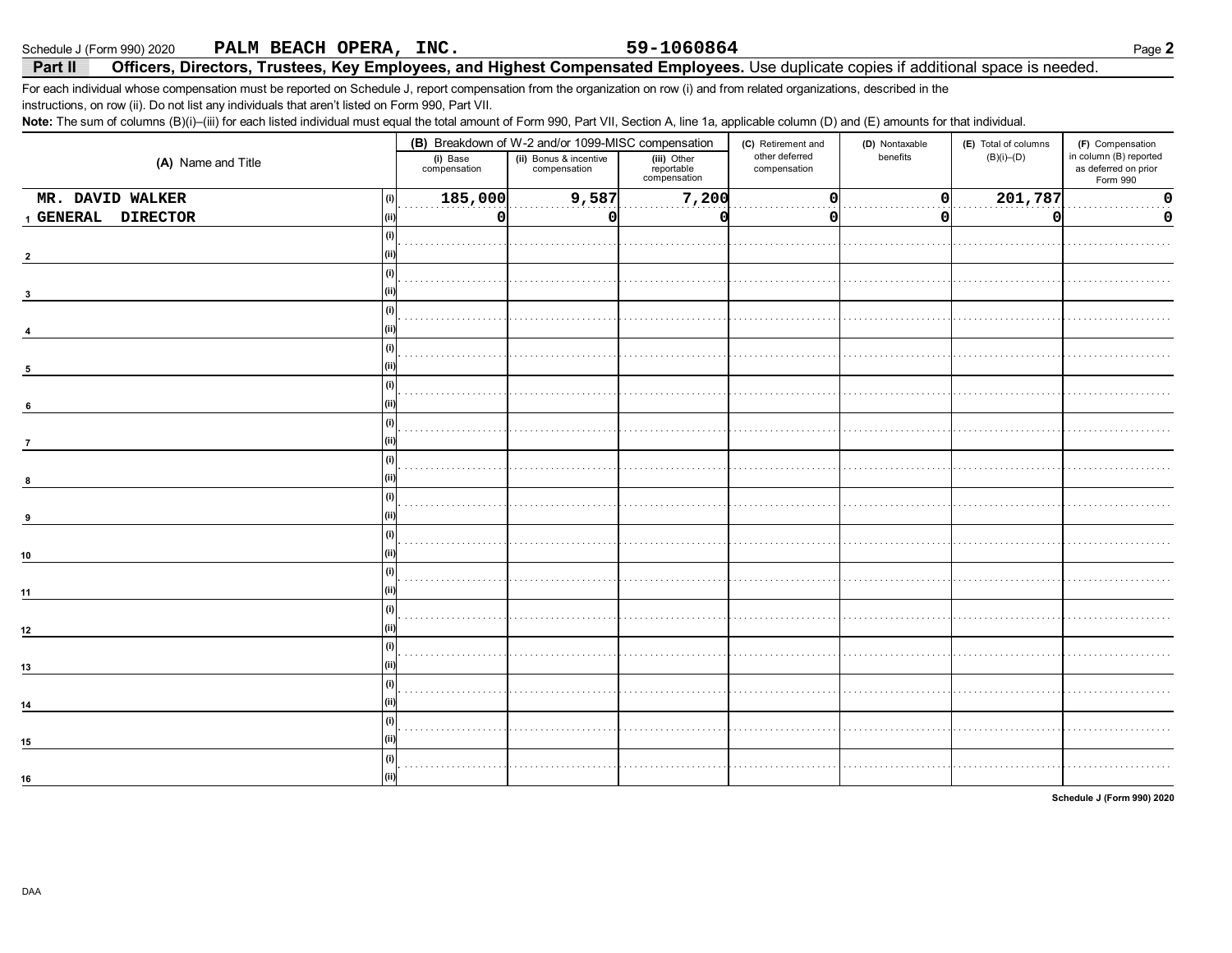|          | Schedule J (Form 990) 2020 PALM BEACH OPERA, INC.                                                                                                                          | <u>59-1060864</u><br>Page 3 |
|----------|----------------------------------------------------------------------------------------------------------------------------------------------------------------------------|-----------------------------|
| Part III | <b>Supplemental Information</b>                                                                                                                                            |                             |
|          | Provide the information, explanation, or descriptions required for Part I, lines 1a, 1b, 3, 4a, 4b, 4c, 5a, 5b, 6a, 6b, 7, and 8, and for Part II. Also complete this part |                             |
|          | for any additional information.                                                                                                                                            |                             |
|          |                                                                                                                                                                            |                             |
|          |                                                                                                                                                                            |                             |
|          |                                                                                                                                                                            |                             |
|          |                                                                                                                                                                            |                             |
|          |                                                                                                                                                                            |                             |
|          |                                                                                                                                                                            |                             |
|          |                                                                                                                                                                            |                             |
|          |                                                                                                                                                                            |                             |
|          |                                                                                                                                                                            |                             |
|          |                                                                                                                                                                            |                             |
|          |                                                                                                                                                                            |                             |
|          |                                                                                                                                                                            |                             |
|          |                                                                                                                                                                            |                             |
|          |                                                                                                                                                                            |                             |
|          |                                                                                                                                                                            |                             |
|          |                                                                                                                                                                            |                             |
|          |                                                                                                                                                                            |                             |
|          |                                                                                                                                                                            |                             |
|          |                                                                                                                                                                            |                             |
|          |                                                                                                                                                                            |                             |
|          |                                                                                                                                                                            |                             |
|          |                                                                                                                                                                            |                             |
|          |                                                                                                                                                                            |                             |
|          |                                                                                                                                                                            |                             |
|          |                                                                                                                                                                            |                             |
|          |                                                                                                                                                                            |                             |
|          |                                                                                                                                                                            |                             |
|          |                                                                                                                                                                            |                             |
|          |                                                                                                                                                                            |                             |
|          |                                                                                                                                                                            |                             |
|          |                                                                                                                                                                            |                             |
|          |                                                                                                                                                                            |                             |
|          |                                                                                                                                                                            |                             |
|          |                                                                                                                                                                            |                             |
|          |                                                                                                                                                                            |                             |
|          |                                                                                                                                                                            |                             |
|          |                                                                                                                                                                            |                             |
|          |                                                                                                                                                                            |                             |
|          |                                                                                                                                                                            |                             |
|          |                                                                                                                                                                            |                             |
|          |                                                                                                                                                                            |                             |
|          |                                                                                                                                                                            |                             |
|          |                                                                                                                                                                            |                             |
|          |                                                                                                                                                                            | Schedule J (Form 990) 2020  |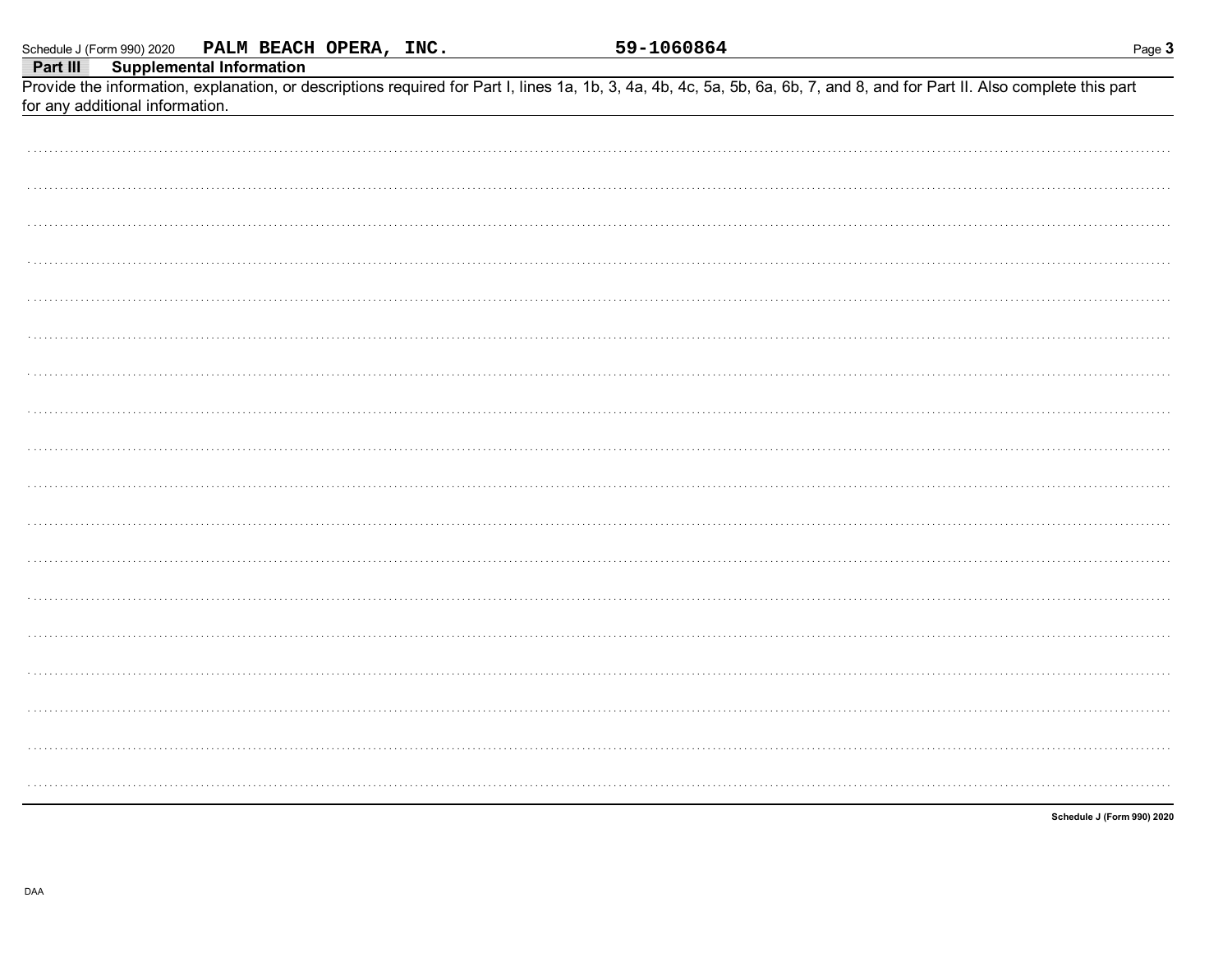Department of the Treasury<br>Internal Revenue Service

# **SCHEDULE M Noncash Contributions**

OMB No. 1545-0047 **2020**

| ▶ Complete if the organizations answered "Yes" on Form 990, Part IV, lines 29 or 30. |
|--------------------------------------------------------------------------------------|
|--------------------------------------------------------------------------------------|

 **Attach to Form 990.**

 **Go to** *www.irs.gov/Form990* **for instructions and the latest information.**

**Inspection Open To Public**

Name of the organization **Employer identification number Employer identification number** 

|        | PALM BEACH OPERA, | INC. | 59-1060864 |
|--------|-------------------|------|------------|
| Part I | Types of Property |      |            |

|          |                                                                                                                                                   | (a)         | (b)                        | (c)                                         | (d)                          |            |    |
|----------|---------------------------------------------------------------------------------------------------------------------------------------------------|-------------|----------------------------|---------------------------------------------|------------------------------|------------|----|
|          |                                                                                                                                                   | Check if    | Number of contributions or | Noncash contribution<br>amounts reported on | Method of determining        |            |    |
|          |                                                                                                                                                   | applicable  | items contributed          | Form 990, Part VIII, line 1g                | noncash contribution amounts |            |    |
| 1.       | Art - Works of art                                                                                                                                |             |                            |                                             |                              |            |    |
| 2        | Art - Historical treasures                                                                                                                        |             |                            |                                             |                              |            |    |
| 3        | Art — Fractional interests                                                                                                                        |             |                            |                                             |                              |            |    |
| 4        | Books and publications<br>                                                                                                                        |             |                            |                                             |                              |            |    |
| 5        | Clothing and household                                                                                                                            |             |                            |                                             |                              |            |    |
|          |                                                                                                                                                   |             |                            |                                             |                              |            |    |
| 6        | Cars and other vehicles                                                                                                                           |             |                            |                                             |                              |            |    |
| 7        | Boats and planes                                                                                                                                  |             |                            |                                             |                              |            |    |
| 8        | Intellectual property                                                                                                                             |             |                            |                                             |                              |            |    |
| 9        | Securities - Publicly traded                                                                                                                      |             |                            |                                             |                              |            |    |
| 10       | Securities - Closely held stock                                                                                                                   |             |                            |                                             |                              |            |    |
| 11       | Securities - Partnership, LLC,                                                                                                                    |             |                            |                                             |                              |            |    |
|          | or trust interests                                                                                                                                |             |                            |                                             |                              |            |    |
| 12       | Securities - Miscellaneous                                                                                                                        |             |                            |                                             |                              |            |    |
| 13       | Qualified conservation                                                                                                                            |             |                            |                                             |                              |            |    |
|          | contribution - Historic                                                                                                                           |             |                            |                                             |                              |            |    |
|          |                                                                                                                                                   |             |                            |                                             |                              |            |    |
| 14       | Qualified conservation                                                                                                                            |             |                            |                                             |                              |            |    |
|          | contribution - Other                                                                                                                              |             |                            |                                             |                              |            |    |
| 15       | Real estate - Residential                                                                                                                         |             |                            |                                             |                              |            |    |
| 16       | Real estate - Commercial                                                                                                                          |             |                            |                                             |                              |            |    |
| 17       | Real estate - Other                                                                                                                               |             |                            |                                             |                              |            |    |
| 18       |                                                                                                                                                   |             |                            |                                             |                              |            |    |
| 19       | Collectibles                                                                                                                                      |             |                            |                                             |                              |            |    |
| 20       | Drugs and medical supplies                                                                                                                        |             |                            |                                             |                              |            |    |
| 21       |                                                                                                                                                   |             |                            |                                             |                              |            |    |
| 22       | Taxidermy                                                                                                                                         |             |                            |                                             |                              |            |    |
| 23       | Historical artifacts                                                                                                                              |             |                            |                                             |                              |            |    |
| 24       | Scientific specimens<br><br>Archeological artifacts                                                                                               |             |                            |                                             |                              |            |    |
| 25       |                                                                                                                                                   | $\mathbf x$ | $\mathbf{1}$               | 66,800                                      |                              |            |    |
| 26       |                                                                                                                                                   |             |                            |                                             |                              |            |    |
| 27       |                                                                                                                                                   |             |                            |                                             |                              |            |    |
|          |                                                                                                                                                   |             |                            |                                             |                              |            |    |
| 28<br>29 | Other $\blacktriangleright$ (<br>Number of Forms 8283 received by the organization during the tax year for contributions for                      |             |                            |                                             |                              |            |    |
|          | which the organization completed Form 8283, Part IV, Donee Acknowledgement [1000000000000000000000000000000000                                    |             |                            |                                             | 29                           |            |    |
|          |                                                                                                                                                   |             |                            |                                             |                              | <b>Yes</b> | No |
| 30a      | During the year, did the organization receive by contribution any property reported in Part I, lines 1 through                                    |             |                            |                                             |                              |            |    |
|          | 28, that it must hold for at least three years from the date of the initial contribution, and which isn't required                                |             |                            |                                             |                              |            |    |
|          |                                                                                                                                                   |             |                            |                                             |                              |            | х  |
|          |                                                                                                                                                   |             |                            |                                             |                              | 30a        |    |
| b        | If "Yes," describe the arrangement in Part II.<br>Does the organization have a gift acceptance policy that requires the review of any nonstandard |             |                            |                                             |                              |            |    |
| 31       |                                                                                                                                                   |             |                            |                                             |                              |            | X  |
|          | contributions?                                                                                                                                    |             |                            |                                             |                              | 31         |    |
| 32a      | Does the organization hire or use third parties or related organizations to solicit, process, or sell noncash                                     |             |                            |                                             |                              |            |    |
|          | contributions?                                                                                                                                    |             |                            |                                             |                              | 32a        | X  |
| b        | If "Yes," describe in Part II.                                                                                                                    |             |                            |                                             |                              |            |    |
| 33       | If the organization didn't report an amount in column (c) for a type of property for which column (a) is checked,                                 |             |                            |                                             |                              |            |    |
|          | describe in Part II.                                                                                                                              |             |                            |                                             |                              |            |    |

**For Paperwork Reduction Act Notice, see the Instructions for Form 990. Schedule M (Form 990) 2020**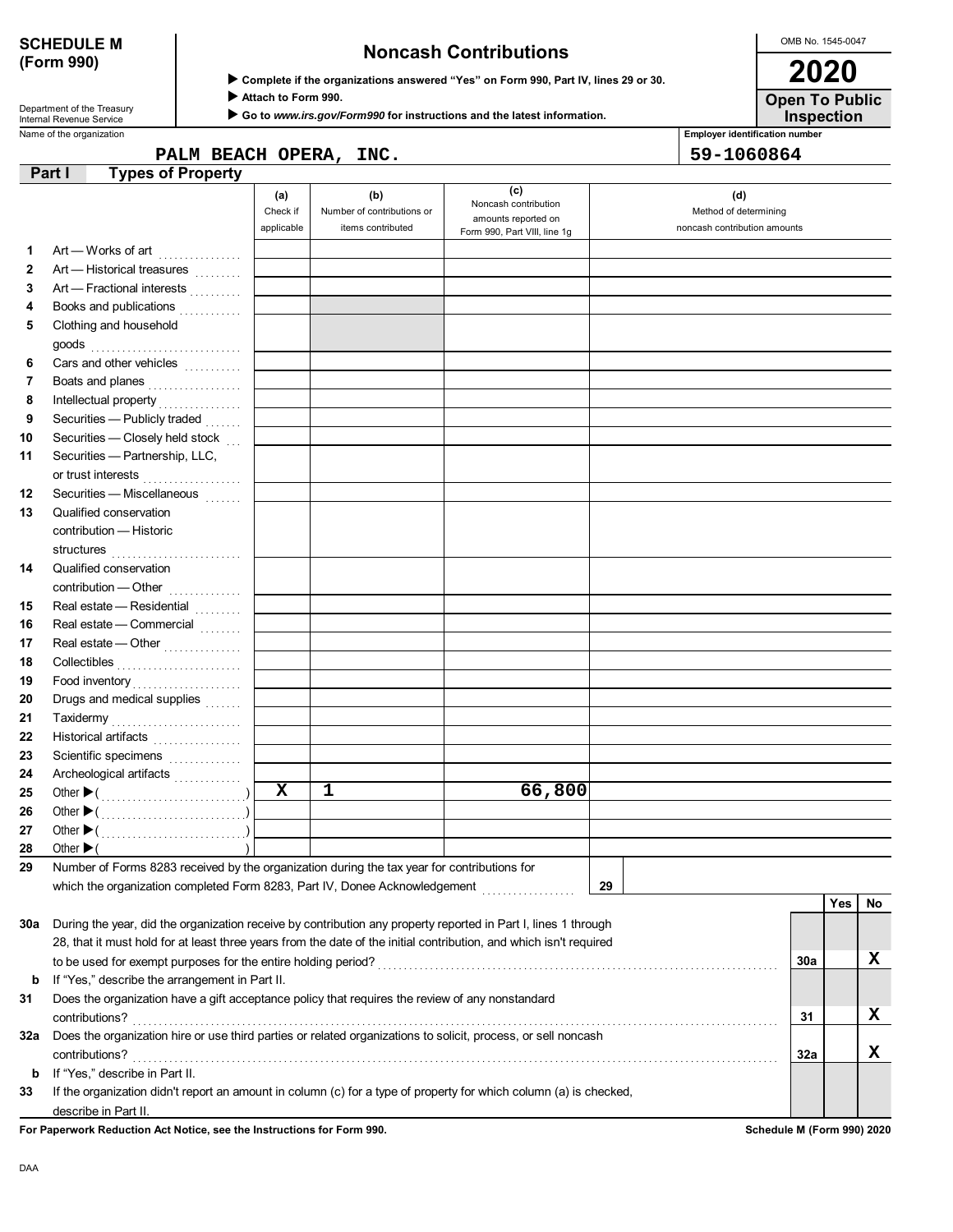DAA

| Part II<br>Supplemental Information. Provide the information required by Part I, lines 30b, 32b, and 33, and whether<br>the organization is reporting in Part I, column (b), the number of contributions, the number of items received,<br>or a combination of both. Also complete this part for any additional information. |
|------------------------------------------------------------------------------------------------------------------------------------------------------------------------------------------------------------------------------------------------------------------------------------------------------------------------------|
|                                                                                                                                                                                                                                                                                                                              |
|                                                                                                                                                                                                                                                                                                                              |
|                                                                                                                                                                                                                                                                                                                              |
|                                                                                                                                                                                                                                                                                                                              |
|                                                                                                                                                                                                                                                                                                                              |
|                                                                                                                                                                                                                                                                                                                              |
|                                                                                                                                                                                                                                                                                                                              |
|                                                                                                                                                                                                                                                                                                                              |
|                                                                                                                                                                                                                                                                                                                              |
|                                                                                                                                                                                                                                                                                                                              |
|                                                                                                                                                                                                                                                                                                                              |
|                                                                                                                                                                                                                                                                                                                              |
|                                                                                                                                                                                                                                                                                                                              |
|                                                                                                                                                                                                                                                                                                                              |
|                                                                                                                                                                                                                                                                                                                              |
|                                                                                                                                                                                                                                                                                                                              |
|                                                                                                                                                                                                                                                                                                                              |
|                                                                                                                                                                                                                                                                                                                              |
|                                                                                                                                                                                                                                                                                                                              |
|                                                                                                                                                                                                                                                                                                                              |
|                                                                                                                                                                                                                                                                                                                              |
|                                                                                                                                                                                                                                                                                                                              |
|                                                                                                                                                                                                                                                                                                                              |
|                                                                                                                                                                                                                                                                                                                              |
|                                                                                                                                                                                                                                                                                                                              |
|                                                                                                                                                                                                                                                                                                                              |
|                                                                                                                                                                                                                                                                                                                              |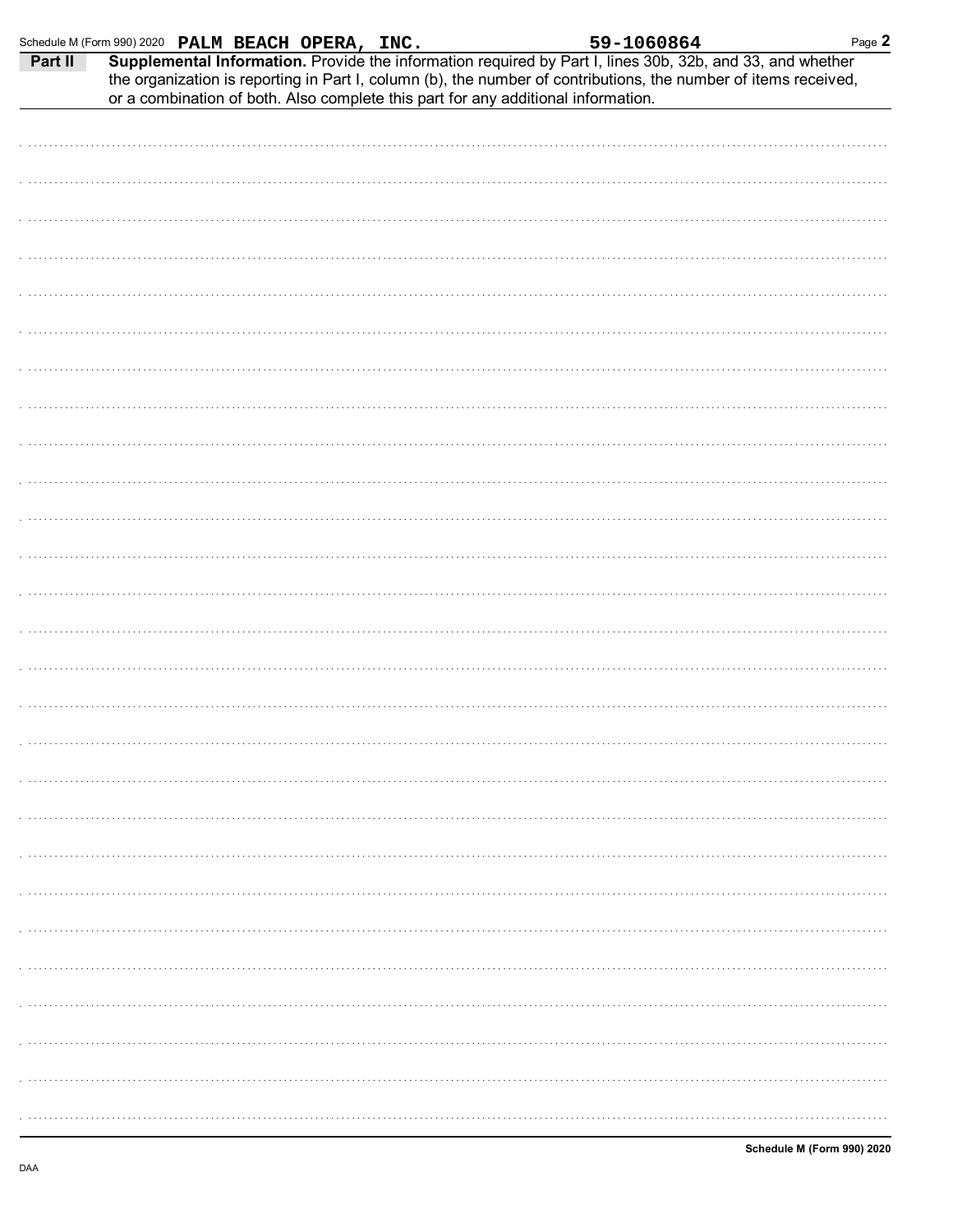| <b>SCHEDULE O</b><br>(Form 990 or 990-EZ)<br>Department of the Treasury | OMB No. 1545-0047<br>Supplemental Information to Form 990 or 990-EZ<br>Complete to provide information for responses to specific questions on<br>Form 990 or 990-EZ or to provide any additional information.<br><b>Open to Public</b><br>Attach to Form 990 or 990-EZ. |                                                     |                   |  |
|-------------------------------------------------------------------------|-------------------------------------------------------------------------------------------------------------------------------------------------------------------------------------------------------------------------------------------------------------------------|-----------------------------------------------------|-------------------|--|
| Internal Revenue Service                                                | Go to www.irs.gov/Form990 for the latest information.                                                                                                                                                                                                                   |                                                     | <b>Inspection</b> |  |
| Name of the organization                                                | PALM BEACH OPERA, INC.                                                                                                                                                                                                                                                  | <b>Employer identification number</b><br>59-1060864 |                   |  |
|                                                                         |                                                                                                                                                                                                                                                                         |                                                     |                   |  |
|                                                                         | FORM 990, PART VI, LINE 11B - ORGANIZATION'S PROCESS TO REVIEW FORM 990                                                                                                                                                                                                 |                                                     |                   |  |
|                                                                         | FORM 990 IS REVIEWED BY THE DIRECTOR OF FINANCE AND THE                                                                                                                                                                                                                 | GENERAL DIRECTOR,                                   |                   |  |
| <b>AND</b>                                                              | SUBMITTED TO THE BOARD OF DIRECTORS FOR REVIEW PRIOR TO FILING.                                                                                                                                                                                                         |                                                     |                   |  |
|                                                                         | FORM 990, PART VI, LINE 12C - ENFORCEMENT OF CONFLICTS POLICY                                                                                                                                                                                                           |                                                     |                   |  |
|                                                                         | ALL EMPLOYEES AND CONSULTANTS ARE REQUIRED TO REVIEW AND SIGN POLICY PRIOR                                                                                                                                                                                              |                                                     |                   |  |
|                                                                         |                                                                                                                                                                                                                                                                         |                                                     |                   |  |
|                                                                         | TO HIRING OR CONDUCTING BUSINESS.                                                                                                                                                                                                                                       |                                                     |                   |  |
|                                                                         | FORM 990, PART VI, LINE 15A - COMPENSATION PROCESS FOR TOP OFFICIAL                                                                                                                                                                                                     |                                                     |                   |  |
|                                                                         | THE EXECUTIVE COMMITTEE<br>THE BOARD OF DIRECTORS ACTS AS A COMPENSATION<br>OF                                                                                                                                                                                          |                                                     |                   |  |
|                                                                         |                                                                                                                                                                                                                                                                         |                                                     |                   |  |
| COMMITTEE.                                                              | THE EXECUTIVE COMMITTEE REVIEWS                                                                                                                                                                                                                                         | THE PERFORMANCE AND COMPENSATION                    |                   |  |
| OF<br>THE                                                               | GENERAL DIRECTOR /<br>CEO.<br>THE COMMITTEE USES COMPARABLE DATA FROM                                                                                                                                                                                                   |                                                     |                   |  |
|                                                                         | LOCAL AND NATIONAL ORGANIZATIONS IN A SIMILAR FIELD.                                                                                                                                                                                                                    |                                                     |                   |  |
|                                                                         |                                                                                                                                                                                                                                                                         |                                                     |                   |  |
|                                                                         | FORM 990, PART VI, LINE 15B - COMPENSATION PROCESS FOR OFFICERS                                                                                                                                                                                                         |                                                     |                   |  |
|                                                                         | THE EXECUTIVE COMMITTEE OF THE BOARD OF DIRECTORS ACTS AS A COMPENSATION                                                                                                                                                                                                |                                                     |                   |  |
|                                                                         | COMMITTEE. THE EXECUTIVE COMMITTEE REVIEWS THE PERFORMANCE AND COMPENSATION                                                                                                                                                                                             |                                                     |                   |  |
|                                                                         | OF THE GENERAL DIRECTOR / CEO. THE COMMITTEE USES COMPARABLE DATA FROM                                                                                                                                                                                                  |                                                     |                   |  |
|                                                                         | LOCAL AND NATIONAL ORGANIZATIONS IN A SIMILAR FIELD.                                                                                                                                                                                                                    |                                                     |                   |  |
|                                                                         | FORM 990, PART VI, LINE 19 - GOVERNING DOCUMENTS DISCLOSURE EXPLANATION                                                                                                                                                                                                 |                                                     |                   |  |
|                                                                         |                                                                                                                                                                                                                                                                         |                                                     |                   |  |
|                                                                         | ALL GOVERNING DOCUMENTS, POLICIES AND FINANCIAL STATEMENTS ARE AVAILABLE                                                                                                                                                                                                |                                                     |                   |  |
| UPON REQUEST.                                                           |                                                                                                                                                                                                                                                                         |                                                     |                   |  |
|                                                                         |                                                                                                                                                                                                                                                                         |                                                     |                   |  |
|                                                                         | FORM 990, PART XI, LINE 9 - OTHER CHANGES IN NET ASSETS EXPLANATION                                                                                                                                                                                                     |                                                     |                   |  |